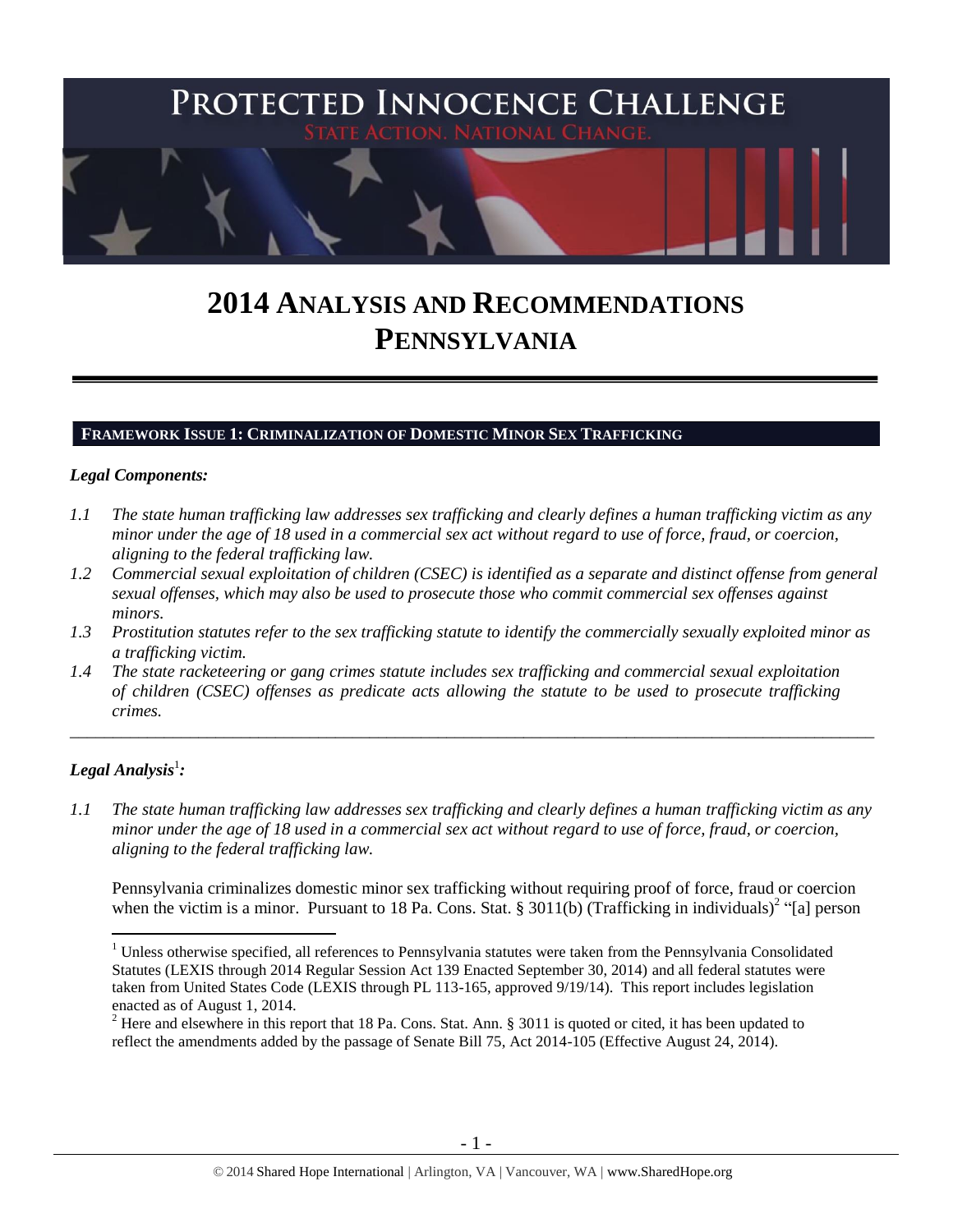commits a felony of the first degree if the person engages in any activity listed in subsection (a) that results in a minor's being subjected to sexual servitude." A felony of the first degree is punishable by a possible fine not to exceed \$25,000 and possible imprisonment up to 20 years. 18 Pa. Cons. Stat. §§ 1101(2), 1103(1).

18 Pa. Cons. Stat. § 3011(a) states that an individual commits the offense of trafficking if the person:

(1) recruits, entices, solicits, harbors, transports, provides, obtains or maintains an individual if the person knows or recklessly disregards the possibility that the individual will be subject to involuntary servitude; $3$ 

(2) attempts to engage in any activity described in paragraph (1); or

<span id="page-1-0"></span>(3) benefits financially or receives anything of value from any act that facilitates any activity described in paragraph (1).

Pursuant to 18 Pa. Cons. Stat. § 3001<sup>4</sup> (Definitions), "[i]nvoluntary servitude" is defined as "[l]abor servitude or sexual servitude" and "[s]exual servitude is defined as "[a]ny sex act or performance involving a sex act for which anything of value is directly or indirectly given, promised to or received by any individual or which is performed or provided by any individual, and is induced or obtained from: (1) a minor. . . ." 18 Const. Stat. § 3001 defines a minor as "an individual who is less than 18 years of age."

*1.2 Commercial sexual exploitation of children (CSEC) is identified as a separate and distinct offense from general sexual offenses, which may also be used to prosecute those who commit commercial sex offenses against minors.*

The following laws criminalize CSEC in Pennsylvania:

1. 18 Pa. Cons. Stat. § 5902(b.1) (Prostitution) makes it a third degree felony to "knowingly promote prostitution of a minor."<sup>5</sup> The following constitutes promoting prostitution under subsection (b.1):

(b.1) Promoting prostitution of minor. --A person who knowingly promotes prostitution of a minor commits a felony of the third degree. The following acts shall, without limitation of the foregoing, constitute promoting prostitution of a minor:

(1) owning, controlling, managing, supervising or otherwise keeping, alone or in association with others, a house of prostitution or a prostitution business in which a victim is a minor;

(2) procuring an inmate who is a minor for a house of prostitution or a place in a house of prostitution where a minor would be an inmate;

(3) encouraging, inducing, or otherwise intentionally causing a minor to become or remain a prostitute;

(4) soliciting a minor to patronize a prostitute;

(5) procuring a prostitute who is a minor for a patron;

(6) transporting a minor into or within this Commonwealth with intent to promote the engaging in prostitution by that minor, or procuring or paying for transportation with that intent;

 $\overline{a}$ 

Offense defined.--a person commits a felony of the first degree if the person knowingly, through any of the means described in subsection (b), subjects an individual to labor servitude or sexual servitude, except where the conduct is permissible under federal or state law other than this chapter.

<sup>4</sup> Here and elsewhere in this report that 18 Pa. Cons. Stat. Ann. § 3001 is quoted or cited, it has been updated to reflect the amendments added by the passage of Senate Bill 75, Act 2014-105, (Effective August 24, 2014). <sup>5</sup> Pursuant to 18 Pa. Const. Stat.§ 5902(f), "[m]inor" is defined as "[a]n individual under 18 years of age."

<sup>&</sup>lt;sup>3</sup> Pursuant to 18 Pa. Cons. Stat. § 3012(3)(a) (Involuntary servitude),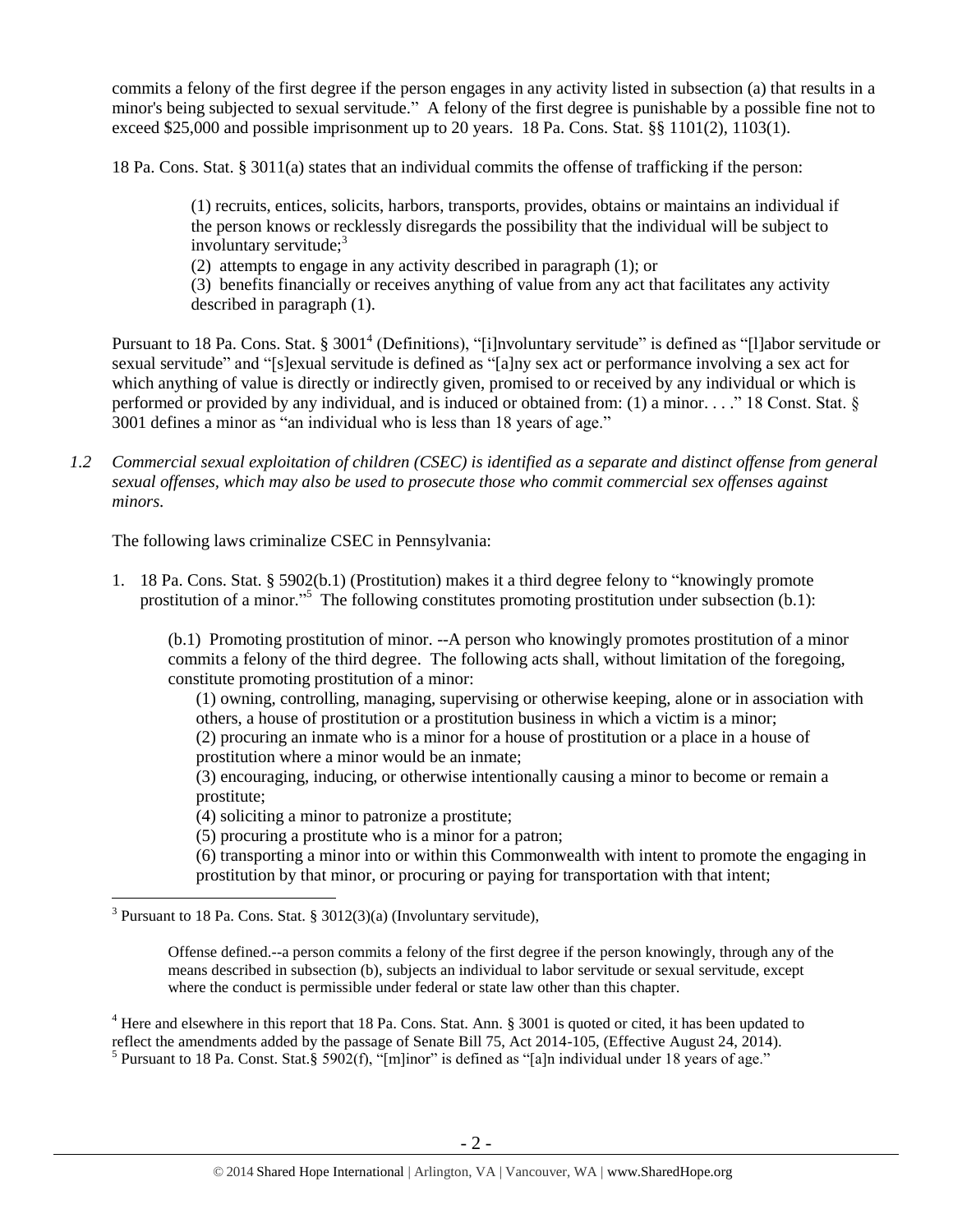(7) leasing or otherwise permitting a place controlled by the actor, alone or in association with others, to be regularly used for prostitution of a minor or the promotion of prostitution of a minor, or failure to make reasonable effort to abate such use by ejecting the tenant, notifying law enforcement authorities or other legally available means; or (8) soliciting, receiving, or agreeing to receive any benefit for doing or agreeing to do anything forbidden by this subsection.

2. 18 Pa. Cons. Stat. § 6318(a) (Unlawful contact with minor) states,

(a) Offense defined.—A person commits an offense if he is intentionally in contact with a minor, or a law enforcement officer acting in the performance of his duties who has assumed the identity of a minor, for the purpose of engaging in an activity prohibited under any of the following, and either the person initiating the contact or the person being contacted is within this Commonwealth:

(1) Any of the offenses enumerated in Chapter 31 (relating to sexual offenses).

(2) Open lewdness as defined in section 5901 (relating to open lewdness).

(3) Prostitution as defined in section 5902 (relating to prostitution and related offenses).

(4) Obscene and other sexual materials and performances as defined in section 5903 (relating to obscene and other sexual materials and performances).

(5) Sexual abuse of children as defined in section 6312 (relating to sexual abuse of children). (6) Sexual exploitation of children as defined in section 6320 (relating to sexual exploitation of children).

Under subsection (b), "A violation of subsection (a) is: (1) an offense of the same grade and degree as the most serious underlying offense in subsection (a) for which the defendant contacted the minor; or (2) a felony of the third degree; whichever is greater." Subsection (c) defines "contacts" as "[d]irect or indirect contact or communication by any means, method or device, including contact or communication in person or through an agent or agency, through any print medium, the mails, a common carrier or communication common carrier, any electronic communication system and any telecommunications, wire, computer or radio communications device or system."

3. 18 Pa. Cons. Stat.  $\S 5903(a)$ <sup>6</sup> (Obscene and other sexual materials and performances) states it is illegal to "hire, employ, use or permit any minor child to do or assist in doing any act or thing mentioned in [subsection (a)]." These things include the following:

(a) Offense defined.—No person, knowing the obscene character of the materials or performances involved, shall:

. . .  $(3) \ldots$ 

<sup>&</sup>lt;sup>6</sup> In 1975, the Supreme Court of Pennsylvania held in Commonwealth v. MacDonald, 347 A.2d 290, 299 (Pa. 1975), "that section 5903(a) fails to satisfy the *Miller* standard and therefore may not constitutionally be applied unless and until it is amended to specifically define the sexual conduct whose depiction or description is to be regulated thereby." The statute was subsequently amended and appears to have not been held unconstitutional since. *See, e.g.*, Commonwealth v. Bond, 504 A.2d 869, 875 (Pa. Super. Ct. 1986); Commonwealth v. Croll, 480 A.2d 266, 268–69 (Pa. Super. Ct. 1984) ("Initially, appellant argues that the obscenity statute is unconstitutionally vague. This question has, however, been considered and decided adversely to appellant by this Court. *See Commonwealth v. Doe* . . . . Appellant's argument was ably refuted by Judge Johnson in that case. Appellant concedes that the Pennsylvania Act was amended 'with slavish adherence to' the decision of the United States Supreme Court in *Miller v. California* . . . .") (citations omitted).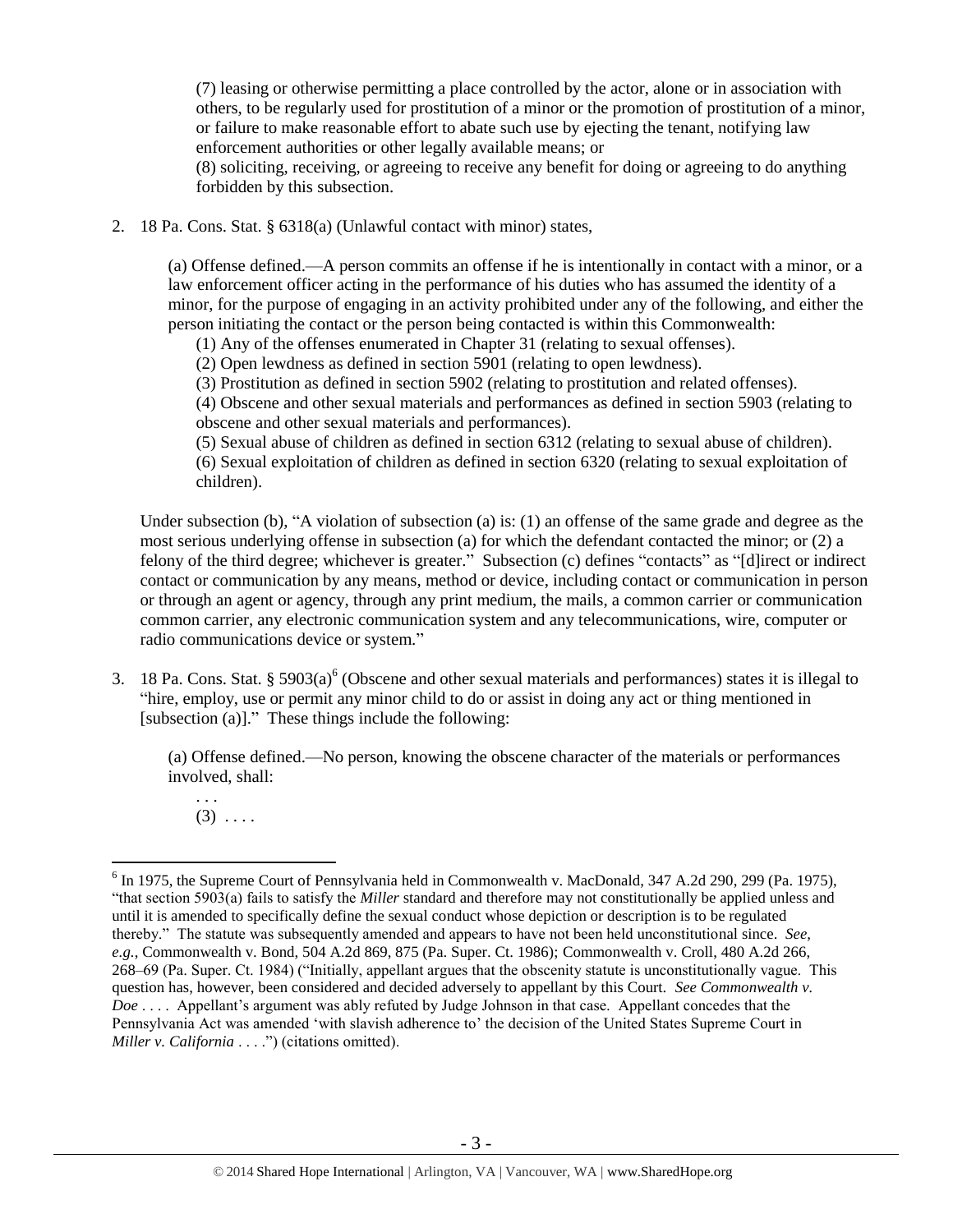(ii) design, copy, draw, photograph, print, utter, publish or in any manner manufacture or prepare any obscene materials in which a minor<sup> $\tau$ </sup> is depicted;

 $(4)$  ....

(ii) write, print, publish, utter or cause to be written, printed, published or uttered any advertisement or notice of any kind giving information, directly or indirectly, stating or purporting to state where, how, from whom or by what means any obscene materials can be purchased, obtained or had if the victim is a minor in which a minor is included;

. . . .  $(5)$ . . . .

> (ii) produce, present or direct any obscene performance or participate in a portion thereof that is obscene or that contributes to its obscenity if a minor is included;

Although not expressly commercial, the following laws could apply to commercial sexual exploitation of children in Pennsylvania:

- 1. 18 Pa. Cons. Stat. § 6320 (Sexual exploitation of children) makes it a felony in the second degree "if [a person] procures for another person a child under 18 years of age for the purpose of sexual exploitation." 18 Pa. Cons. Stat. § 6320(a), (b). "Sexual exploitation" is defined as "[a]ctual or simulated sexual activity or nudity arranged for the purpose of sexual stimulation or gratification of any person." 18 Pa. Cons. Stat.  $§ 6320(c).$
- 2. Producing child pornography is addressed in 18 Pa. Cons. Stat.  $\S 6312<sup>8</sup>$  (Sexual abuse of children), which states in subsection (b)(1-2),

<span id="page-3-0"></span>(b) Photographing, videotaping, depicting on computer or filming sexual acts.—(1) Any person who causes or knowingly permits a child under the age of 18 years to engage in a prohibited sexual act<sup>9</sup> or in the simulation of such act [is guilty of a felony of the second degree] if such person knows, has reason to know or intends that such act may be photographed, videotaped, depicted on computer or filmed. (2) Any person who knowingly photographs, videotapes, depicts on computer or films a child under the age of 18 years engaging in a prohibited sexual act or in the simulation of such an act is guilty of a felony of the second degree commits an offense.

- 3. Pennsylvania's corruption of minors statute, 18 Pa. Cons. Stat. § 6301, could apply to trafficking and states in subsection (a),
	- (a) Offense defined.—
		- (1)

 $\overline{a}$ 

(i) Except as provided in subparagraph (ii), whoever, being of the age of 18 years and upwards, by any act corrupts or tends to corrupt the morals of any minor less than 18 years of age, or who aids, abets, entices or encourages any such minor in the commission of any crime, or who

<sup>&</sup>lt;sup>7</sup> Pursuant to 18 Pa. Cons. Stat. § 5903(b), "minor" is defined as "an individual under 18 years of age."

<sup>&</sup>lt;sup>8</sup> Here and elsewhere in this report that 18 Pa. Cons. Stat. Ann. § 6312 is quoted or cited, it has been updated to reflect the amendments added by the passage of House Bill 321, Act 2014-105, P.L. 1163. (Effective January 1, 2014).

<sup>&</sup>lt;sup>9</sup> 18 Pa. Cons. Stat. § 6312(g) defines "prohibited sexual act" as "[s]exual intercourse as defined in section 3101 (relating to definitions), masturbation, sadism, masochism, bestiality, fellatio, cunnilingus, lewd exhibition of the genitals or nudity if such nudity is depicted for the purpose of sexual stimulation or gratification of any person who might view such depiction."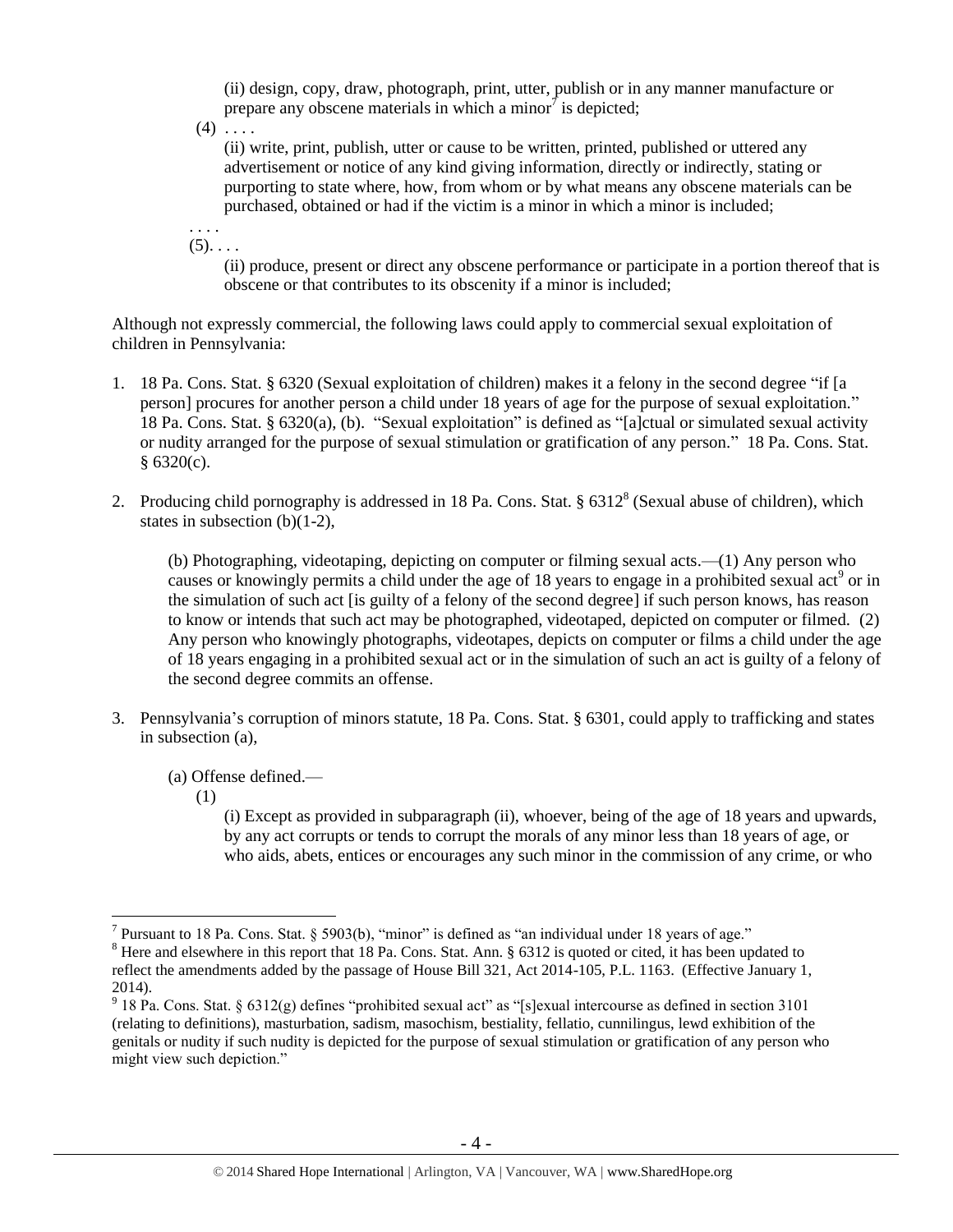knowingly assists or encourages such minor in violating his or her parole or any order of court, commits a misdemeanor of the first degree.

(ii) Whoever, being of the age of 18 years and upwards, by any course of conduct in violation of Chapter 31 (relating to sexual offenses) corrupts or tends to corrupt the morals of any minor less than 18 years of age, or who aids, abets, entices or encourages any such minor in the commission of an offense under Chapter 31 commits a felony of the third degree.

(2) Any person who knowingly aids, abets, entices or encourages a minor younger than 18 years of age to commit truancy commits a summary offense. Any person who violates this paragraph within one year of the date of a first conviction under this section commits a misdemeanor of the third degree. A conviction under this paragraph shall not, however, constitute a prohibition under section 6105 (relating to persons not to possess, use, manufacture, control, sell or transfer firearms).

# *1.3 Prostitution statutes refer to the sex trafficking statute to identify the commercially sexually exploited minor as a trafficking victim.*

Pennsylvania's prostitution law, 18 Pa. Cons. Stat. § 5902(a) (Prostitution) when the person engaged in prostitution is under 18, does not refer to 18 Pa. Cons. Stat. § 3011 (Trafficking in individuals) to clarify the status of a commercially sexually exploited minor as a victim of sex trafficking. Pursuant to Pa. Const. Stat. § 3018(b) (Evidence and defenses to human trafficking, "An individual who is charged with any violation under section 5902 (relating to prostitution and related offenses) may offer the defense at trial that he engaged in the conduct charged because he was compelled to do so by coercion or the use of, or a threat to use, unlawful force against his person or the person of another, which a person of reasonable firmness in his situation would have been unable to resist." However, this affirmative defense requires force and coercion and does not refer to the human trafficking law to clarify that a commercially sexually exploited minor is a victim of trafficking.

- 1.3.1 Recommendation: Amend 18 Pa. Cons. Stat. § 5902 (Prostitution) and § 3018 (Evidence and defenses to human trafficking) to clarify that commercially sexually exploited minors are victims of trafficking under 18 Pa. Cons. Stat. § 3011 (Trafficking in individuals) regardless of the use of force, fraud or coercion.
- *1.4 The state racketeering or gang crimes statute includes sex trafficking and commercial sexual exploitation of children (CSEC) offenses as predicate acts allowing the statute to be used to prosecute trafficking crimes.*

Pennsylvania's Corrupt Organizations statute is codified at 18 Pa. Cons. Stat. § 911<sup>10</sup> and may be applicable to traffickers and facilitators.

18 Pa. Cons. Stat. § 911(b) states in part,

 $\overline{a}$ 

"(1) It shall be unlawful for any person who has received any income derived, directly or indirectly, from a pattern of racketeering activity<sup>11</sup> in which such person participated as a principal, to use or invest, directly or indirectly, any part of such income, or the proceeds of such income, in the acquisition of any interest in, or the establishment or operation of, any enterprise<sup>12</sup>: ...

 $11$  A "pattern of racketeering activity" is defined as "a course of conduct requiring two or more acts of racketeering activity one of which occurred after the effective date of this section." 18 Pa. Cons. Stat. §911(h)(4).

<sup>&</sup>lt;sup>10</sup> Here and elsewhere in this report that 18 Pa. Cons. Stat. Ann. § 911 is quoted or cited, it has been updated to reflect the amendments added by the passage of Senate Bill 75, Act 2014-105 (Effective August 24, 2014).

<sup>&</sup>lt;sup>12</sup> An "enterprise" is defined as "any individual, partnership, corporation, association or other legal entity, and any union or group of individuals associated in fact although not a legal entity, engaged in commerce and includes legitimate as well as illegitimate entities and governmental entities." 18 Pa. Cons. Stat. §911(h)(3).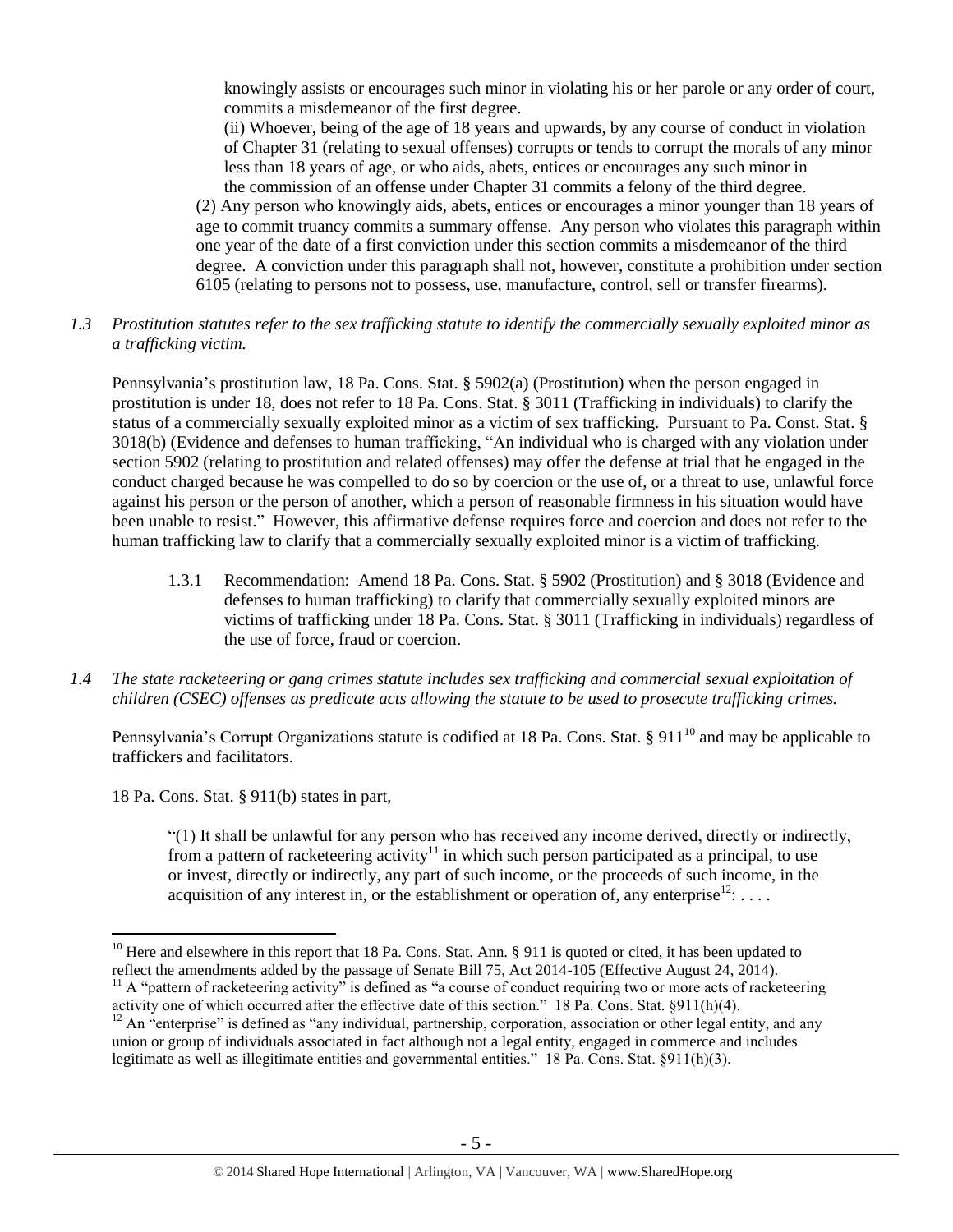(2) It shall be unlawful for any person through a pattern of racketeering activity to acquire or maintain, directly or indirectly, any interest in or control of any enterprise.

(3) It shall be unlawful for any person employed by or associated with any enterprise to conduct or participate, directly or indirectly, in the conduct of such enterprise's affairs through a pattern of racketeering activity.

(4) It shall be unlawful for any person to conspire to violate any of the provisions of subsections (1), (2) or (3) of this subsection."

"Racketeering activity" is defined in 18 Pa. Cons. Stat. § 911(h)(1)(i) and means all of the following:

(i) An act which is indictable under any of the following provisions of this title:

Chapter 30 (relating to human trafficking)

Chapter 59 (relating to public indecency) [which includes 18 Pa. Cons. Stat. § 5902 (Prostitution and related offenses)]."

Based on this definition of racketeering activity, acts of commercial sexual exploitation of children constitute predicate crimes under the racketeering law, making it available for combatting criminal enterprises engaged in domestic minor sex trafficking. Conviction under this statute is a first degree felony, which is punishable by a possible fine not to exceed \$25,000 and possible imprisonment up to 20 years. 18 Pa. Cons. Stat. §§ 911(c), 1101(2), 1103(1).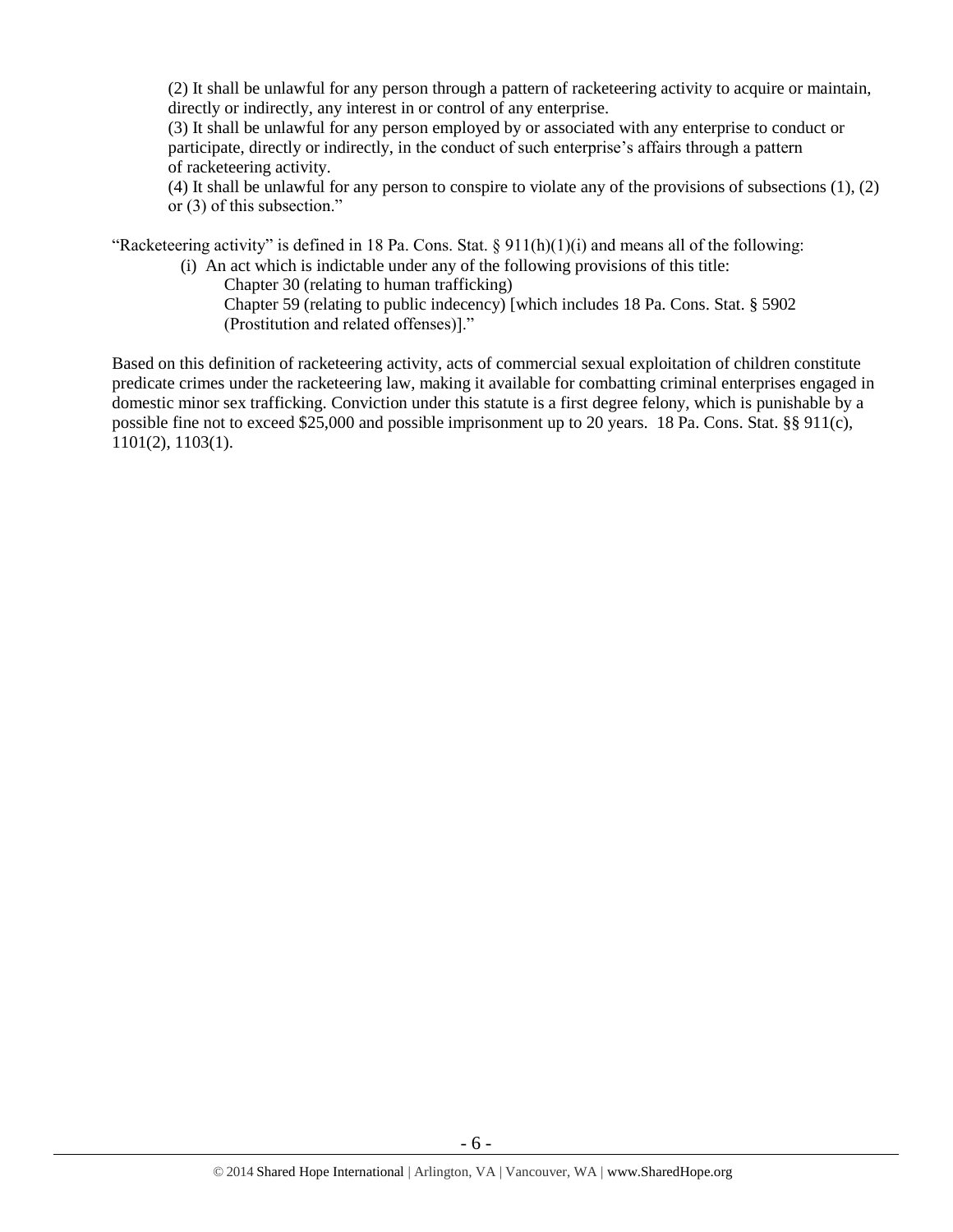#### **FRAMEWORK ISSUE 2: CRIMINAL PROVISIONS ADDRESSING DEMAND**

#### *Legal Components:*

- *2.1 The state sex trafficking law can be applied to the buyers of commercial sex acts with a victim of domestic minor sex trafficking.*
- *2.2 Buyers of commercial sex acts with a minor can be prosecuted under commercial sexual exploitation of children (CSEC) laws.*
- *2.3 Solicitation of prostitution laws differentiate between buying sex acts with an adult and buying sex acts with a minor under 18.*
- *2.4 Penalties for buyers of commercial sex acts with minors are as high as federal penalties.*
- *2.5 Using the Internet to lure, entice, or purchase, or attempt to lure, entice, or purchase commercial sex acts with a minor is a separate crime or results in an enhanced penalty for buyers.*
- *2.6 No age mistake defense is permitted for a buyer of commercial sex acts with any minor under 18.*
- *2.7 Base penalties for buying sex acts with a minor under 18 are sufficiently high and not reduced for older minors.*
- *2.8 Financial penalties for buyers of commercial sex acts with minors are sufficiently high to make it difficult for buyers to hide the crime.*
- *2.9 Buying and possessing child pornography carries penalties as high as similar federal offenses.*
- *2.10 Convicted buyers of commercial sex acts with minors and child pornography are required to register as sex offenders*.

#### *Legal Analysis:*

 $\overline{a}$ 

*2.1 The state sex trafficking law can be applied to the buyers of sex with a victim of domestic minor sex trafficking.*

\_\_\_\_\_\_\_\_\_\_\_\_\_\_\_\_\_\_\_\_\_\_\_\_\_\_\_\_\_\_\_\_\_\_\_\_\_\_\_\_\_\_\_\_\_\_\_\_\_\_\_\_\_\_\_\_\_\_\_\_\_\_\_\_\_\_\_\_\_\_\_\_\_\_\_\_\_\_\_\_\_\_\_\_\_\_\_\_\_\_\_\_\_\_

18 Pa. Cons. Stat. § 3011<sup>13</sup> (Trafficking in individuals) can apply to buyers of commercial sex with a minor through use of the term "obtain" following federal precedent.<sup>14</sup> Pursuant to § 3011 a person commits the offense of trafficking if a person "recruits, entices, solicits, harbors, transports, provides, obtains or maintains an individual if the person knows or recklessly disregards the possibility that the individual will be subject to involuntary servitude. . . ." Pursuant to 18 Pa. Cons. Stat. § 3001<sup>15</sup> (Definitions), "[i]nvoluntary servitude" is defined as "[l]abor servitude or sexual servitude" and "[s]exual servitude" is defined as "[a]ny sex act or performance involving a sex act for which anything of value is

<sup>13</sup> *See supra* note [2.](#page-0-0)

<sup>&</sup>lt;sup>14</sup> See United States v. Jungers, 702 F.3d 1066 (8th Cir. 2013). In this case, the Eighth Circuit specifically addressed whether the federal sex trafficking law, 18 U.S.C. § 1591 (Sex trafficking of children or by force, fraud, or coercion) applies to buyers when it reversed a District of South Dakota ruling that Congress did not intend the string of verbs constituting criminal conduct under 18 U.S.C. § 1591(a)(1) ("recruits, entices, harbors, transports, provides, obtains, or maintains") to reach the conduct of buyers. United States v. Jungers, 834 F. Supp. 2d 930, 931 (D.S.D. 2011). Holding that the conduct of buyers who obtain a child for commercial sex can violate 18 U.S.C. § 1591(a)(1), the Eighth Circuit illustrated through hypothetical buyer scenarios that, under certain circumstances, most of the terms in the string of verbs constituting criminal conduct under 18 U.S.C. § 1591(a)(1) could apply to buyers. While other terms may apply to buyers' conduct under state law as well, the analysis here focuses on the term "obtains" which is most likely to apply in the majority of buyer cases. United States v. Jungers establishes persuasive authority for state courts interpreting the same language used under state law to the extent such interpretation does not conflict with the state constitution.

<sup>15</sup> *See supra* note [4.](#page-1-0)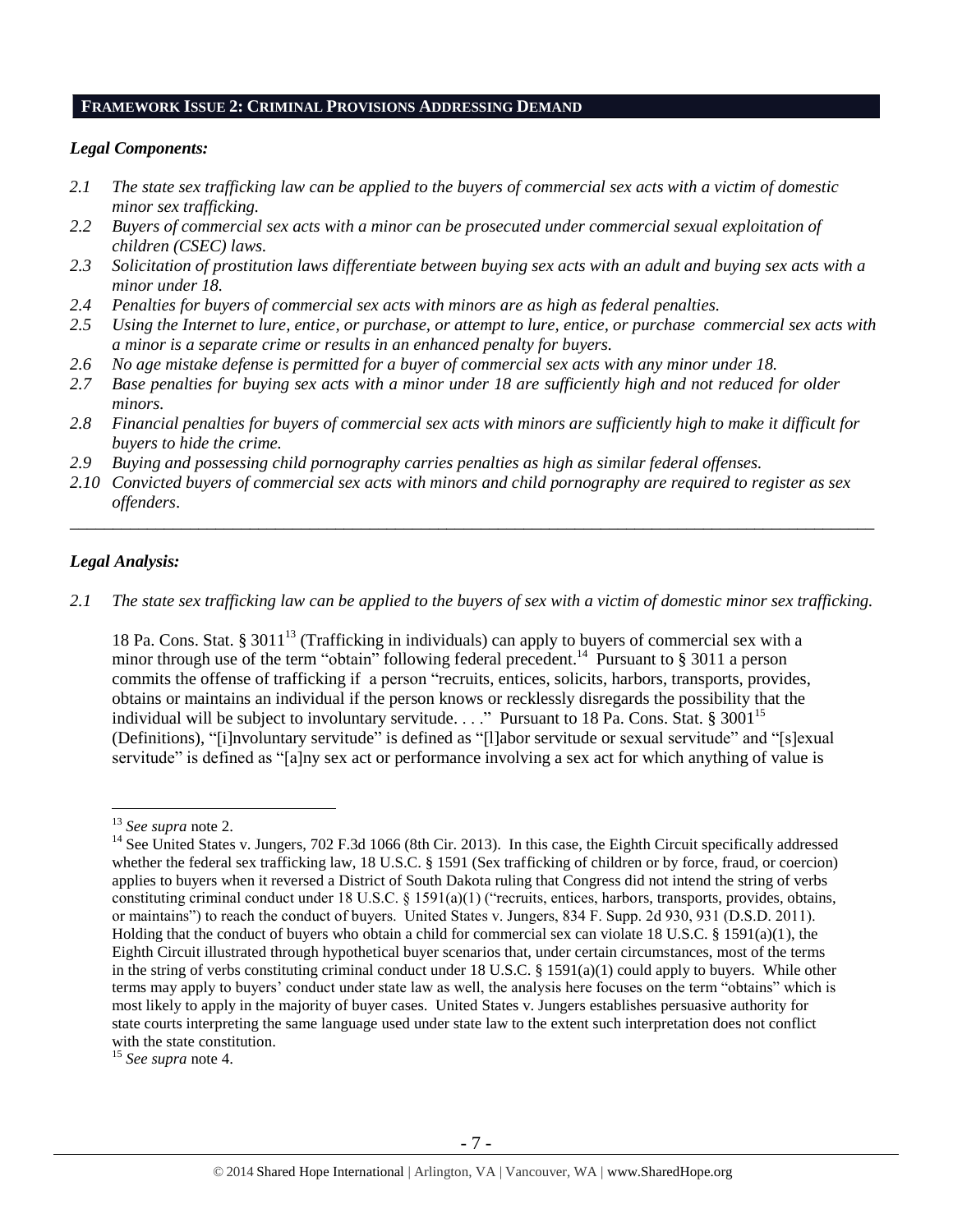directly or indirectly given, promised to or received by any individual or which is performed or provided by any individual and is induced or obtained from . . . [a] minor."

<span id="page-7-0"></span>Additionally, buyers can be charged under 18 Pa. Cons. Stat.  $\S 3013^{16}$  (Patronizing a victim of sexual servitude). Pursuant to 18 Pa. Cons. Stat. § 3013(a) a person commits this offense "if the person engages in any sexual conduct or performance with another individual knowing or in reckless disregard of the fact that the individual is a human trafficking victim." Patronizing a victim of sexual servitude is a felony of the second degree. A second degree felony is punishable by a fine up to \$25,000 and possible imprisonment up to 10 years. 18 Pa. Cons. Stat. §§ 3013(a), 1101(2), 1103(2)

## *2.2 Buyers of commercial sex acts with a minor can be prosecuted under commercial sexual exploitation of children (CSEC) laws.*

. . . .

 $\overline{a}$ 

A buyer in Pennsylvania could be charged with unlawful contact with a minor under 18 Pa. Cons. Stat. § 6318. Under 18 Pa. Cons. Stat. § 6318(a)(3),

A person commits an offense if he is intentionally in contact with a minor, or a law enforcement officer acting in the performance of his duties who has assumed the identity of a minor, for the purpose of engaging in an activity prohibited under any of the following, and either the person initiating the contact or the person being contacted is within this Commonwealth:

(3) Prostitution as defined in section 5902 (relating to prostitution and related offenses).<sup>17</sup>

Under this statute, a crime constitutes either "(1) an offense of the same grade and degree as the most serious underlying offense in subsection (a) for which the defendant contacted the minor; or (2) a felony of the third degree; whichever is greater." 18 Pa. Cons. Stat. § 6318(b). Since prostitution is generally a misdemeanor offense in Pennsylvania, the buyer could be guilty of a third degree felony under this statute. 18 Pa. Cons. Stat.  $§$  5902(a), (A.1).

A buyer could also be charged with corruption of minors under 18 Pa. Cons. Stat. § 6301(a)(1)(ii), which states that "[w]hoever, being of the age of 18 years and upwards, by any course of conduct in violation of Chapter  $31<sup>18</sup>$  (relating to sexual offenses) corrupts or tends to corrupt the morals of any minor less than 18 years of age, or who aids, abets, entices or encourages any such minor in the commission of an offense under Chapter 31 commits a felony of the third degree."

Otherwise, buyers face penalties under age-neutral prostitution laws. Patronizing a prostitute is a crime that applies to those who patronize both minors and adults for commercial sexual purposes. Under 18 Pa. Cons. Stat. § 5902(e), "[A] person commits the offense of patronizing prostitutes if that person hires a prostitute or any other person enters or remains in a house of prostitution for the purpose of engaging in sexual activity." The crime is a third degree misdemeanor for the first or second offense, a second degree misdemeanor for the third offense, and a first degree misdemeanor for the fourth and subsequent offenses. 18 Pa. Cons. Stat. §

<sup>&</sup>lt;sup>16</sup> Here and elsewhere in this report that 18 Pa. Cons. Stat. Ann. § 3013 is quoted or cited, it has been updated to reflect the amendments added by the passage of Senate Bill 75, Act 2014-105 (Effective August 24, 2014).

<sup>&</sup>lt;sup>17</sup> A person is guilty of "prostitution" in 18 Pa. Cons. Stat. § 5902(a) "if he or she: (1) is an inmate of a house of prostitution or otherwise engages in sexual activity as a business; or (2) loiters in or within view of any public place for the purpose of being hired to engage in sexual activity."

<sup>&</sup>lt;sup>18</sup> Offenses falling within Chapter 31 include the following: Pa. Cons. Stat. § 3121 (Rape), § 3122.1 (Statutory sexual assault), § 3123 (Involuntary deviate sexual intercourse), § 3124.1 (Sexual assault), § 3124.2 Institutional sexual assault), § 3125 (Aggravated indecent assault), § 3126 (Indecent assault), and § 3127 (Indecent exposure).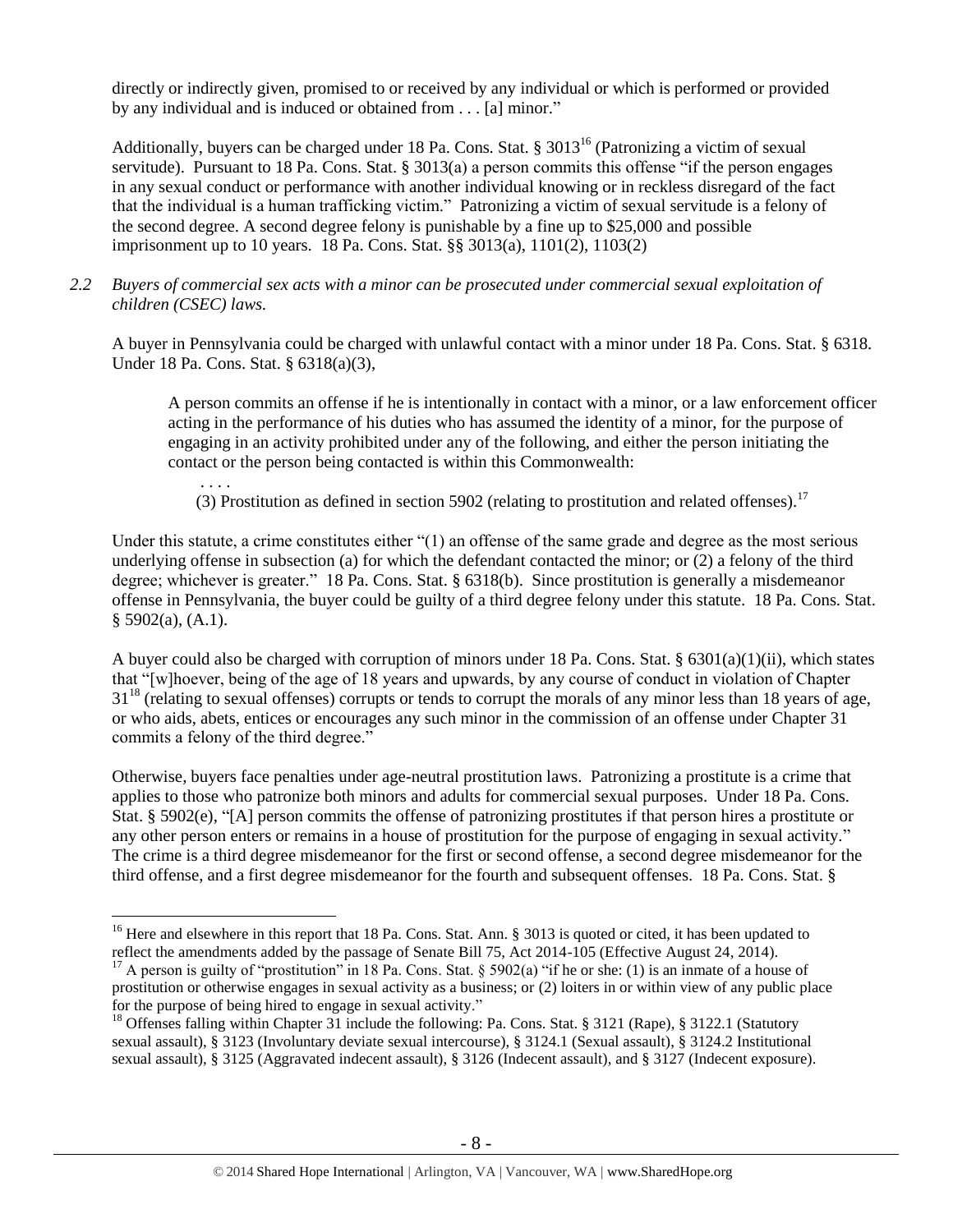5902(e)(E.1)(1)–(3). Additionally, a buyer could be charged with criminal solicitation under 18 Pa. Cons. Stat. § 902 if he attempts to patronize a prostitute under 18 Pa. Cons. Stat. § 5902(a).

*2.3 Solicitation of prostitution laws differentiate between buying sex acts with an adult and buying sex acts with a minor under 18.*

18 Pa. Cons. Stat. § 5902(e), which addresses "patronizing prostitutes," does not differentiate between buying sex with a minor and buying sex with an adult. The law is age-neutral and makes buying sex a third degree misdemeanor for the first and second offense, a second degree misdemeanor for the third offense, and a first degree misdemeanor for a fourth or subsequent offense. 18 Pa. Cons. Stat. § 5902(e), (E.1). It is also possible that a buyer soliciting a minor to engage in prostitution could be charged with criminal solicitation under 18 Pa. Cons. Stat. § 902(a) with the underlying criminal conduct alleged as prostitution under 18 Pa. Cons. Stat. § 5902(a). But, this would result in a failure to recognize solicitation of a minor for prostitution as more severe than solicitation of an adult. However, under Pa. Cons. Stat. § 6318(a)(3) (Unlawful contact with a minor), a buyer potentially faces a third degree felony for contacting a minor under 18 in order to engage in prostitution. 18 Pa. Cons. Stat. § 6318(a)(3), (b).

- 2.3.1 Recommendation: Amend 18 Pa. Cons. Stat. § 5902(e) and § 902(a) when the crime solicited is any commercial sex act to indicate that solicitation of a minor is an offense under 18 Pa. Cons. Stat. § 3002(a) (Trafficking of persons).
- *2.4 Penalties for buyers of commercial sex acts with minors are as high as federal penalties.*

A buyer convicted of trafficking a minor under 18 Pa. Cons. Stat. § 3011 (Trafficking in individuals) will be guilty of a first degree felony with possible imprisonment up to 20 years and a fine up to \$25,000. 18 Pa. Cons. Stat. §§ 3011, 3002(b), 1101(2), 1103(1). If, however, a defendant commits the offense of trafficking of persons while also committing "(1) 18 Pa.C.S. § 2901 (relating to kidnapping); (2) 18 Pa.C.S. § 3121 (relating to rape); or (3) 18 Pa.C.S. § 3123 (relating to involuntary deviate sexual intercourse)," then the maximum possible term of imprisonment increases to life imprisonment. 42 Pa. Cons. Stat. § 9720.2.

A buyer convicted of patronizing a victim of sexual servitude under 18 Pa. Cons. Stat. § 3013<sup>19</sup> will be guilty of a felony of the second degree. A second degree felony is punishable by and imprisonment up to 10 years and a possible fine up to \$25,000. 18 Pa. Cons. Stat. §§ 3013(a), 1101(2), 1103(2).

If convicted of unlawful contact with a minor under 18 Pa. Cons. Stat. § 6318, which includes being in contact with a minor for prostitution, or if convicted of corruption of minors under 18 Pa. Cons. Stat.  $\S 6301(a)(1)(ii)$ involving sexual offenses codified in Chapter 31, the buyer will be convicted of a felony in the third degree punishable by a fine up to \$15,000 and imprisonment up to 7 years. 18 Pa. Cons. Stat. §§ 6318(a), (b), 6301(a)(1)(ii), 1101(3), 1103(3). Corruption of minors not involving the sexual offenses in Chapter 31, such as Chapter 59 offenses (Prostitution), is prohibited under 18 Pa. Cons. Stat. § 6301(a)(1)(i), and the buyer will be convicted of a first degree misdemeanor punishable by a fine up to \$10,000 and imprisonment up to 5 years. 18 Pa. Cons. Stat. §§ 6301(a)(1)(i), 1101(4), 1104(1).

For "patronizing a prostitute," regardless of the age of the prostituted person, the buyer is guilty of a third degree misdemeanor for the first and second offense with a possible fine of \$2,500 and a potential term of imprisonment not to exceed one year. 18 Pa. Cons. Stat. §§ 5902(E.1)(1), 1101(6), 1104(3). A third offense is a second degree misdemeanor with a possible fine of \$5,000 and possible imprisonment up to 2 years. 18 Pa.

<sup>19</sup> *See supra* note [16.](#page-7-0)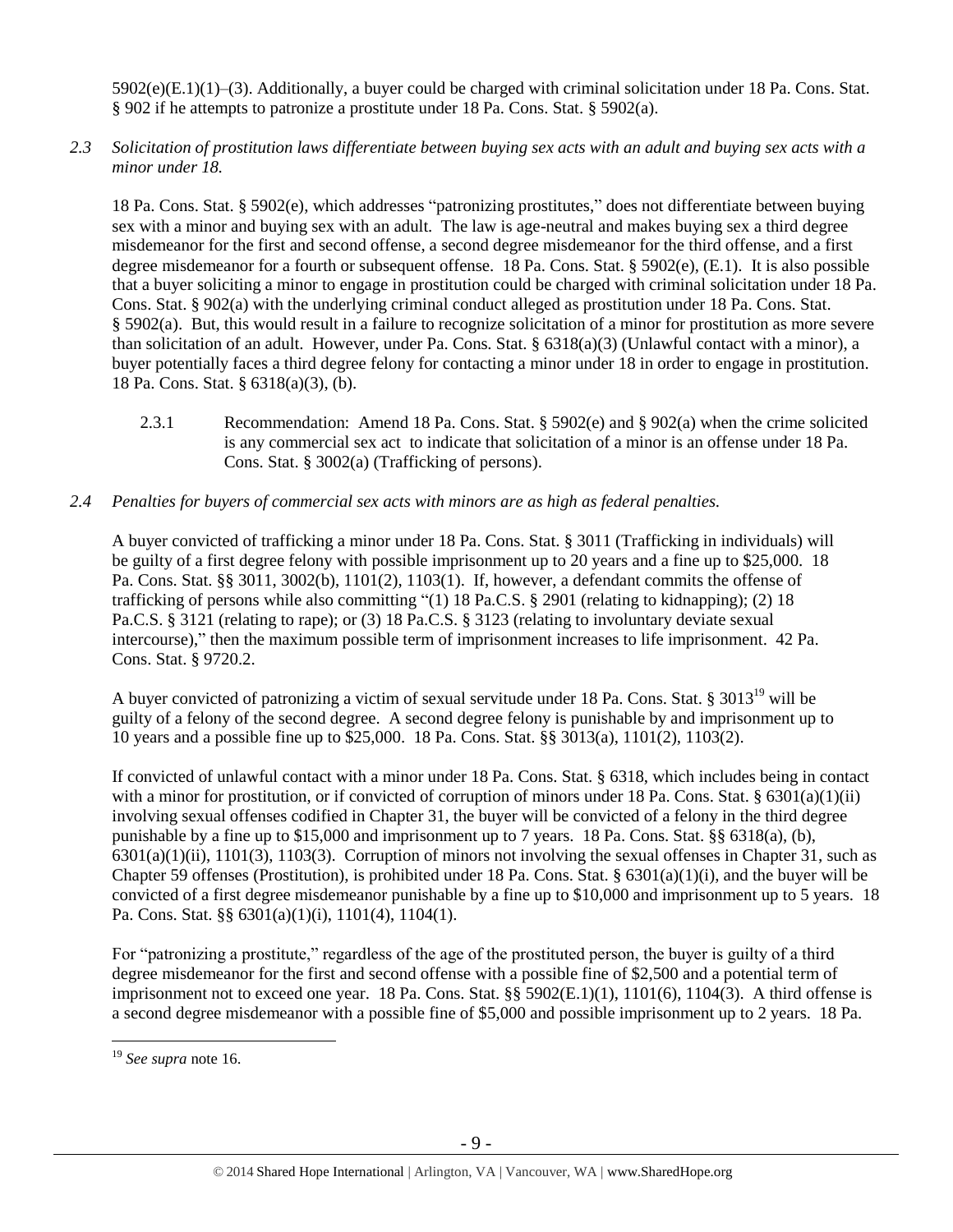Cons. Stat. §§ 5902(E.1)(2), 1101(5), 1104(2). Fourth and subsequent offenses of patronizing a prostitute are first degree misdemeanors with a possible fine of \$10,000 and possible imprisonment up to 5 years. 18 Pa. Cons. Stat. §§ 5902(E.1)(3), 1101(4), 1104(1).

<span id="page-9-0"></span>In comparison, if the victim is under the age of 14, a conviction under the TVPA for child sex trafficking is punishable by 15 years to life imprisonment and a fine not to exceed \$250,000. 18 U.S.C. §§ 1591(b)(1),  $3559(a)(1)$ ,  $3571(b)(3)$ . If the victim is between the ages of  $14-17$ , a conviction is punishable by 10 years to life imprisonment and a fine not to exceed \$250,000. 18 U.S.C. §§ 1591(b)(2), 3559(a)(1), 3571(b)(3). A conviction is punishable by mandatory life imprisonment, however, if the buyer has a prior conviction for a federal sex offense<sup>20</sup> against a minor. 18 U.S.C. § 3559(e)(1). To the extent buyers can be prosecuted under other federal CSEC laws,<sup>21</sup> a conviction is punishable by penalties ranging from a fine not to exceed \$250,000 to life imprisonment and a fine not to exceed  $$250,000.<sup>2</sup>$ 

*2.5 Using the Internet to lure, entice, or purchase, or attempt to lure, entice, or purchase commercial sex acts with a minor is a separate crime or results in an enhanced penalty for buyers.*

18 Pa. Cons. Stat. § 6318(a) (Unlawful contact with a minor) can possibly be used to prosecute those who use the Internet to lure, entice, recruit, or purchase commercial and non-commercial sex acts with minors. Under this provision,

(a) OFFENSE DEFINED—A person commits an offense if he is intentionally in contact with a minor, or a law enforcement officer acting in the performance of his duties who has assumed the identity of a minor, for the purpose of engaging in an activity prohibited under any of the following, and either the person initiating the contact or the person being contacted is within this Commonwealth:

- (1) Any of the offenses enumerated in Chapter 31(relating to sexual offenses).
- (2) Open lewdness as defined in section 5901 (relating to open lewdness).
- (3) Prostitution as defined in section 5902 (relating to prostitution and related offenses).
- (4) Obscene and other sexual materials and performances as defined in section 5903 (relating to
- obscene and other sexual materials and performances).

(5) Sexual abuse of children as defined in section 6312 (relating to sexual abuse of children).

<sup>20</sup> Pursuant to 18 U.S.C. § 3559(e)(2), "federal sex offense" is defined as

 $\overline{a}$ 

§ 2244(a)(1)] (relating to abusive sexual contact), 2245 [18 USCS § 2245] (relating to sexual abuse resulting in death), 2251 [18 USCS § 2251] (relating to sexual exploitation of children), 2251A [18 USCS  $\S 2251$ A] (relating to selling or buying of children), 2422(b) [18 USCS  $\S 2422$ (b)] (relating to coercion and enticement of a minor into prostitution), or  $2423(a)$  [18 USCS §  $2423(a)$ ] (relating to transportation of minors).

an offense under section 1591 [18 USCS § 1591] (relating to sex trafficking of children), 2241 [18 USCS § 2241] (relating to aggravated sexual abuse), 2242 [18 USCS § 2242] (relating to sexual abuse), 2244(a)(1) [18 USCS

<sup>&</sup>lt;sup>21</sup> 18 U.S.C. §§ 2251A(b) (Selling or buying of children), 2251(a) (Sexual exploitation of children), 2423(a) (Transportation of a minor with intent for minor to engage in criminal sexual activity), 2422(a) (Coercion and enticement), 2252(a)(2), (a)(4) (Certain activities relating to material involving the sexual exploitation of minors).

<sup>&</sup>lt;sup>22</sup> 18 U.S.C. §§ 2251A(b) (conviction punishable by imprisonment for 30 years to life and a fine), 2251(e) (conviction punishable by imprisonment for 15–30 years and a fine), 2423(a) (conviction punishable by imprisonment for 10 years to life and a fine), 2422(a) (conviction punishable by a fine, imprisonment up to 20 years, or both),  $2252(a)(2)$ , (4) (stating that a conviction under subsection (a)(2) is punishable by imprisonment for  $5-20$ years and a fine, while a conviction under subsection (a)(4) is punishable by imprisonment up to 10 years, a fine, or both); *see also* 18 U.S.C. §§ 3559(a)(1) (classifying all of the above listed offenses as felonies), 3571(b)(3) (providing a fine up to \$250,000 for any felony conviction).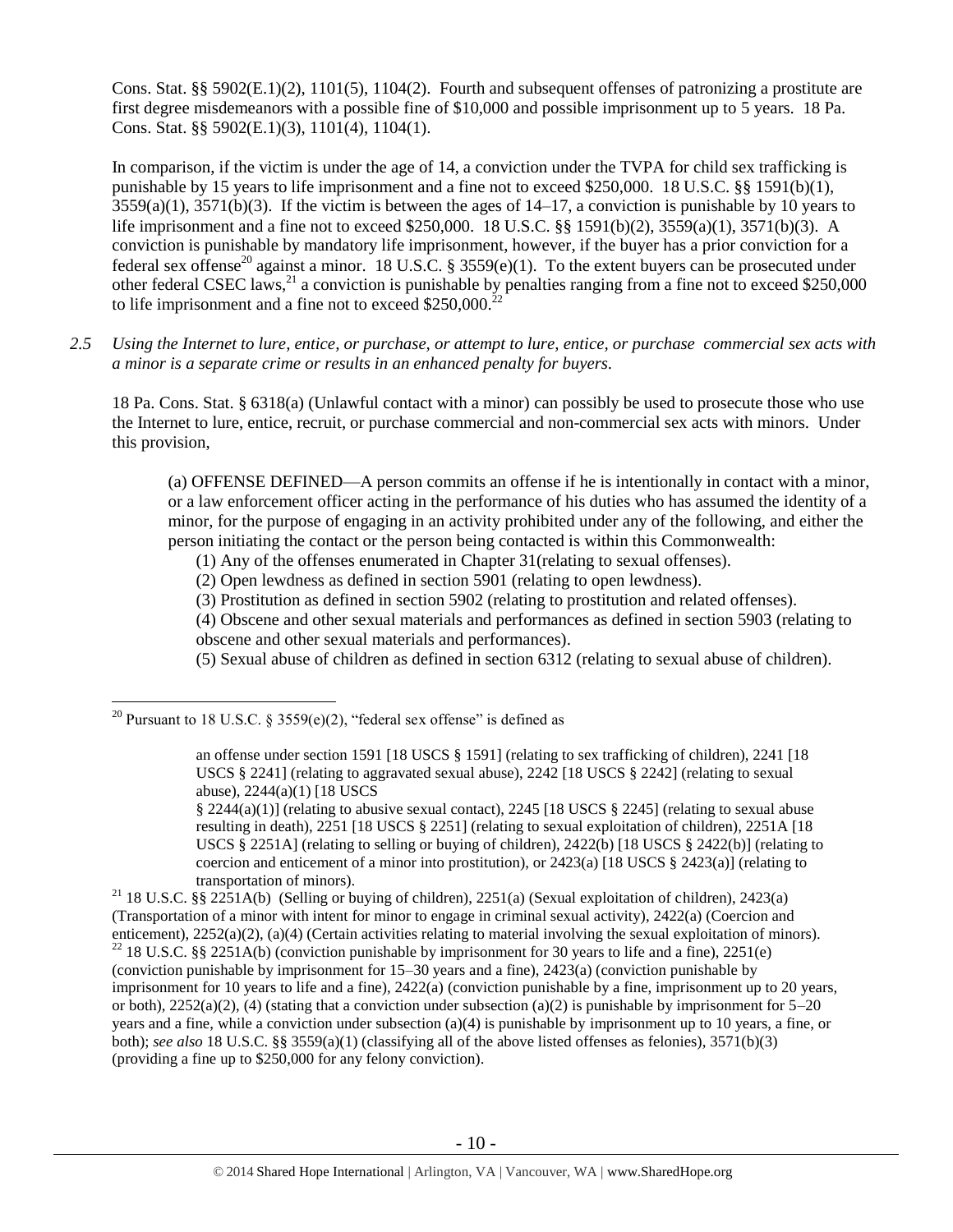(6) Sexual exploitation of children as defined in section 6320 (relating to sexual exploitation of children).

"Contacts" is defined in subsection (c) as "[d]irect or indirect contact or communication by any means, method or device, including contact or communication in person or through an agent or agency, through any print medium, the mails, a common carrier or communication common carrier, any electronic communication system and any telecommunications, wire, computer or radio communications device or system." 18 Pa. Cons. Stat. § 6318(c). A violation of 18 Pa. Cons. Stat. § 6318(a) (Unlawful contact with a minor) is "(1) an offense of the same grade and degree as the most serious underlying offense in subsection (a) for which the defendant contacted the minor; or (2) a felony of the third degree; whichever is greater." 18 Pa. Cons. Stat. § 6318(b). The statute gives concurrent jurisdiction to the Attorney General and district attorney "when the person charged with a violation of this section contacts a minor through the use of a computer, computer system or computer network." 18 Pa. Cons. Stat. § 6318(B.1).

*2.6 No age mistake defense is permitted for a buyer of commercial sex acts with any minor under 18.*

18 Pa. Cons. Stat. § 3018(c) (Evidence and defenses to human trafficking) states,

Victim's age in sexual servitude.--Except as provided in section 3102 (relating to mistake as to age), evidence of a defendant's lack of knowledge of a person's age, or a reasonable mistake of age, is not a defense for a violation of this chapter involving the sexual servitude of a minor.

18 Pa. Cons. Stat. § 6312(E.1) (Sexual abuse of children—Mistake of age) eliminates the possibility of a defense to a prosecution of 18 Pa. Cons. Stat. §  $6312(b)^{23}$  based on the defendant's lack of knowledge of the age of the child victimized. Further, it states, "Neither a misrepresentation of age by the child nor a bona fide belief that the person is over the specified age shall be a defense." 18 Pa. Cons. Stat. § 6312(E.1).

Also, 18 Pa. Cons. Stat. § 6301 (Corruption of minors) prohibits a mistake of age defense when the minor victim is under 16. Subsection (d)(1) states, "Whenever in this section the criminality of conduct depends upon the corruption of a minor whose actual age is under 16 years, it is no defense that the actor did not know the age of the minor or reasonably believed the minor to be older than 18 years." However, the same statute permits a mistake of age defense when the minor victim is 16–17 years old, pursuant to 18 Pa. Cons. Stat. 6301(d)(2) as follows, "Whenever in this section the criminality of conduct depends upon the corruption of a minor whose actual age is 16 years or more but less than 18 years, it is a defense for the actor to prove by a preponderance of the evidence that he reasonably believed the minor to be 18 years or older."

18 Pa. Cons. Stat. § 3102 creates a mistake of age provision for sexual offenses under Chapter 31, including 18 Pa. Cons. Stat. § 3122.1 (Statutory sexual assault), which criminalizes sexual intercourse with a minor under 16 in certain cases. Section 3102 states, "Except as otherwise provided, whenever in this chapter the criminality of conduct depends on a child being below the age of 14 years, it is no defense

 $23$  18 Pa. Cons. Stat. § 6312(b)(1-2), states,

Photographing, videotaping, depicting on computer or filming sexual acts.—(1)Any person who causes or knowingly permits a child under the age of 18 years to engage in a prohibited sexual act or in the simulation of such act is guilty of a felony of the second degree if such person knows, has reason to know or intends that such act may be photographed, videotaped, depicted on computer or filmed. (2)Any person who knowingly photographs, videotapes, depicts on computer or films a child under the age of 18 years engaging in a prohibited sexual act or in the simulation of such an act is guilty of a felony of the second degree commits an offense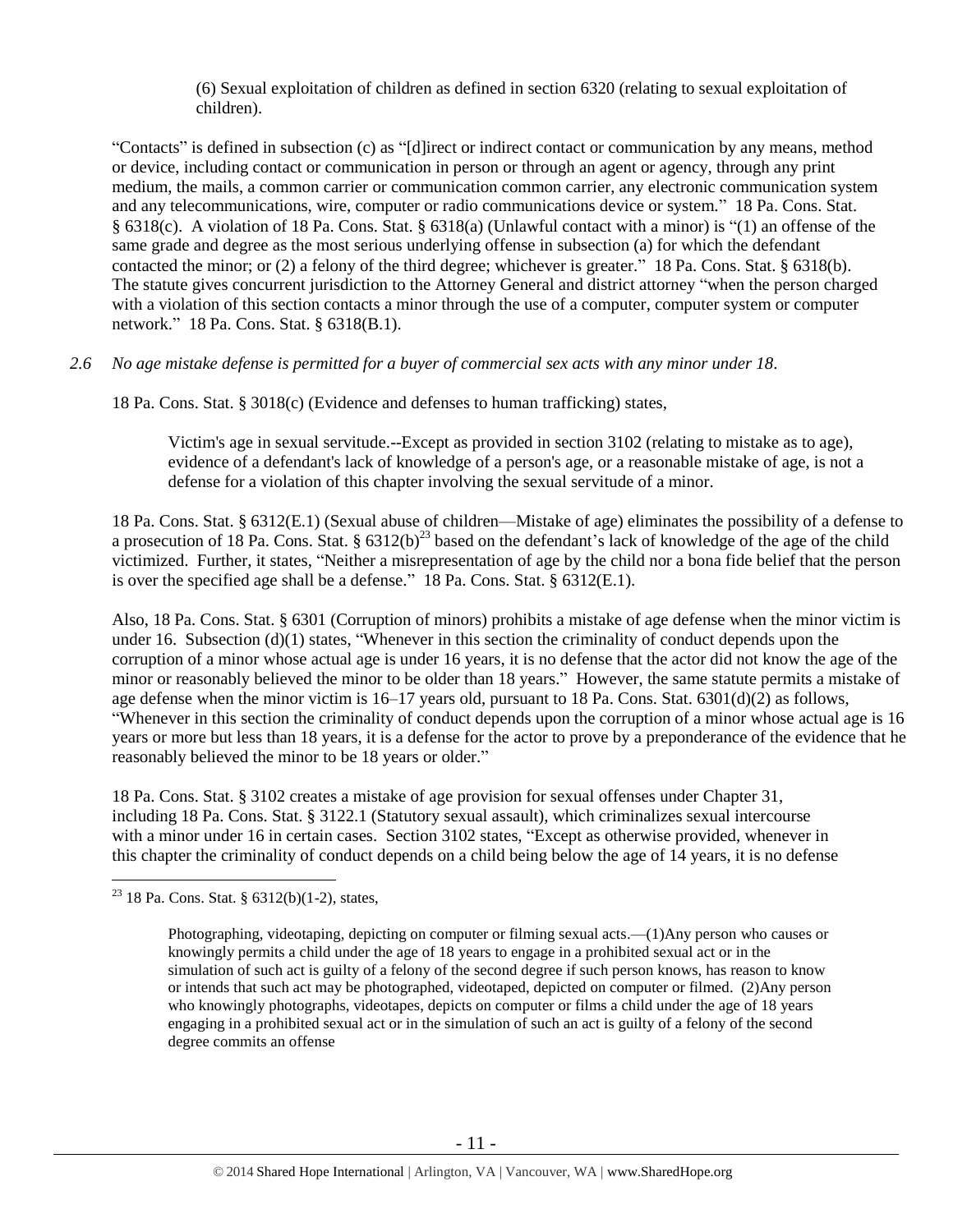that the defendant did not know the age of the child or reasonably believed the child to be the age of 14 years or older. When criminality depends on the child's being below a critical age older than 14 years, it is a defense for the defendant to prove by a preponderance of the evidence that he or she reasonably believed the child to be above the critical age."

Furthermore, 18 Pa. Cons. Stat. § 304 (Ignorance or mistake) holds that "[i]gnorance or mistake as to a matter of fact, for which there is reasonable explanation or excuse, is a defense if: (1) the ignorance or mistake negatives the intent, knowledge, belief, recklessness, or negligence required a [sic] establish a material element of the offense; or (2) the law provides that the state of mind established by such ignorance or mistake constitutes a defense."

## *2.7 Base penalties for buying sex acts with a minor under 18 are sufficiently high and not reduced for older minors.*

Unlawful contact with a minor, which includes being in contact with a minor for prostitution, defines a minor as under 18 and does not adjust the penalty based on the age of the minor victim. 18 Pa. Cons. Stat. § 6318(b)(2), (c). For this crime, a buyer can be convicted of a third degree felony punishable by a fine up to \$15,000 and imprisonment up to 7 years. 18 Pa. Cons. Stat. §§ 1101(3), 1103(3).

18 Pa. Cons. Stat. §§ 3011(b) (Trafficking in individuals) and  $3013(a)^{24}$  (Patronizing a victim of sexual servitude) provide the same penalty for all offenses involving a minor under 18.

# *2.8 Financial penalties for buyers of commercial sex acts with minors are sufficiently high to make it difficult for buyers to hide the crime.*

A buyer convicted of trafficking in individuals under 18 Pa. Cons. Stat. § 3011 (Trafficking in individuals) faces a first degree felony with a possible fine up to \$25,000 in addition to imprisonment up to 20 years. 18 Pa. Cons. Stat. §§ 3011(3)(b)1101(2), 1103(1). A buyer convicted of patronizing a victim of sexual servitude under 18 Pa. Cons. Stat. § 3013 faces a second degree felony punishable by imprisonment up to 10 years and a possible fine up to \$25,000. 18 Pa. Cons. Stat. §§ 3011(3)(b)1101(2), 1103(1).

If convicted of unlawful contact with a minor, which includes being in contact with a minor for prostitution, or corruption of minors, the buyer will be convicted of a felony in the third degree punishable by a fine up to \$15,000. 18 Pa. Cons. Stat. §§ 6318(b)(2), 6301, 1101(3).

Fines for the misdemeanor offense of patronizing a prostitute pursuant to 18 Pa. Cons. Stat. § 5902, range from \$2,500 for the first and second offense under 18 Pa. Cons. Stat. §§ 5902(E.1)(1), 1101(6) to \$5,000 for a third offense under 18 Pa. Cons. Stat. §§ 5902(E.1)(2), 1101(5) to \$10,000 for a fourth and subsequent offenses under 18 Pa. Cons. Stat. §§ 5902(E.1)(3), 1101(4).

A buyer prosecuted under 18 Pa. Cons. Stat. § 3011 faces mandatory civil asset forfeiture pursuant to 18 Pa. Cons. Stat. §  $3021<sup>25</sup>$  which states in subsection (a),

<span id="page-11-0"></span>(a) General rule.—The following shall be subject to forfeitures to the Commonwealth, and no property right shall exist in them:

(1) All assets, foreign or domestic:

<sup>24</sup> *See supra* note [16.](#page-7-0) 

<sup>&</sup>lt;sup>25</sup> Here and elsewhere in this report that 18 Pa. Cons. Stat. Ann. § 3021 is quoted or cited, it has been updated to reflect the amendments added by the passage of Senate Bill 75, Act 2014-105 (Effective August 24, 2014).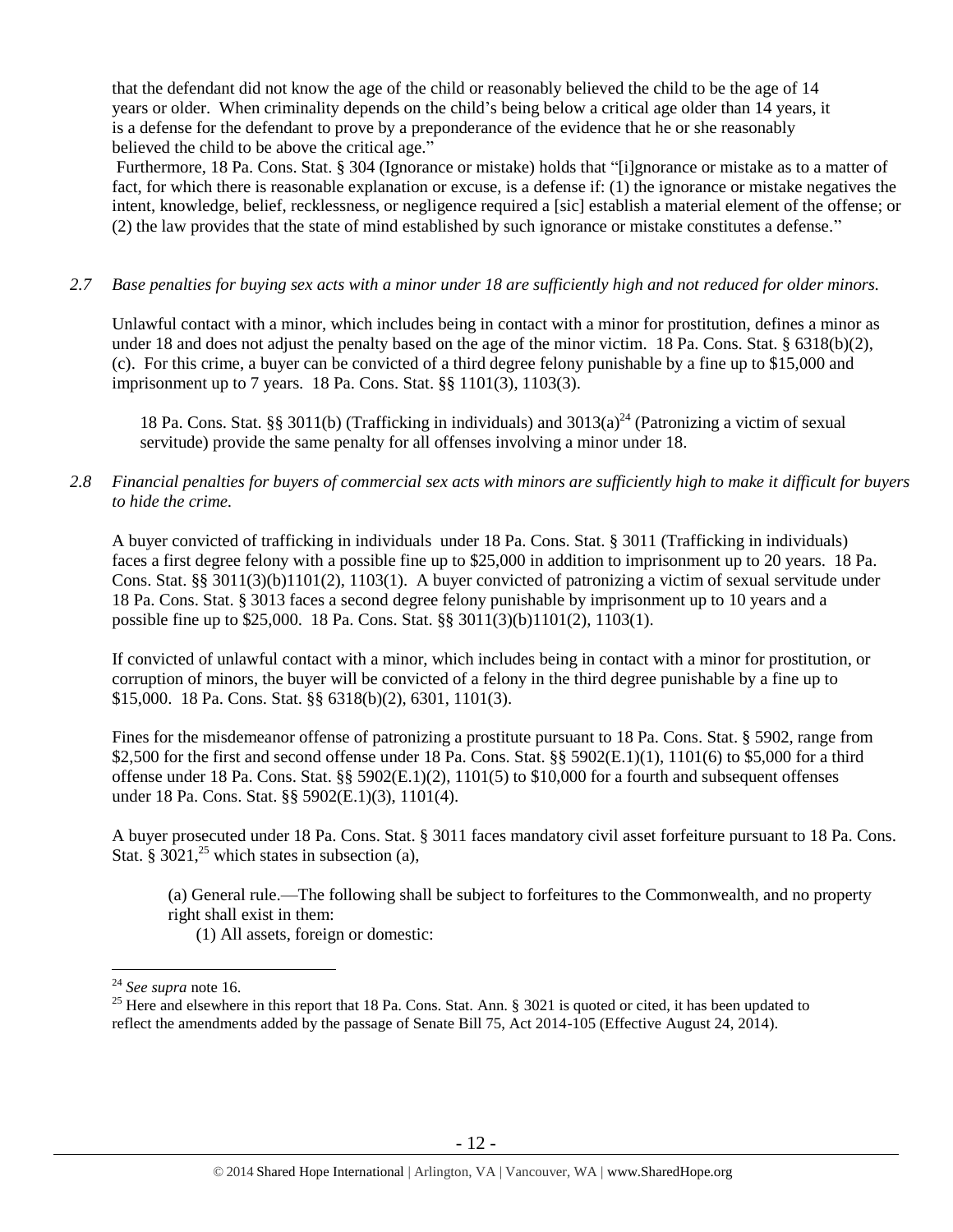(i) Of an individual, entity or organization engaged in planning or perpetrating an act in this Commonwealth which violates section 3011 (relating to trafficking in individuals) or 3012 (relating to involuntary servitude),

(ii) affording a person a source of influence over such individual, entity or organization under subparagraph (i).

(iii) Acquired or maintained by a person with the intent and for the purpose of supporting, planning, conducting or concealing an act in this Commonwealth which violates section 3011 or 3012.

(iv)Derived from, involved in or used or intended to be used to commit an act in this Commonwealth which violates section 3011 or 3012.

(2) All assets within this Commonwealth:

(i) Of an individual, entity or organization engaged in planning or perpetrating an act which violates section 3011 or 3012.

(ii) Acquired or maintained with the intent and for the purpose of supporting, planning, conducting or concealing an act which violates section 3011 or 3012.

(iii) Derived from, involved in or used or intended to be used to commit an act which violates section 3011 or 3012

(b) Process and seizures.

 $\overline{a}$ 

(1) Property subject to forfeiture under this section may be seized by the law enforcement authority upon process issued by any court of common pleas having jurisdiction over the property.

Distribution of forfeited property is governed by 18 Pa. Cons. Stat. §3021(d),which states,

Transfer of property. If property is forfeited under this section, the property shall be transferred to the custody of the district attorney if the law enforcement authority seizing the property has county or local jurisdiction, or the Attorney General if the law enforcement authority seizing the property has Statewide jurisdiction. The Attorney General or district attorney, where appropriate, may sell the property. The proceeds from a sale shall first be used to pay all proper expenses of the proceedings for forfeiture and sale, including expenses of seizure, maintenance of custody, advertising and court costs. The balance of the proceeds shall be distributed under subsection (m).

Buyers convicted of an offense under Pa. Cons. Stat. § 3013 (Patronizing a victim of sexual servitude), however, would not be subject to asset forfeiture under 18 Pa. Cons. Stat. § 3021.

Buyers who are convicted of human trafficking under Chapter 30 are subject to mandatory restitution. Under 18 Pa. Cons. Stat. § 3020<sup>26</sup> (Restitution) a person found guilty of a violation of this chapter must pay restitution to the human trafficking victim. §3020(iv) states,

For the period during which the human trafficking victim was engaged in involuntary servitude, the greater of the following:

<span id="page-12-0"></span>(A) The value of the human trafficking victim's services as guaranteed under the minimum wage and overtime provisions of the laws of this Commonwealth.

(B) The gross income or value to the defendant of the human trafficking victim's services.

(C) The amount the human trafficking victim was promised, or the amount someone in the human trafficking victim's position would have reasonably expected to earn.

<sup>&</sup>lt;sup>26</sup> Here and elsewhere in this report that 18 Pa. Cons. Stat. Ann. § 3020 is quoted or cited, it has been updated to reflect the amendments added by the passage of Senate Bill 75, Act 2014-105 (Effective August 24, 2014).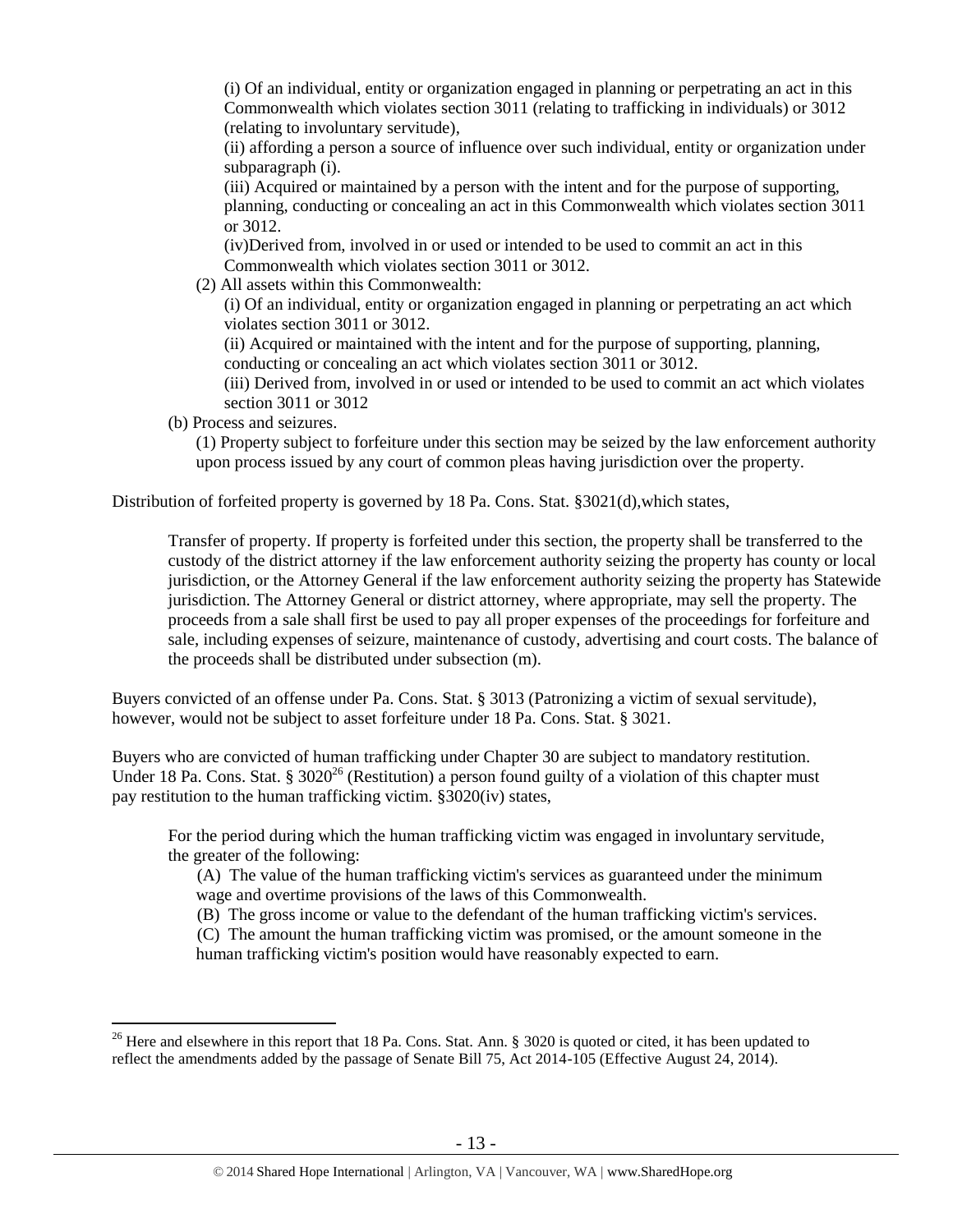A buyer convicted of a sexual crime other than trafficking of persons, is subject to mandatory restitution orders, under 18 Pa. Cons. Stat. § 1106(a) (Restitution for injuries to person or property), which states, "Upon conviction for any crime wherein property has been stolen, converted or otherwise unlawfully obtained, or its value substantially decreased as a direct result of the crime, or wherein the victim suffered personal injury directly resulting from the crime, the offender shall be sentenced to make restitution in addition to the punishment prescribed therefor." 18 Pa. Cons. Stat. § 1106(a) (Restitution for injuries to person or property). "Personal injury" is defined as "[a]ctual bodily harm, including pregnancy, directly resulting from the crime." 18 Pa. Cons. Stat. § 1106(h). As a result, if the victim<sup>27</sup> suffered "personal injury directly resulting from the crime," then the buyer could potentially be required to pay restitution for every crime related to trafficking. 18 Pa. Cons. Stat. § 1106(a).

#### *2.9 Buying and possessing child pornography carries penalties as high as similar federal offenses.*

Pursuant to 18 Pa. Cons. Stat. §  $6312(d)(1)^{28}$  (Child pornography), "Any person who intentionally views or knowingly possesses or controls any book, magazine, pamphlet, slide, photograph, film, videotape, computer depiction or other material depicting a child under the age of 18 years engaging in a prohibited sexual act or in the simulation of such act commits an offense." A first time offender of this provision is guilty of a third degree felony, punishable by a possible fine up to \$15,000 and possible imprisonment up to 7 years. 18 Pa. Cons. Stat. §§ 6312(d)(2), 1101(3), 1103(3). Second and subsequent offenses of this provision are second degree felonies with possible fines up to \$25,000 and possible imprisonment up to 10 years. 18 Pa. Cons. Stat. §§ 6312(d)(2), 1101(2), 1103(2). However, pursuant to 18 Pa. Cons. Stat. § 6312 (d.1) (Grading) when a person commits a child pornography offense " and indecent contact with the child as defined in section 3101 is depicted, the grading of the offense shall be one grade higher . . . ."

In comparison, a federal conviction for possession of child pornography<sup>29</sup> is generally punishable by imprisonment for 5–20 years and a fine not to exceed  $$250,000.<sup>30</sup>$  Subsequent convictions, however, are punishable by imprisonment up to 40 years and a fine not to exceed  $$250,000$ .<sup>31</sup>

 $\overline{a}$ <sup>27</sup> "Victim" is defined in the Crime Victim's Act, codified at 18 Pa. Cons. Stat. § 11.103. The definition of victim included in 18 Pa. Cons. Stat. § 1106(h) refers to "section 479.1 of the act of April 9, 1929 (P.L. 177, No. 175), known as the Administrative Code of 1929." 18 Pa. Cons. Stat. § 1106(h). This statute has been repealed and replaced by the Crime Victim's Act, also known as "the act of November 24, 1998, P.L. 822, No. 111." *Restitution for injuries to person or property—18 Pa. Cons. Stat. § 1106*, ONECLE, http://law.onecle.com/pennsylvania/crimesand-offenses/00.011.006.000.html (last visited July 14, 2011); 1998 Pa. Laws 111; 18 Pa. Cons. Stat. § 11.103. *See* Section 5.1 for a definition of "victim" as defined in the Crime Victim's Act.

<sup>28</sup> See supra note [8.](#page-3-0)

<sup>&</sup>lt;sup>29</sup> 18 U.S.C. §§ 2252(a)(2), (a)(4) (Certain activities relating to material involving the sexual exploitation of minors),  $2252A(a)(2)$ –(3) (Certain activities relating to material constituting or containing child pornography), 1466A(a), (b) (Obscene visual representations of the sexual abuse of children).

 $30$  18 U.S.C. §§ 2252(b) (stating that a conviction under subsection (a)(2) is punishable by imprisonment for 5–20 years and a fine, while a conviction under subsection  $(a)(4)$  is punishable by imprisonment up to 10 years, a fine, or both),  $2252A(b)(1)$  (a conviction is punishable by imprisonment for  $5-20$  years and a fine),  $1466A(a)$ , (b) (stating that a conviction under subsection (a) is "subject to the penalties provided in section  $2252A(b)(1)$ ," imprisonment for  $5-20$  years and a fine, while a conviction under subsection (b) is "subject to the penalties provided in section  $2252A(b)(2)$ ," imprisonment up to 10 years, a fine, or both); *see also* 18 U.S.C. §§ 3559(a)(1) (classifying all of the above listed offenses as felonies),  $3571(b)(3)$  (providing a fine up to  $$250,000$  for any felony conviction).

 $31$  18 U.S.C. §§ 2252(b) (stating if a person has a prior conviction under subsection (a)(2), or a list of other statutes, a conviction is punishable by a fine and imprisonment for 15–40 years, but if a person has a prior conviction under subsection (a)(4), or a list of other statutes, a conviction is punishable by a fine and imprisonment for  $10-20$  years),  $2252A(b)(1)$  (stating if a person has a prior conviction under subsection (a)(2), (a)(3), or a list of other statutes, a conviction is punishable by a fine and imprisonment for  $15-40$  years),  $1466A(a)$ , (b) (stating that the penalty scheme for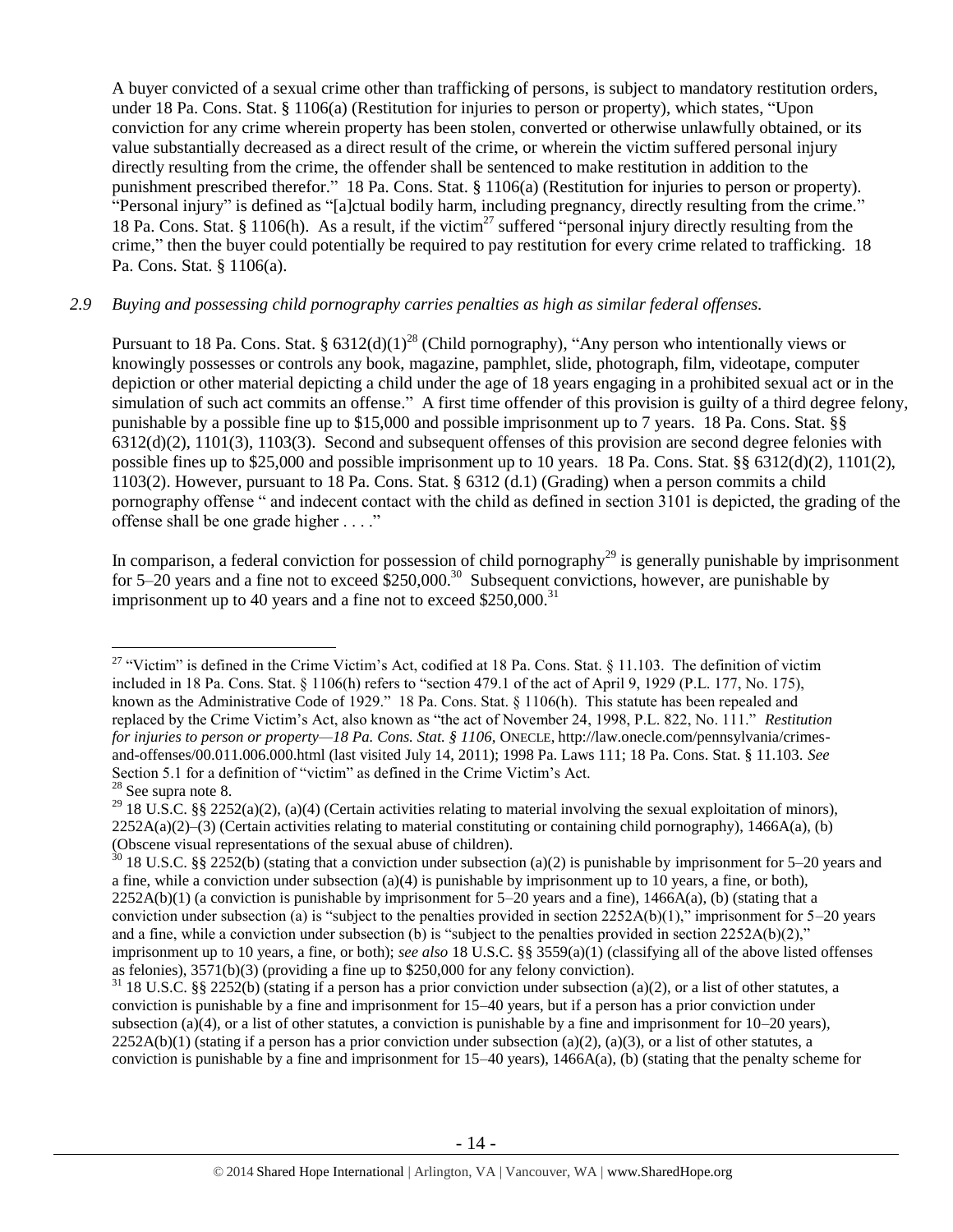# *2.10 Convicted buyers of commercial sex acts with minors and child pornography are required to register as sex offenders*.

While convictions for most CSEC offenses require defendants to register as sex offenders, those convicted of trafficking of persons under 18 Pa. Cons. Stat. § 3011 (Trafficking in individuals) or of patronizing a prostitute of any age under 18 Pa. Cons. Stat. § 5902(e) are not required to register as sex offenders.

Under 42 Pa. Cons. Stat. § 9799.13 (Applicability), a person convicted of a sexually violent offense must "register with the Pennsylvania state police as provided in sections 9799.15 (relating to period of registration), 9799.19 (relating to initial registration) and 9799.25 (relating to verification by sexual offenders and Pennsylvania state police) and otherwise comply with the provisions of this subchapter." Pursuant to 42 Pa. Cons. Stat. § 9799.12 (Definitions), "sexually violent offense" is defined as "an offense specified in section 9799.14 (relating to sexual offenses and tier system) as a tier I, tier II or tier III sexual offense." Under 42 Pa. Cons. Stat. § 9799.14 (Sexual offenses and tier system), tier I offenses include corruption of minors under 18 Pa. Cons. Stat. § 6301(A)(1)(II) and tier II offenses include promoting prostitution of a minor under § 5902(b.1), offenses involving obscene and other sexual materials and performances under § 5903(A)(3)(II), (4)(II), (5)(II) OR (6), sexual abuse of children under § 6312(B) and (C), unlawful contact with minors under § 6318, and sexual exploitation of children under § 6320. 42 Pa. Cons. Stat. § 9799.14(B)(8), (C)(2)–(7).

Notably, incarcerated buyers of commercial sex with minors will be required to attend "sexual offender treatment" under 42 Pa. Cons. Stat. § 9718.1 (Sexual offender treatment), which requires those who commit a crime of "[p]rostitution, as defined in section 5902 (relating to prostitution and related offenses), if the offense involved a minor under 18 years of age" or sexual exploitation of a minor under 18 Pa. Cons. Stat. § 6320(a) to receive treatment. 42 Pa. Cons. Stat. § 9718.1(a)(5), (9).

2.10.1 Recommendation: Amend the sex offender registry statute under 42 Pa. Cons. Stat. § 9799.14(b) to include violations of 18 Pa. Cons. Stat. § 3011 (Trafficking in individuals) and § 3013 (Patronizing a victim of sexual servitude) when they involve trafficking a minor for sexual purposes and commercial sexual exploitation of children offenses pursuant to 18 Pa. Cons. Stat. § 6301(a) (Corruption of minors).

section 2252A(b) applies); *see also* 18 U.S.C. §§ 3559(a)(1) (classifying all of the above listed offenses as felonies), 3571(b)(3) (providing a fine up to \$250,000 for any felony conviction).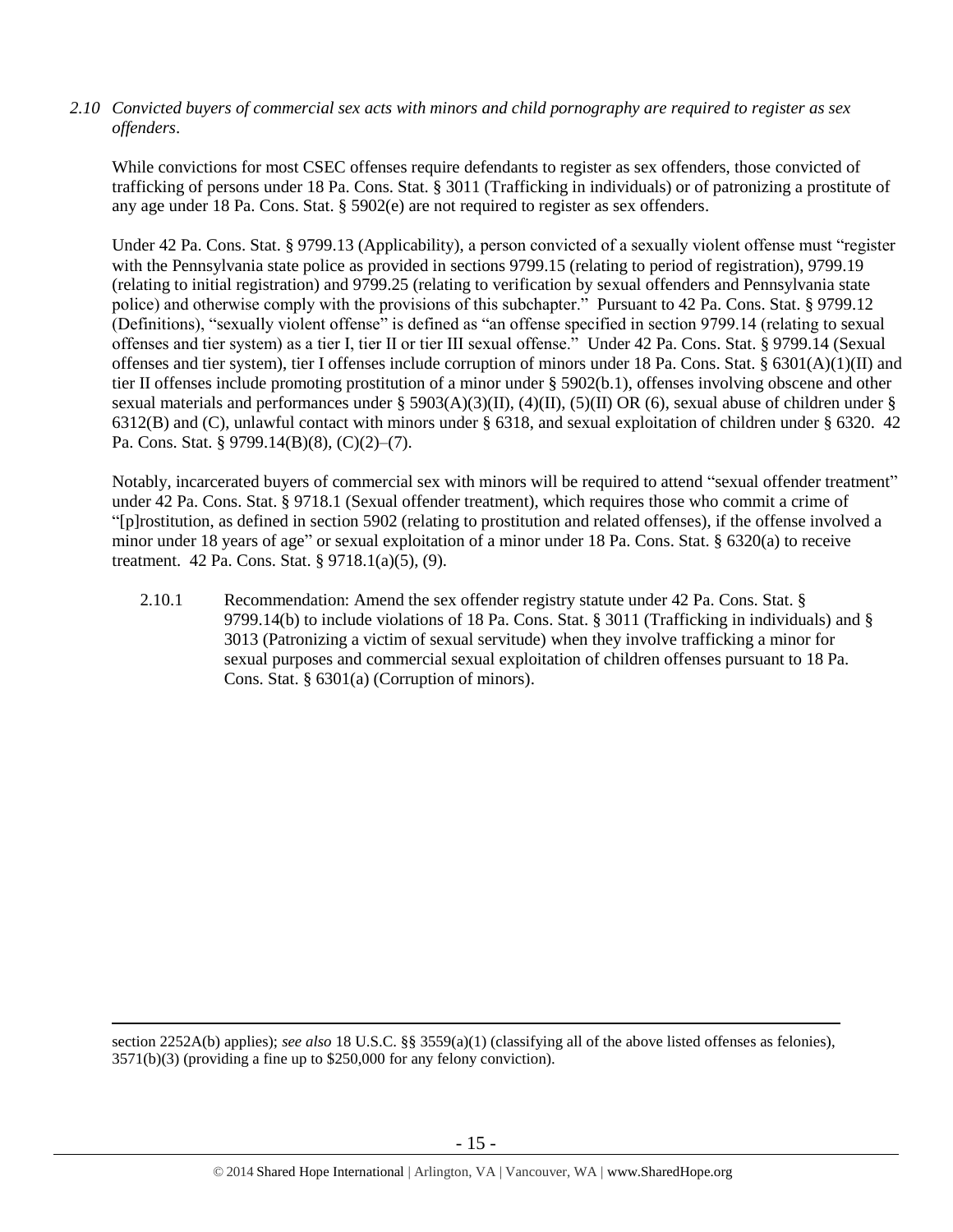#### **FRAMEWORK ISSUE 3: CRIMINAL PROVISIONS FOR TRAFFICKERS**

### *Legal Components:*

- *3.1 Penalties for trafficking a child for sexual exploitation are as high as federal penalties.*
- *3.2 Creating and distributing child pornography carries penalties as high as similar federal offenses*.
- *3.3 Using the Internet to lure, entice, recruit, or sell commercial sex acts with a minor is a separate crime or results in an enhanced penalty for traffickers.*
- *3.4 Financial penalties for traffickers, including asset forfeiture, are sufficiently high*.
- *3.5 Convicted traffickers are required to register as sex offenders.*
- *3.6 Laws relating to termination of parental rights for certain offenses include sex trafficking or commercial sexual exploitation of children (CSEC) offenses in order to remove the children of traffickers from their control and potential exploitation.*

*\_\_\_\_\_\_\_\_\_\_\_\_\_\_\_\_\_\_\_\_\_\_\_\_\_\_\_\_\_\_\_\_\_\_\_\_\_\_\_\_\_\_\_\_\_\_\_\_\_\_\_\_\_\_\_\_\_\_\_\_\_\_\_\_\_\_\_\_\_\_\_\_\_\_\_\_\_\_\_\_\_\_\_\_\_\_\_\_\_\_\_\_\_\_*

## *Legal Analysis:*

*3.1 Penalties for trafficking a child for sexual exploitation are as high as federal penalties.*

Trafficking a minor under 18 is a first degree felony with a possible fine not to exceed \$25,000 and possible imprisonment up to 20 years. 18 Pa. Cons. Stat.  $\S$ § 3011(b) (Trafficking in individuals)<sup>32</sup>, 1101(2), 1103(1). If, however, a trafficker commits the offense of trafficking of persons while also committing "(1) 18 Pa.C.S. § 2901 (relating to kidnapping); (2) 18 Pa.C.S. § 3121 (relating to rape); or (3) 18 Pa.C.S. § 3123 (relating to involuntary deviate sexual intercourse)," then the maximum possible term of imprisonment increases to life imprisonment. 42 Pa. Cons. Stat. § 9720.2.

For the offense of promoting prostitution of a minor under 18 pursuant to 18 Pa. Cons. Stat. § 5902(b.1), a trafficker is guilty of a third degree felony punishable by a fine up to \$15,000 and possible imprisonment up to 7 years. 18 Pa. Cons. Stat. §§ 1101(3), 1103(3).

A trafficker could be punished under 18 Pa. Cons. Stat. § 6301 (Corruption of minors). Subsection (a)(1)(i), states, "Except as provided in subparagraph (ii), whoever, being of the age of 18 years and upwards, by any act corrupts or tends to corrupt the morals of any minor less than 18 years of age, or who aids, abets, entices or encourages any such minor in the commission of any crime, or who knowingly assists or encourages such minor in violating his or her parole or any order of court, commits a misdemeanor of the first degree." 18 Pa. Cons. Stat. §  $6301(a)(1)(i)$ . This crime is punishable by a possible fine of \$10,000 and possible imprisonment up to 5 years. 18 Pa. Cons. Stat. §§ 1101(4), 1104(1). However, a trafficker age 18 or older who "by any course of conduct in violation of Chapter 31 (relating to sexual offenses) corrupts or tends to corrupt the morals of any minor less than 18 years of age, or who aids, abets, entices or encourages any such minor in the commission of an offense under Chapter 31" may be found guilty of a third degree felony. 18 Pa. Cons. Stat. §  $6301(a)(1)(ii)$ . This crime is punishable by a possible fine up to \$15,000 and possible imprisonment up to 7 years. 18 Pa. Cons. Stat. §§ 6301(a)(1)(ii), 1101(3), 1103(3).

18 Pa. Cons. Stat. § 6318(a) (Unlawful contact with minor) states,

(a) Offense defined.—A person commits an offense if he is intentionally in contact with a minor, or a law enforcement officer acting in the performance of his duties who has assumed the identity of a minor, for the purpose of engaging in an activity prohibited under any of the following, and either the person initiating the contact or the person being contacted is within this Commonwealth:

<sup>32</sup> See supra note [2.](#page-0-0)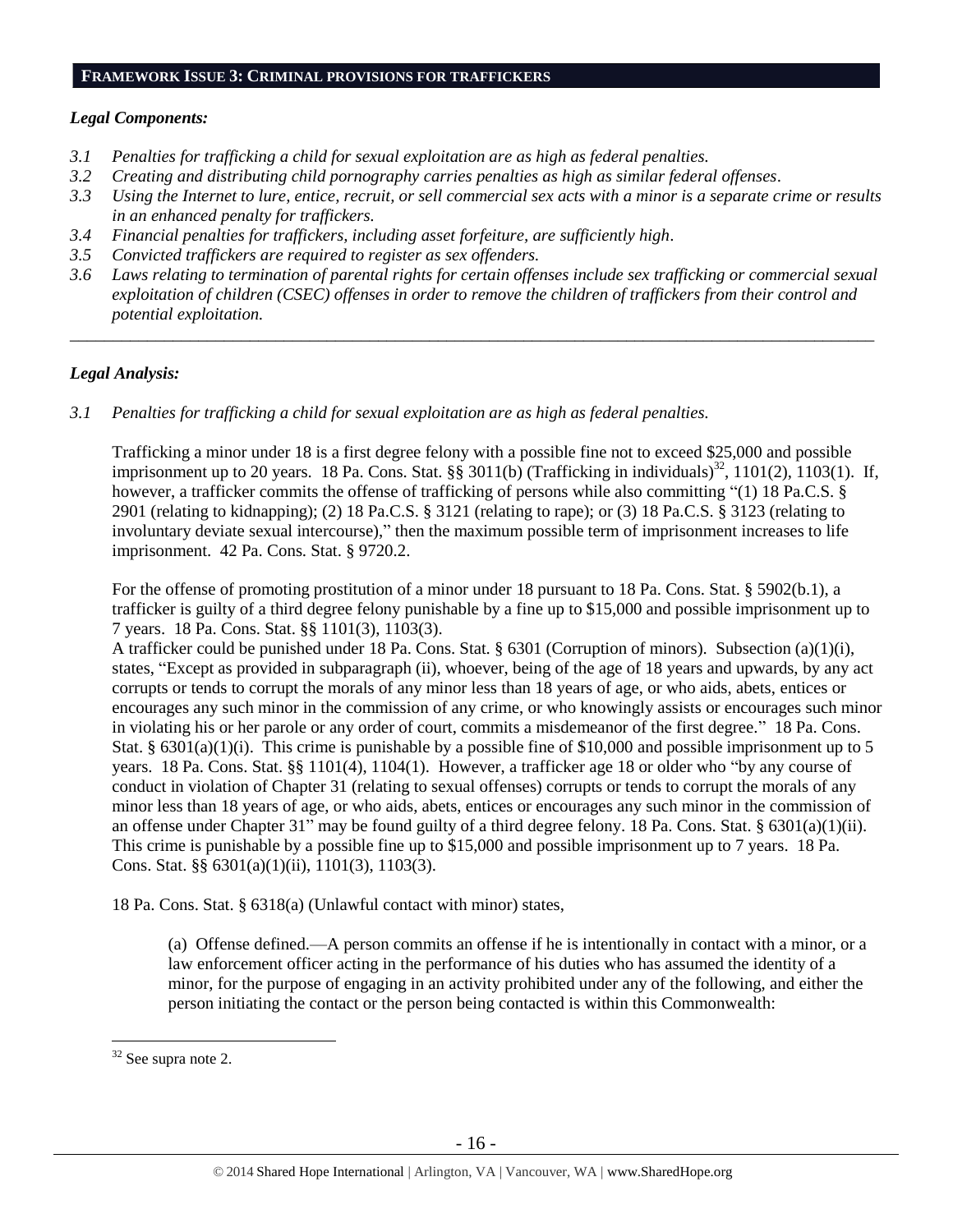. . . .

(3) Prostitution as defined in section 5902 (relating to prostitution and related offenses).

(4) Obscene and other sexual materials and performances as defined in section 5903 (relating to obscene and other sexual materials and performances).

(5) Sexual abuse of children as defined in section 6312 (relating to sexual abuse of children). (6) Sexual exploitation of children as defined in section 6320 (relating to sexual exploitation of children).

Under subsection (b), "A violation of subsection (a) is: (1) an offense of the same grade and degree as the most serious underlying offense in subsection (a) for which the defendant contacted the minor; or (2) a felony of the third degree; whichever is greater." Subsection (c) defines "contacts" as "[d]irect or indirect contact or communication by any means, method or device, including contact or communication in person or through an agent or agency, through any print medium, the mails, a common carrier or communication common carrier, any electronic communication system and any telecommunications, wire, computer or radio communications device or system."

Sexual exploitation of a child, which is defined as "procur[ing] for another person a child under 18 years of age for the purpose of sexual exploitation<sup>333</sup> is a second degree felony punishable by a fine up to \$25,000 and possible imprisonment up to 10 years. 18 Pa. Cons. Stat. §§ 6320(a), (b), 1101(2), 1103(2).

In comparison, if the victim is under the age of 14, a conviction under the Trafficking Victims Protection Act (TVPA) for child sex trafficking is punishable by 15 years to life imprisonment and a fine not to exceed \$250,000. 18 U.S.C. §§ 1591(b)(1), 3559(a)(1), 3571(b)(3). If the victim is between the ages of 14–17, a conviction is punishable by 10 years to life imprisonment and a fine not to exceed \$250,000. 18 U.S.C. §§ 1591(b)(2), 3559(a)(1), 3571(b)(3). A conviction is punishable by mandatory life imprisonment, however, if the trafficker has a prior conviction for a federal sex offense<sup>34</sup> against a minor.

# *3.2 Creating and distributing child pornography carries penalties as high as similar federal offenses*.

18 Pa. Cons. Stat. §  $6312^{35}$  criminalizes creating and distributing child pornography by stating in subsections (b) and  $(c)$ ,

(b) Photographing, videotaping, depicting on computer or filming sexual acts.—(1)Any person who causes or knowingly permits a child under the age of 18 years to engage in a prohibited sexual act or in the simulation of such act is guilty of a felony of the second degree commits an offense if such person knows, has reason to know or intends that such act may be photographed, videotaped, depicted on computer or filmed. Any person who knowingly photographs, videotapes, depicts on computer or films a child under the age of 18 years engaging in a prohibited sexual act or in the simulation of such an act is guilty of a felony of the second degree commits an offense.

(c) Dissemination of photographs, videotapes, computer depictions and films.—

(1) Any person who knowingly sells, distributes, delivers, disseminates, transfers, displays or exhibits to others, or who possesses for the purpose of sale, distribution, delivery, dissemination, transfer, display or exhibition to others, any book, magazine, pamphlet, slide, photograph, film, videotape, computer depiction or other material depicting a child under the age of 18 years engaging in a

 $33$  18 Pa. Cons. Stat. § 6320(c) defines "procure" as "[t]o obtain or make available for sexual exploitation" and "sexual exploitation" as "[a]ctual or simulated sexual activity or nudity arranged for the purpose of sexual stimulation or gratification of any person."

<sup>34</sup> *See supra* note [20](#page-9-0) for the definition of "federal sex offense."

<sup>35</sup> *See supra* note [8.](#page-3-0)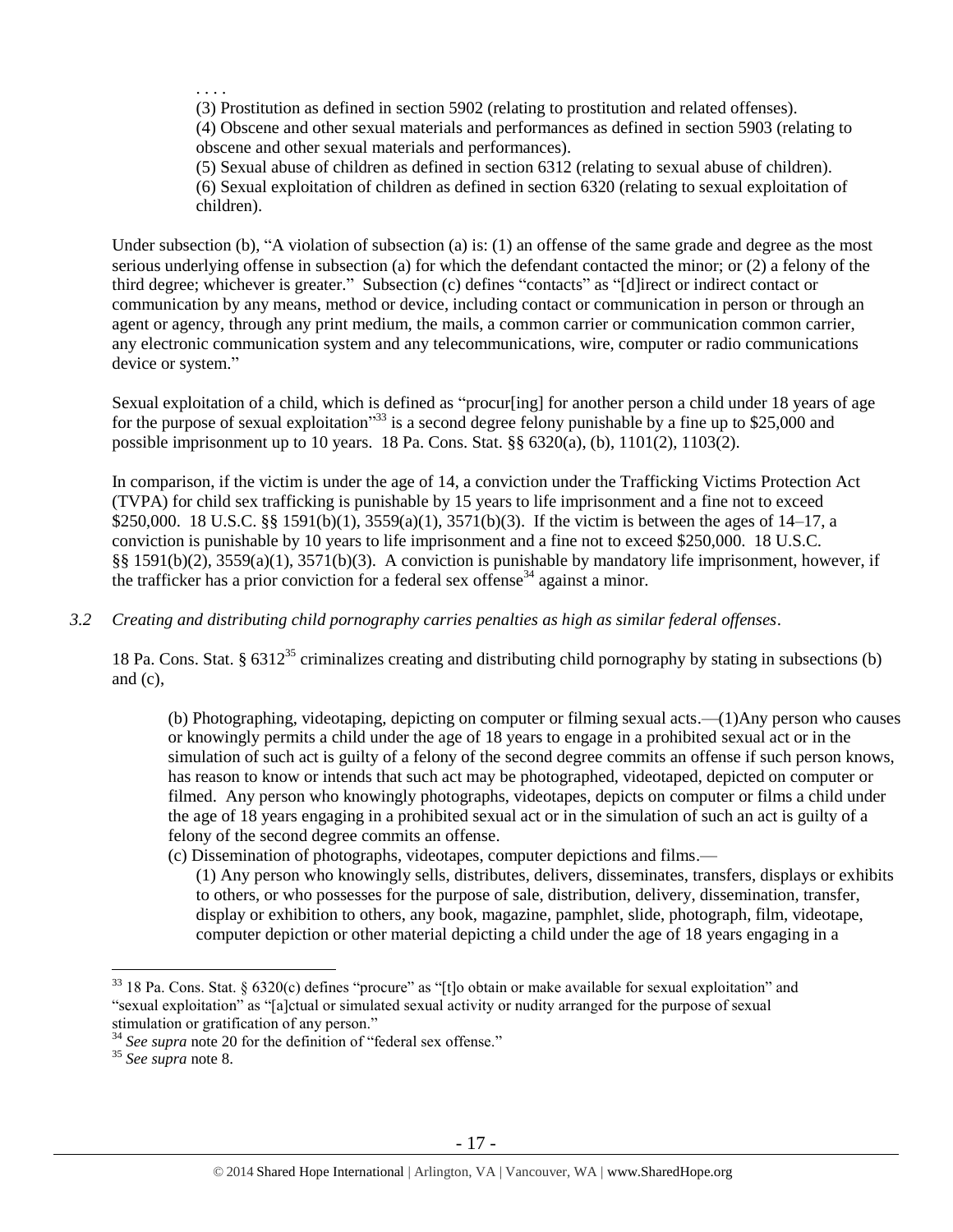prohibited sexual act or in the simulation of such act commits an offense. (2) A first offense under this subsection is a felony of the third degree, and a second or subsequent offense under this subsection is a felony of the second degree

Creating child pornography is a second degree felony punishable by a fine up to \$25,000 and possible imprisonment up to 10 years. 18 Pa. Cons. Stat. §§ 6312(b), 1101(2), 1103(2). For a first offense, disseminating or selling child pornography is a third degree felony punishable by a fine up to \$15,000 and possible imprisonment up to 7 years. 18 Pa. Cons. Stat. §§ 6312(c), 1101(3), 1103(3). A subsequent offense is a second degree felony. 18 Pa. Cons. Stat. §§ 6312(c).

Creating child pornography is also criminalized under 18 Pa. Cons. Stat. § 5903(a)<sup>36</sup> (Obscene and other sexual materials and performances) which states:

(a) Offenses defined.—No person, knowing the obscene character of the materials or performances involved, shall:

. . .  $(3)$ ....

> <span id="page-17-0"></span>(ii) design, copy, draw, photograph, print, utter, publish or in any manner manufacture or prepare any obscene materials in which a minor is depicted;

 $(4)$ ....

(ii) write, print, publish, utter or cause to be written, printed, published or uttered any advertisement or notice of any kind giving information, directly or indirectly, stating or purporting to state where, how, from whom or by what means any obscene materials can be purchased, obtained or had in which a minor is included;

 $(5)$ ....

 $\overline{a}$ 

(ii) produce, present or direct any obscene performance or participate in a portion thereof that is obscene or that contributes to its obscenity if a minor is included;

In comparison, if the victim is under the age of 14, a conviction under the TVPA for child sex trafficking is punishable by 15 years to life imprisonment and a fine not to exceed \$250,000. 18 U.S.C. §§ 1591(b)(1),  $3559(a)(1)$ ,  $3571(b)(3)$ . If the victim is between the ages of  $14-17$ , a conviction is punishable by 10 years to life imprisonment and a fine not to exceed \$250,000. 18 U.S.C. §§ 1591(b)(2), 3559(a)(1), 3571(b)(3). A conviction is punishable by mandatory life imprisonment, however, if the trafficker has a prior conviction for a federal sex offense<sup>37</sup> against a minor. Additionally, a federal conviction for distribution of child pornography<sup>38</sup> is generally

<sup>&</sup>lt;sup>36</sup> In 1975, the Supreme Court of Pennsylvania held in Commonwealth v. MacDonald, 347 A.2d 290, 299 (Pa. 1975), "that section 5903(a) fails to satisfy the *Miller* standard and therefore may not constitutionally be applied unless and until it is amended to specifically define the sexual conduct whose depiction or description is to be regulated thereby." The statute was subsequently amended and appears to have not been held unconstitutional since. *See, e.g.*, Commonwealth v. Bond, 504 A.2d 869, 875 (Pa. Super. Ct. 1986); Commonwealth v. Croll, 480 A.2d 266, 268–69 (Pa. Super. Ct. 1984) ("Initially, appellant argues that the obscenity statute is unconstitutionally vague. This question has, however, been considered and decided adversely to appellant by this Court. *See Commonwealth v. Doe* . . . . Appellant's argument was ably refuted by Judge Johnson in that case. Appellant concedes that the Pennsylvania Act was amended 'with slavish adherence to' the decision of the United States Supreme Court in *Miller v. California* . . . .") (citations omitted).

<sup>37</sup> *See supra* note [20](#page-9-0) for the definition of "federal sex offense."

 $38\,18\,$  U.S.C. §§ 2252(a)(1), (a)(2), (a)(3) (Certain activities relating to material involving the sexual exploitation of minors),  $2252A(a)(2)$ ,  $(a)(3)$  (Certain activities relating to material constituting or containing child pornography), 1466A(a) (Obscene visual representations of the sexual abuse of children).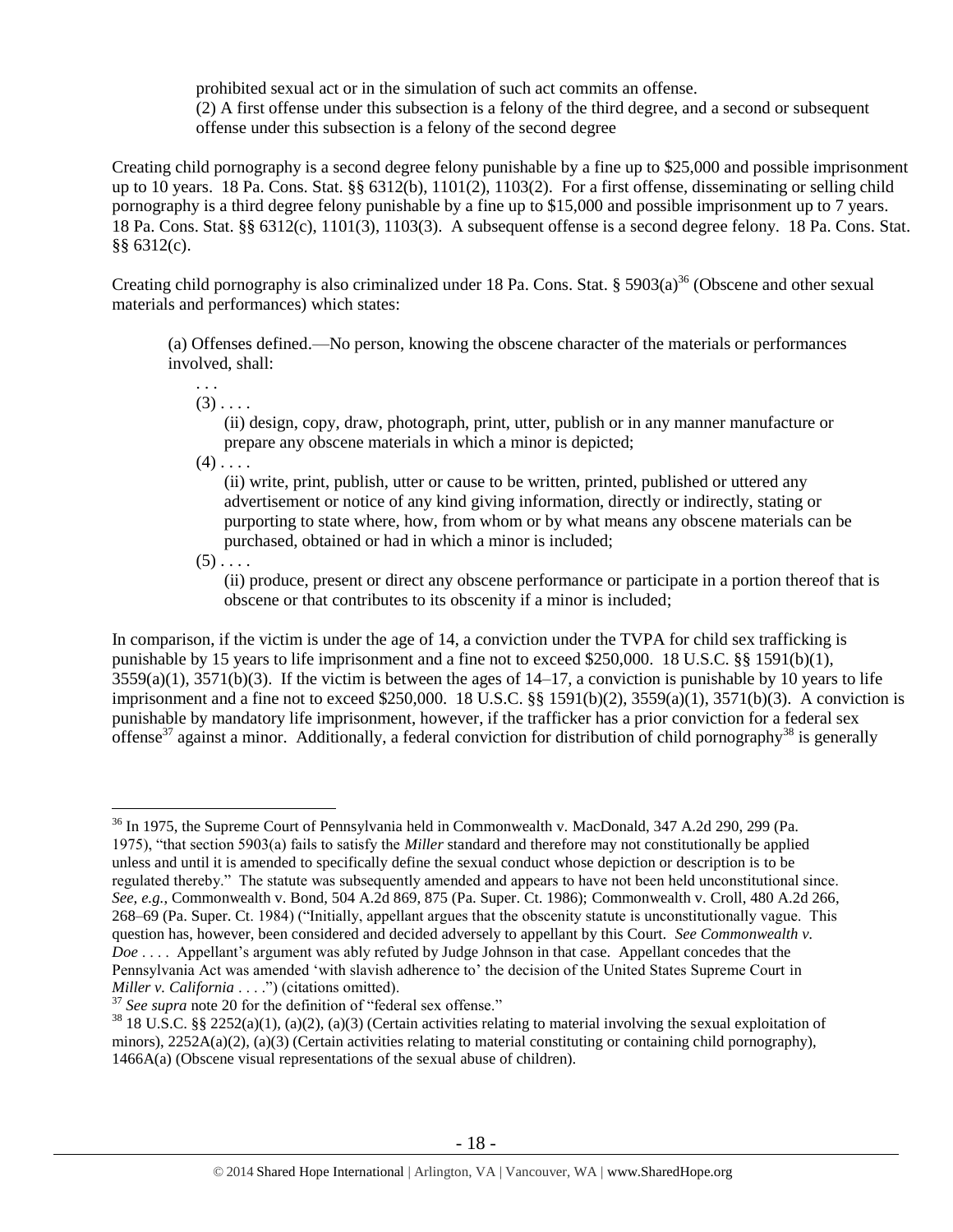punishable by imprisonment for  $5-20$  years and a fine not to exceed \$250,000.<sup>39</sup> Subsequent convictions, however, are punishable by imprisonment up to 40 years and a fine not to exceed \$250,000.<sup>40</sup>

*3.3 Using the Internet to lure, entice, recruit, or sell commercial sex acts with a minor is a separate crime or results in an enhanced penalty for traffickers.*

18 Pa. Cons. Stat. § 6318(a) (Unlawful contact with minor) can possibly be used to prosecute those who use the Internet to lure, entice or recruit minors to engage in commercial and non-commercial sex acts. Under this provision,

(a) Offenses defined.—A person commits an offense if he is intentionally in contact with a minor, or a law enforcement officer acting in the performance of his duties who has assumed the identity of a minor, for the purpose of engaging in an activity prohibited under any of the following, and either the person initiating the contact or the person being contacted is within this Commonwealth:

(1) Any of the offenses enumerated in Chapter 31(relating to sexual offenses).

(2) Open lewdness as defined in section 5901 (relating to open lewdness).

(3) Prostitution as defined in section 5902 (relating to prostitution and related offenses).

(4) Obscene and other sexual materials and performances as defined in section 5903 (relating to obscene and other sexual materials and performances).

(5) Sexual abuse of children as defined in section 6312 (relating to sexual abuse of children).

(6) Sexual exploitation of children as defined in section 6320 (relating to sexual exploitation of children).

"Contacts" is defined in subsection (c) as "[d]irect or indirect contact or communication by any means, method or device, including contact or communication in person or through an agent or agency, through any print medium, the mails, a common carrier or communication common carrier, any electronic communication system and any telecommunications, wire, computer or radio communications device or system." 18 Pa. Cons. Stat. § 6318(c). A violation of 18 Pa. Cons. Stat. § 6318(a) (Unlawful contact with a minor) is "(1) an offense of the same grade and degree as the most serious underlying offense in subsection (a) for which the defendant contacted the minor; or (2) a felony of the third degree; whichever is greater." 18 Pa. Cons. Stat. § 6318(b).

The statute gives concurrent jurisdiction, which exists with the Attorney General and district attorney, "when the person charged with a violation of this section contacts a minor through the use of a computer, computer system or computer network." 18 Pa. Cons. Stat. § 6318(B.1).

3.3.1 Recommendation: Amend 18 Pa. Cons. Stat. § 6318(a) (Unlawful contact with minor) to specify use of the Internet and provide heightened penalties in such cases.

 $\overline{a}$  $39$  18 U.S.C. §§ 2252(b) (stating that a conviction under subsection (a)(1), (a)(2), or (a)(3) is punishable by imprisonment for 5–20 years and a fine), 2252A(b)(1) (a conviction is punishable by imprisonment for 5–20 years and a fine), 1466A(a), (b) (stating that a conviction under subsection (a) is "subject to the penalties provided in section 2252A(b)(1)," imprisonment for 5–20 years and a fine, while a conviction under subsection (b) is "subject to the penalties provided in section 2252A(b)(2)," imprisonment up to 10 years, a fine, or both); *see also* 18 U.S.C. §§ 3559(a)(1) (classifying all of the above listed offenses as felonies),  $3571(b)(3)$  (providing a fine up to \$250,000 for any felony conviction).

<sup>&</sup>lt;sup>40</sup> 18 U.S.C. §§ 2252(b) (stating if a person has a prior conviction under subsection (a)(1), (a)(2), or (a)(3) or a list of other statutes, a conviction is punishable by a fine and imprisonment for  $15-40$  years),  $2252A(b)(1)$  (stating if a person has a prior conviction under subsection (a)(2), (a)(3), or a list of other statutes, a conviction is punishable by a fine and imprisonment for 15–40 years), 1466A(a), (b) (stating that the penalty scheme for section 2252A(b) applies); *see also* 18 U.S.C. §§ 3559(a)(1) (classifying all of the above listed offenses as felonies), 3571(b)(3) (providing a fine up to \$250,000 for any felony conviction).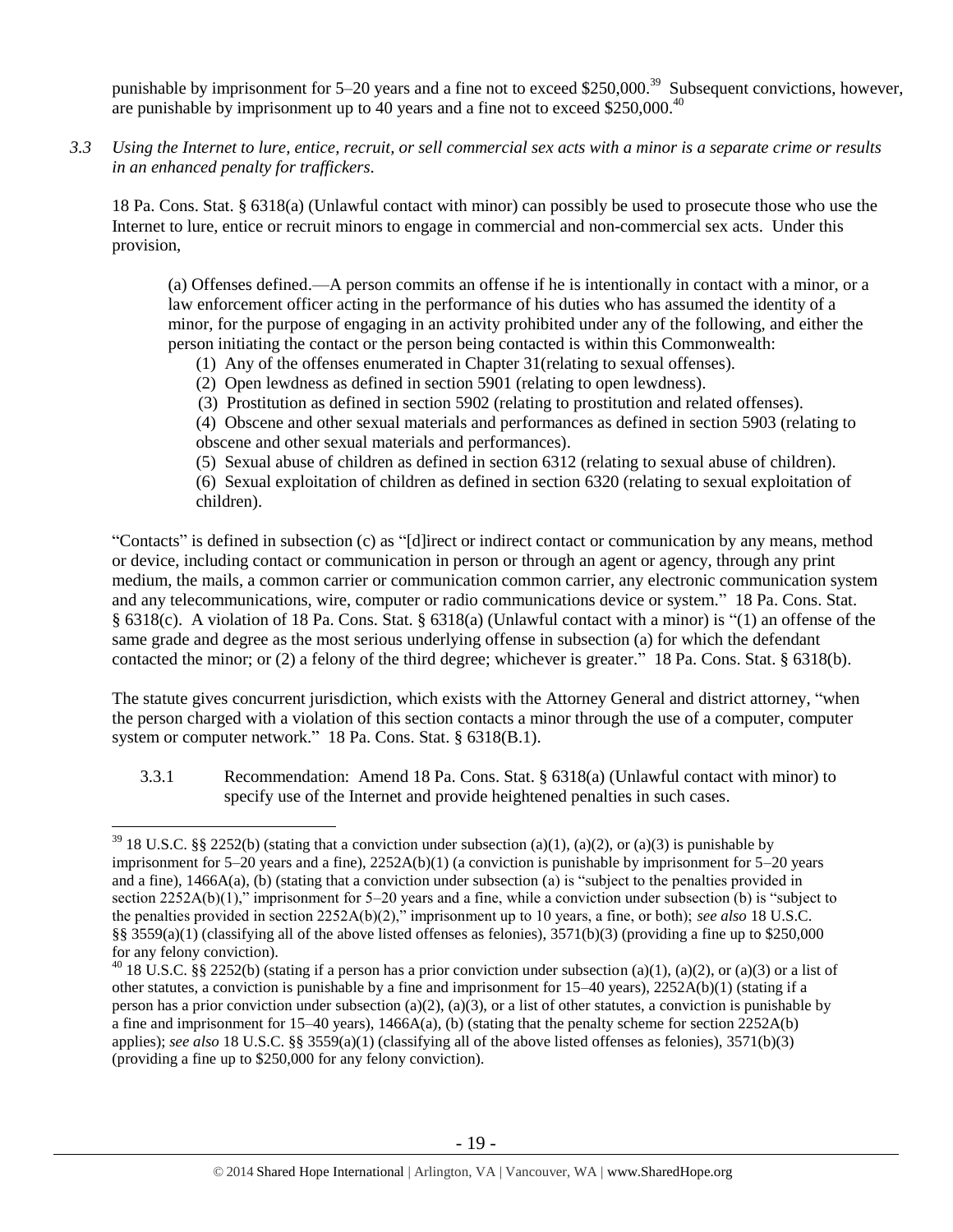# *3.4 Financial penalties for traffickers, including asset forfeiture, are sufficiently high*.

Trafficking a minor under 18 is a first degree felony with a fine up to \$25,000. 18 Pa. Cons. Stat. §§ 3011(b) (Trafficking in individuals), 1101(2). If convicted of corruption of a minor under 18 Pa. Cons. Stat. §  $6301(a)(1)(ii)$ , a third degree felony, then traffickers can receive a fine up to \$15,000. 18 Pa. Cons. Stat. §§  $6301(a)(1)(ii)$ ,  $1101(3)$ . If convicted of sexual exploitation of a child under 18 Pa. Cons. Stat. § 6320, a second degree felony, then traffickers can receive a fine up to \$25,000. 18 Pa. Cons. Stat. §§ 6320(b), 1101(2). For promoting prostitution of minors under 16 and for some forms of promoting prostitution of minors 16 and 17 years of age, including "(1) owning, controlling, managing, supervising or otherwise keeping, alone or in association with others, a house of prostitution or a prostitution business; (2) procuring an inmate for a house of prostitution or a place in a house of prostitution for one who would be an inmate; (3) encouraging, inducing, or otherwise intentionally causing another to become or remain a prostitute" or "compel[ling] another to engage in or promote prostitution," then the trafficker is guilty of a third degree felony with a possible fine up to \$15,000. 18 Pa. Cons. Stat. §§ 5902(b)(1)–(3), 5902(c)(1)(i)–(iii), 1101(3). With a few other exceptions, for other forms of promoting prostitution of 16 and 17 year olds, the trafficker is guilty of a second degree misdemeanor with a possible fine up to \$5,000. 18 Pa. Cons. Stat. §§ 5902(b)(4)–(6), 5902(c)(2), 1101(5).

Mandatory restitution for victims of trafficking is available through 18 Pa. Cons. Stat. §§ 3020, 3020(iv)<sup>41</sup> (Restitution), which states," [a] a person found guilty of a violation of this chapter to pay restitution to the human trafficking victim . . .

For the period during which the human trafficking victim was engaged in involuntary servitude, the greater of the following:

(A) The value of the human trafficking victim's services as guaranteed under the minimum wage and overtime provisions of the laws of this Commonwealth.

(B) The gross income or value to the defendant of the human trafficking victim's services.

(C) The amount the human trafficking victim was promised, or the amount someone in the

human trafficking victim's position would have reasonably expected to earn.

Additionally, mandatory restitution is available for other crimes under 18 Pa. Cons. Stat. § 1106(a) (Restitution for injuries to person or property) which states, "Upon conviction for any crime wherein property has been stolen, converted or otherwise unlawfully obtained, or its value substantially decreased as a direct result of the crime, or wherein the victim suffered personal injury directly resulting from the crime, the offender shall be sentenced to make restitution in addition to the punishment prescribed therefor."

Traffickers prosecuted under 18 Pa. Cons. Stat. § 3011 (Trafficking in individuals) also face mandatory, civil asset forfeiture under 18 Pa. Cons. Stat.  $\S 3021$ .<sup>42</sup> The statute states,

(a) General rule.—The following shall be subject to forfeitures to the Commonwealth, and no property right shall exist in them:

(1) All assets, foreign or domestic:

(i) Of an individual, entity or organization engaged in planning or perpetrating an act in this Commonwealth which violates section 3011 (relating to trafficking in individuals) or 3012 (relating to involuntary servitude),

(ii) affording a person a source of influence over such individual, entity or organization under subparagraph (i).

<sup>41</sup> *See supra* note [26.](#page-12-0) 

<sup>42</sup> *See supra* note [25.](#page-11-0)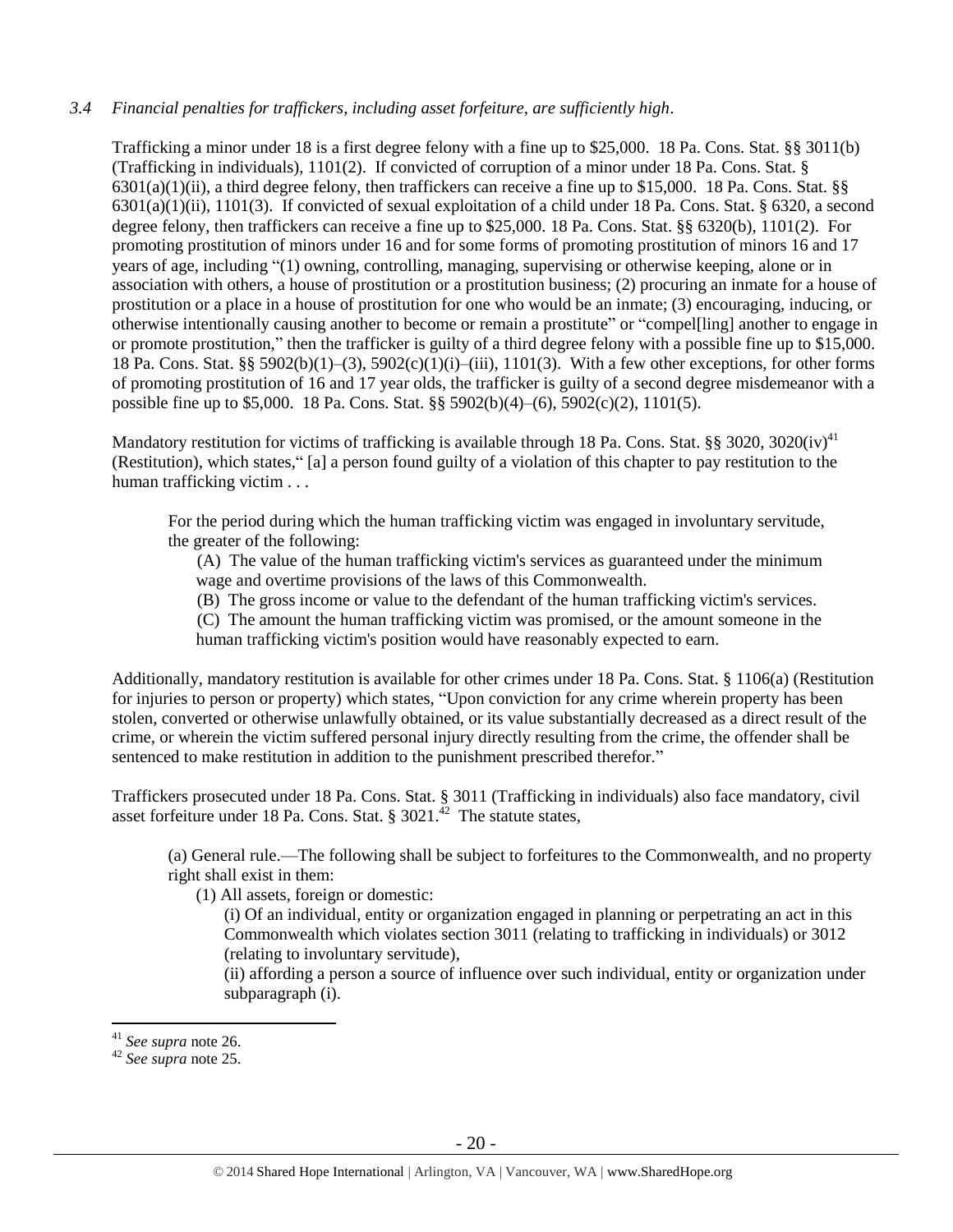(iii) Acquired or maintained by a person with the intent and for the purpose of supporting, planning, conducting or concealing an act in this Commonwealth which violates section 3002. (iv) Derived from, involved in or used or intended to be used to commit an act in this Commonwealth which violates section 3011 or 3012.

(2) All assets within this Commonwealth:

(i) Of an individual, entity or organization engaged in planning or perpetrating an act which violates section 3011 or 3012.

(ii) Acquired or maintained with the intent and for the purpose of supporting, planning, conducting or concealing an act which violates section 3011 or 3012.

(iii)Derived from, involved in or used or intended to be used to commit an act which violates section 3011 or 3012.

. . . . (b) Process and seizures

> (1) Property subject to forfeiture under this section may be seized by the law enforcement authority upon process issued by any court of common pleas having jurisdiction over the property.

Distribution of forfeited property is governed by 18 Pa. Cons. Stat. §3021(d),which states,

Transfer of property. If property is forfeited under this section, the property shall be transferred to the custody of the district attorney if the law enforcement authority seizing the property has county or local jurisdiction, or the Attorney General if the law enforcement authority seizing the property has Statewide jurisdiction. The Attorney General or district attorney, where appropriate, may sell the property. The proceeds from a sale shall first be used to pay all proper expenses of the proceedings for forfeiture and sale, including expenses of seizure, maintenance of custody, advertising and court costs. The balance of the proceeds shall be distributed under subsection (m).

*3.5 Convicted traffickers are required to register as sex offenders.*

While convictions for most CSEC offenses require defendants to register as sex offenders, those convicted of trafficking of persons under 18 Pa. Cons. Stat. § 3011 (Trafficking in individuals) are not required to register as sex offenders.

Under 42 Pa. Cons. Stat. § 9799.13 (Applicability), a person convicted of a sexually violent offense must "register with the Pennsylvania state police as provided in sections 9799.15 (relating to period of registration), 9799.19 (relating to initial registration) and 9799.25 (relating to verification by sexual offenders and Pennsylvania state police) and otherwise comply with the provisions of this subchapter." Pursuant to 42 Pa. Cons. Stat. § 9799.12 (Definitions), "sexually violent offense" is defined as "an offense specified in section 9799.14 (relating to sexual offenses and tier system) as a tier I, tier II or tier III sexual offense." Under 42 Pa. Cons. Stat. § 9799.14 (Sexual offenses and tier system), tier I offenses include corruption of minors under 18 Pa. Cons. Stat. § 6301(A)(1)(II), and tier II offenses include promoting prostitution of a minor under 18 PA.C.S. § 5902(b.1), offenses involving obscene and other sexual materials and performances under 18 PA.C.S. §  $5903(A)(3)(II)$ ,  $(4)(II)$ ,  $(5)(II)$  OR  $(6)$ , sexual abuse of children under 18 PA.C.S. § 6312(B) and (C), unlawful contact with minors under 18 PA.C.S. § 6318, sexual exploitation of children under 18 PA.C.S. § 6320. 42 Pa. Cons. Stat. § 9799.14(B)(8), (C)(2)–(7).

An incarcerated trafficker may also be required to attend "sexual offender treatment" pursuant to 42 Pa. Cons. Stat. § 9718.1 if the trafficker is convicted of any prostitution offense (including promoting prostitution) under 18 Pa. Cons. Stat. § 5902(b.1) or sexual exploitation of a minor under 18 Pa. Cons. Stat. § 6320(a). 42 Pa. Cons. Stat. § 9718.1(a)(5), (9).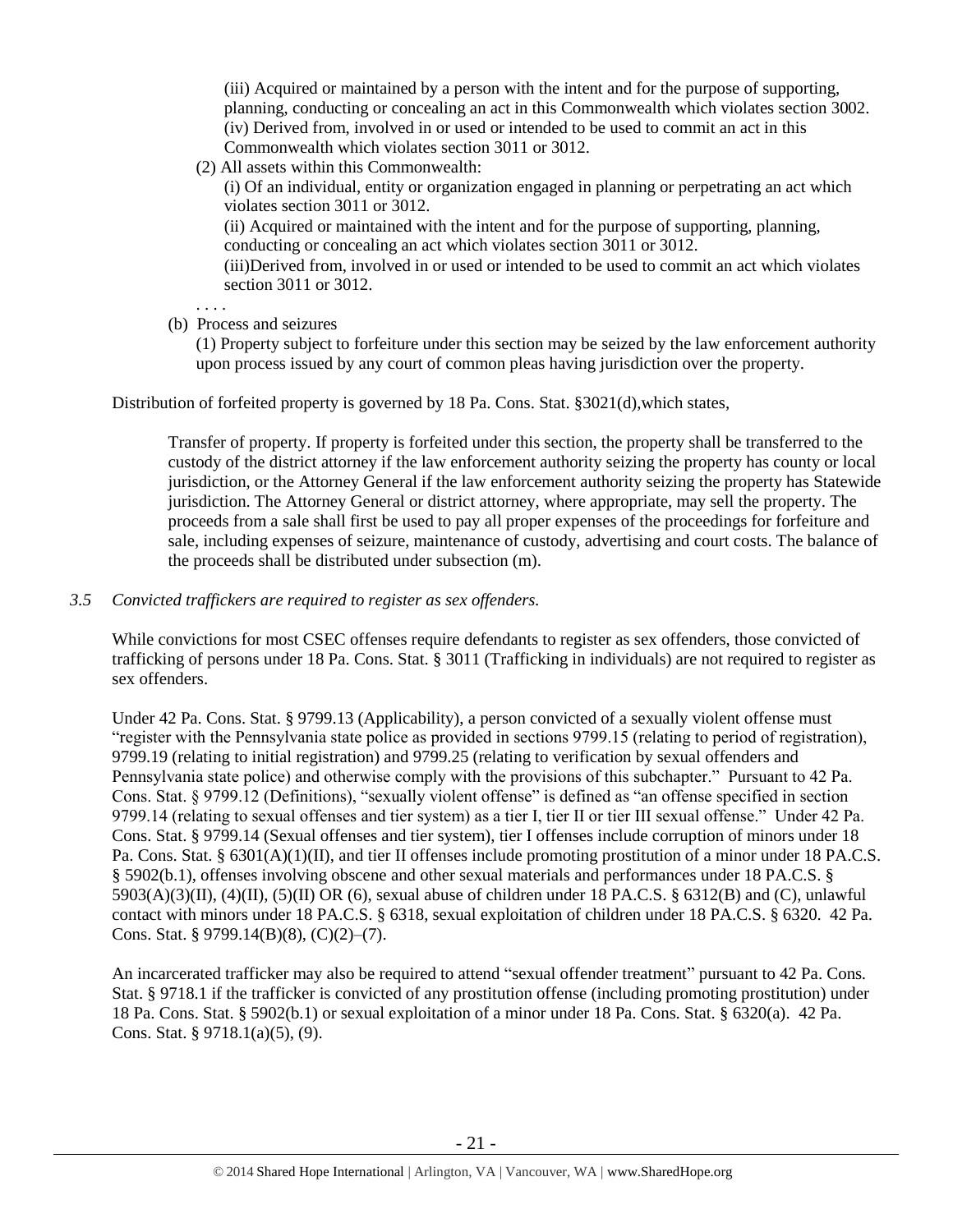- 3.5.1 Recommendation: Amend the sex offender registry to include violations of 18 Pa. Cons. Stat. § 3011 (Trafficking in individuals) when they involve trafficking minors for sexual purposes and commercial sexual exploitation of children offenses pursuant to 18 Pa. Cons. Stat. § 6301(a) (Corruption of minors).
- *3.6 Laws relating to termination of parental rights for certain offenses include sex trafficking or commercial sexual exploitation of children (CSEC) offenses in order to remove the children of traffickers from their control and potential exploitation.*

In Pennsylvania, only a few violent crimes are grounds for the terminating parental rights. These select crimes must have been committed by the parent against one of the parent's children. Neither trafficking of persons nor commercial sexual exploitation crimes against children are included on this list. 23 Pa. Cons. Stat. § 2511 (Grounds for involuntary termination—Version effective April 25, 2011) states,

The rights of a parent in regard to a child may be terminated after a petition filed on any of the following grounds:

(2) The repeated and continued incapacity, abuse, neglect or refusal of the parent has caused the child to be without essential parental care, control or subsistence necessary for his physical or mental well-being and the conditions and causes of the incapacity, abuse, neglect or refusal cannot or will not be remedied by the parent.

(9) The parent has been convicted of one of the following in which the victim was a child of the parent:

(i) an offense under 18 Pa.C.S. Ch. 25 (relating to criminal homicide);

. . . .

. . . .

(ii) a felony under 18 Pa.C.S. § 2702 (relating to aggravated assault);

(iii) an offense in another jurisdiction equivalent to an offense in subparagraph (i) or (ii); or

(iv) an attempt, solicitation or conspiracy to commit an offense in subparagraph (i), (ii) or (iii).

3.6.1 Recommendation: Add the crimes of 18 Pa. Cons. Stat. § 3011 (Trafficking in individuals) and § 5902(b) (Prostitution and related offenses), when the victim is a minor, along with 18 Pa. Cons. Stat. § 6320 (Sexual exploitation of children), and § 6318 (Unlawful contact with a minor), when commercial sexual exploitation is involved, to the list of crimes in 23 Pa. Cons. Stat. § 2511 constituting grounds for petition for terminating parental rights.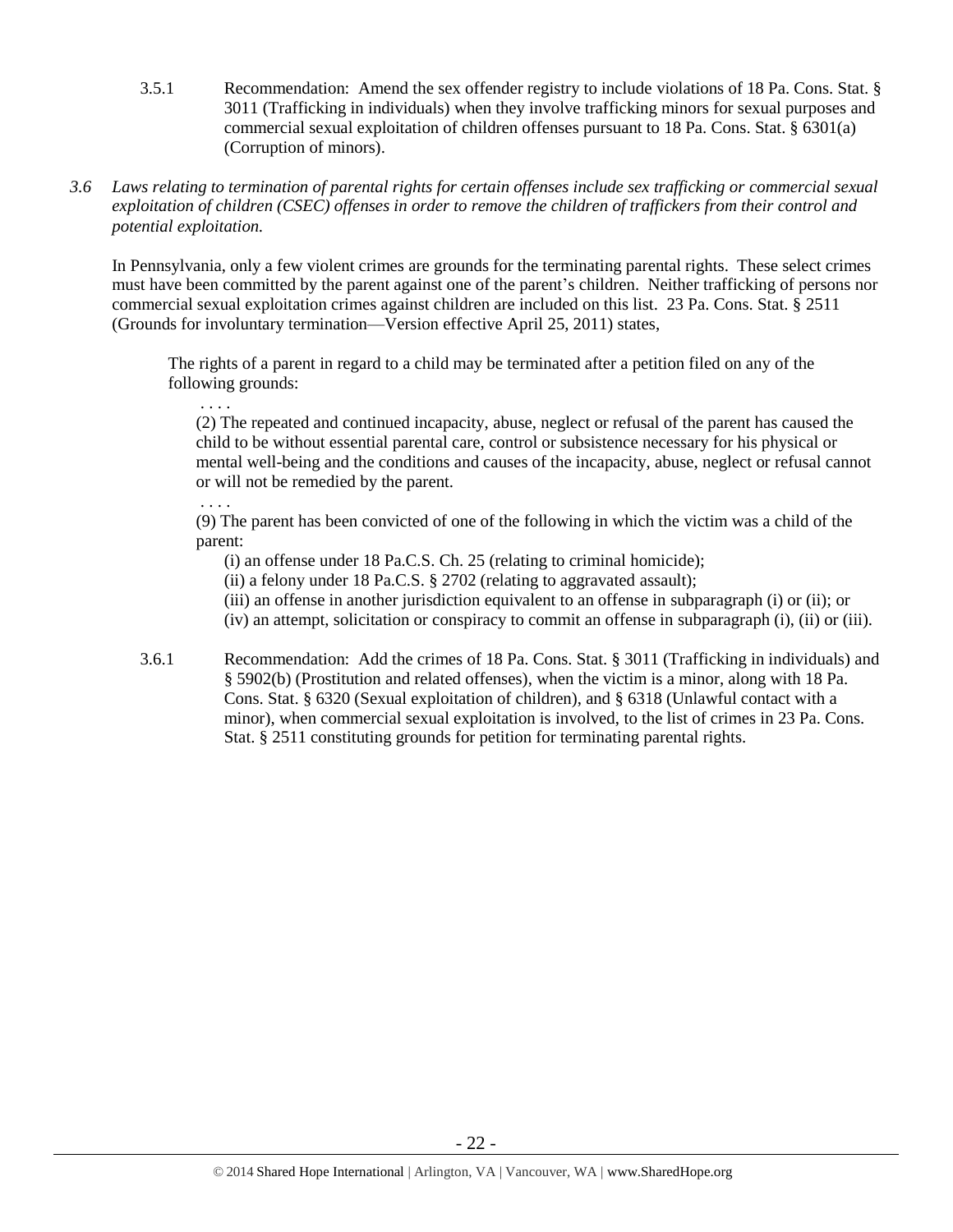#### **FRAMEWORK ISSUE 4: CRIMINAL PROVISIONS FOR FACILITATORS**

#### *Legal Components:*

- *4.1 The acts of assisting, enabling, or financially benefitting from child sex trafficking are included as criminal offenses in the state sex trafficking statute.*
- *4.2 Financial penalties, including asset forfeiture laws, are in place for those who benefit financially from or aid and assist in committing domestic minor sex trafficking.*

*\_\_\_\_\_\_\_\_\_\_\_\_\_\_\_\_\_\_\_\_\_\_\_\_\_\_\_\_\_\_\_\_\_\_\_\_\_\_\_\_\_\_\_\_\_\_\_\_\_\_\_\_\_\_\_\_\_\_\_\_\_\_\_\_\_\_\_\_\_\_\_\_\_\_\_\_\_\_\_\_\_\_\_\_\_\_\_\_\_\_\_\_\_\_*

- *4.3 Promoting and selling child sex tourism is illegal.*
- *4.4 Promoting and selling child pornography is illegal.*

#### *Legal Analysis:*

*4.1 The acts of assisting, enabling, or financially benefitting from child sex trafficking are included as criminal offenses in the state sex trafficking statute*.

18 Pa. Cons. Stat. § 3011(1)<sup>43</sup> (Trafficking in individuals) applies to facilitators who benefit financially from facilitating sex trafficking. It states,

(a) Offense defined. --A person commits a felony of the second degree if the person: (1) recruits, entices, solicits, harbors, transports, provides, obtains or maintains an individual if the person knows or recklessly disregards that the individual will be subject to involuntary servitude; or

(2) knowingly benefits financially or receives anything of value from any act that facilitates any activity described in paragraph (1).

(b) Trafficking in minors. --A person commits a felony of the first degree if the person engages in any activity listed in subsection (a) that results in a minor's being subjected to sexual servitude.

Trafficking in individuals is a first degree felony if the person trafficked is under 18, with a possible fine not to exceed \$25,000 and possible imprisonment up to 20 years. 18 Pa. Cons. Stat. §§ 3011(b), 1101(2), 1103(2).

Facilitators may be charged under several sections of 18 Pa. Cons. Stat. § 5902 (Prostitution and related offenses). Under 18 Pa. Cons. Stat. § 5902(b) (Promoting prostitution), "owning, controlling, managing, supervising or otherwise keeping, alone or in association with others, a house of prostitution or a prostitution business" constitutes a third degree felony, but "leasing or otherwise permitting a place controlled by the actor, alone or in association with others, to be regularly used for prostitution or the promotion of prostitution, or failure to make reasonable effort to abate such use by ejecting the tenant, notifying law enforcement authorities, or other legally available means" is only a second degree misdemeanor. 18 Pa. Cons. Stat. § 5902(b)(1), (b)(7), (c)(1)(i), (c)(2). The possible penalty for a third degree felony crime is a fine up to \$15,000 and possible imprisonment up to 7 years. 18 Pa. Cons. Stat. §§ 1101(3), 1103(3).

Additional facilitator crimes that fall within promoting prostitution are "soliciting, receiving, or agreeing to receive any benefit for doing or agreeing to do anything forbidden by this subsection." 18 Pa. Cons. Stat. § 5902(b)(8). If the child involved is under 16, then these offenses are felonies in the third degree punishable by a fine up to \$15,000 and imprisonment not to exceed 7 years. 18 Pa. Cons. Stat. §§ 5902(c)(1)(iii), 1101(3), 1103(3). For these offenses, if the minor is 16 or over, the offense is punishable as a misdemeanor in the second degree by a fine up to \$5,000 and a term of imprisonment up to 2 years. 18 Pa. Cons. Stat. §§ 5902(c)(2), 1101(5), 1104(2).

<sup>43</sup> *See supra* note [2.](#page-0-0)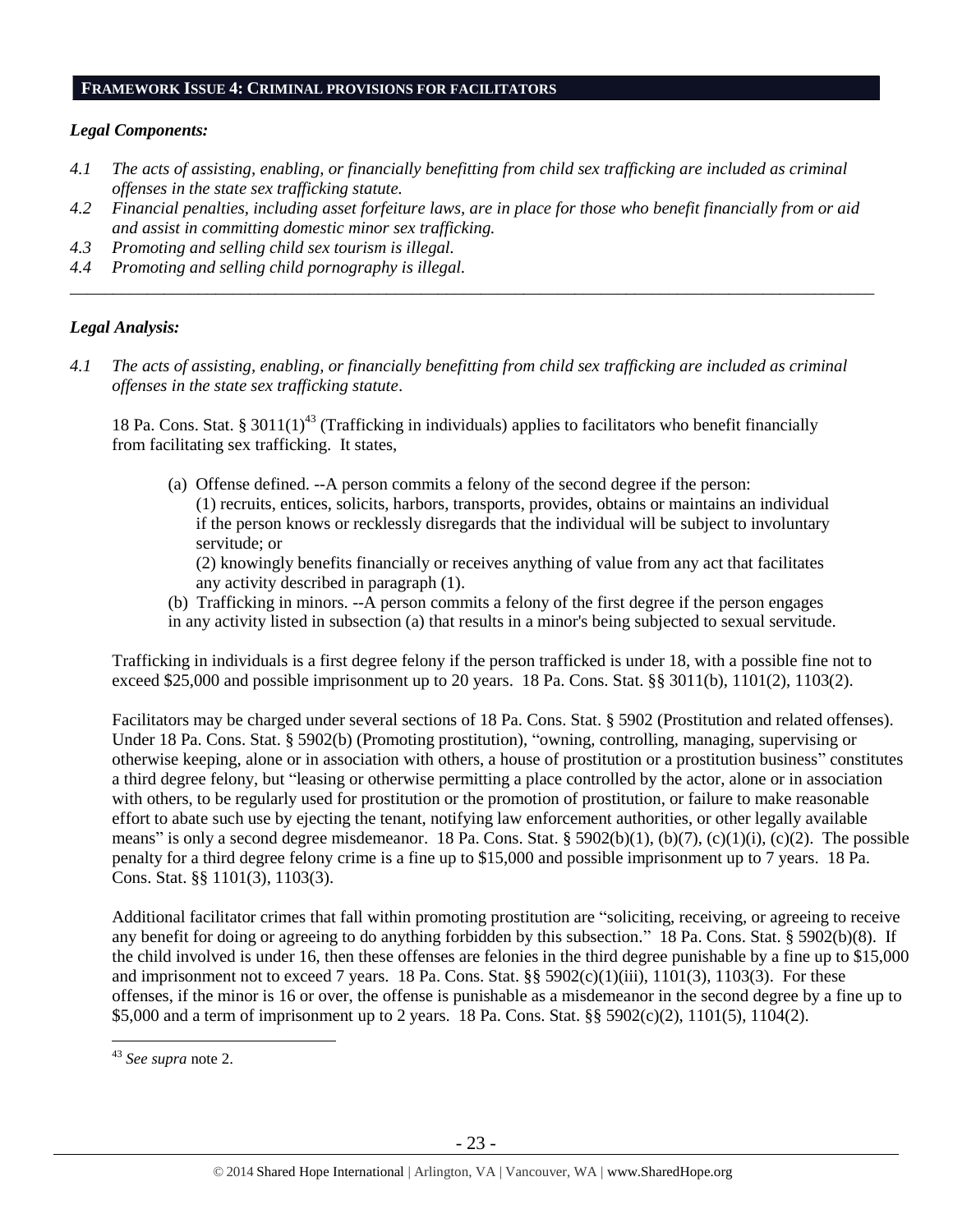Additionally, 18 Pa. Cons. Stat. § 3017 $44$ (Violation by business entities) provides that businesses and corporations are also liable. § 3017 states,

Any business entity, including a corporation or unincorporated association, limited liability partnership or company or other legal entity that aids or participates in any violation of this chapter (Prosecution of Human Trafficking), shall be subject to any of the following penalties:

(1) Either or both of the following:

(i) A fine of not more than \$1,000,000.

(ii) The suspension or revocation of any license, permit or prior approval granted to it by a Commonwealth or local government agency.

(2) Either:

(i) the revocation of the business entity's charter if it is organized under the laws of this Commonwealth; or

(ii) the revocation of the business entity's certificate to do business in this

Commonwealth if the business entity is not organized under the laws of this Commonwealth.

(3) Such other relief as the court deems equitable, including the forfeiture of assets or other provision for restitution as provided in this chapter

. . . .

*4.2 Financial penalties, including asset forfeiture laws, are in place for those who benefit financially from or aid and assist in committing domestic minor sex trafficking.*

If convicted of trafficking of persons under 18 Pa. Cons. Stat. §3011<sup>45</sup> (Trafficking in individuals), facilitators will face asset forfeiture pursuant to 18 Pa. Cons. Stat.  $§$  3021<sup>46</sup>, which states,

(a) General rule.—The following shall be subject to forfeitures to the Commonwealth, and no property right shall exist in them:

(1) All assets, foreign or domestic:

(i) Of an individual, entity or organization engaged in planning or perpetrating an act in this Commonwealth which violates section 3011 (relating to trafficking in individuals) or 3012 (relating to involuntary servitude),

(ii) affording a person a source of influence over such individual, entity or organization under subparagraph (i).

(iii) Acquired or maintained by a person with the intent and for the purpose of supporting, planning, conducting or concealing an act in this Commonwealth which violates section 3002. (iv)Derived from, involved in or used or intended to be used to commit an act in this Commonwealth which violates section 3011 or 3012.

(2) All assets within this Commonwealth:

(i) Of an individual, entity or organization engaged in planning or perpetrating an act which violates section 3011 or 3012.

(ii) Acquired or maintained with the intent and for the purpose of supporting, planning,

<sup>&</sup>lt;sup>44</sup> Here and elsewhere in this report that 18 Pa. Cons. Stat. Ann. § 3017 is quoted or cited, it has been updated to reflect the amendments added by the passage of Senate Bill 75, Act 2014-105, (Effective August 24, 2014).

<sup>45</sup> *See supra* note [2.](#page-0-1)

<sup>46</sup> *See supra* note [25.](#page-11-0)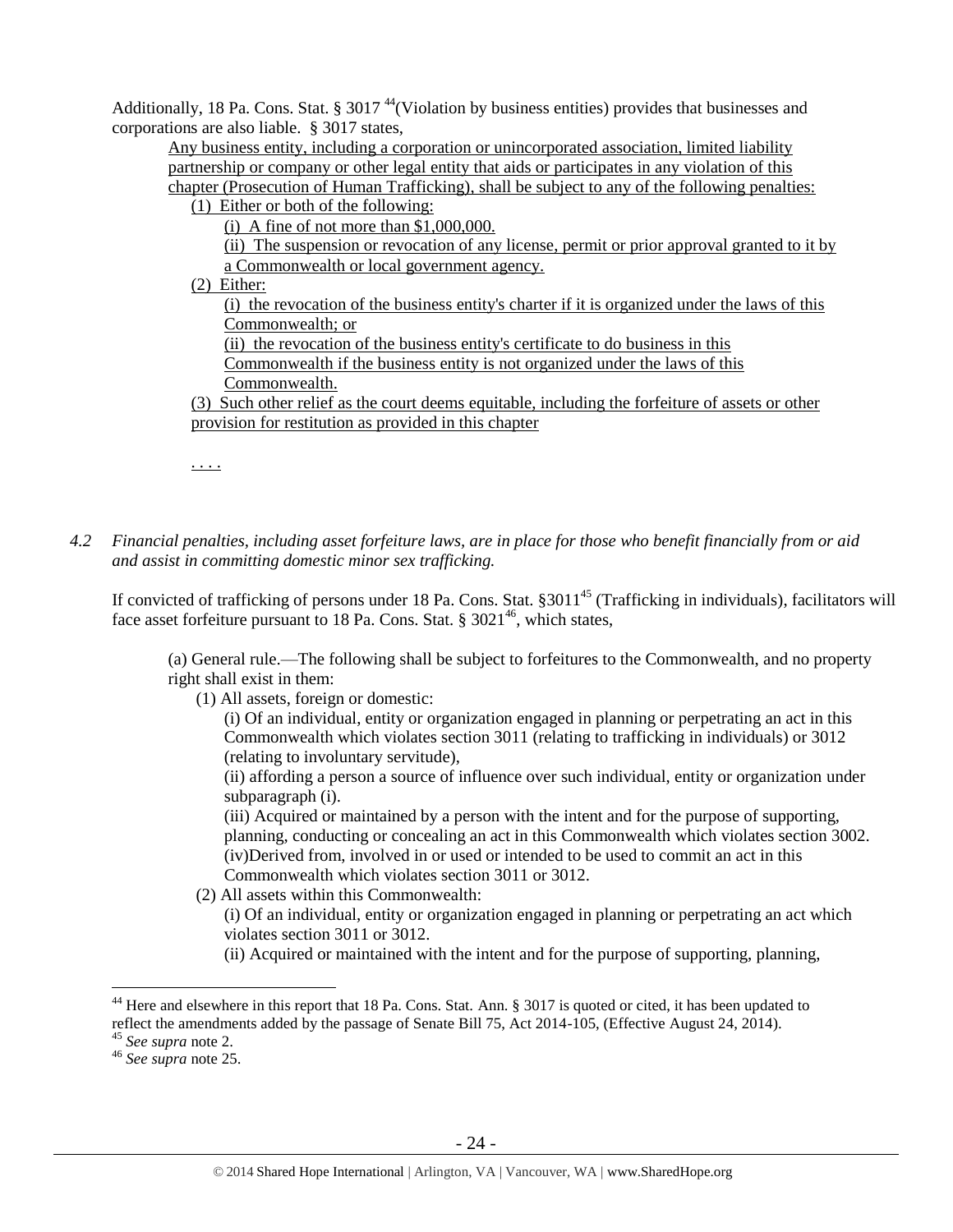conducting or concealing an act which violates section 3011 or 3012. (iii) Derived from, involved in or used or intended to be used to commit an act which violates section 3011 or 3012

(b) Process and seizures

(1) Property subject to forfeiture under this section may be seized by the law enforcement authority upon process issued by any court of common pleas having jurisdiction over the property. . . . .

Distribution of forfeited property is governed by 18 Pa. Cons. Stat.  $$3021(d),^{47}$  which states,

Transfer of property. --If property is forfeited under this section, the property shall be transferred to the custody of the district attorney if the law enforcement authority seizing the property has county or local jurisdiction, or the Attorney General if the law enforcement authority seizing the property has Statewide jurisdiction. The Attorney General or district attorney, where appropriate, may sell the property. The proceeds from a sale shall first be used to pay all proper expenses of the proceedings for forfeiture and sale, including expenses of seizure, maintenance of custody, advertising and court costs. The balance of the proceeds shall be distributed under subsection (m).

Additionally, facilitators who are convicted of trafficking are subject to mandatory restitution. Under 18 Pa. Cons. Stat., § 3020(2)(i)<sup>48</sup>(Restitution), which states,  $\frac{1}{2}$  [a] <u>a person found guilty of a violation of this</u> chapter to pay restitution to the human trafficking victim . . . .

For the period during which the human trafficking victim was engaged in involuntary servitude, the greater of the following:

(A) The value of the human trafficking victim's services as guaranteed under the minimum wage and overtime provisions of the laws of this Commonwealth.

(B) The gross income or value to the defendant of the human trafficking victim's services.

(C) The amount the human trafficking victim was promised, or the amount someone in the human trafficking victim's position would have reasonably expected to earn.

A facilitator convicted of a crimes other than trafficking of persons, is subject to mandatory restitution orders, under 18 Pa. Cons. Stat. § 1106(a) (Restitution for injuries to person or property), which states, "Upon conviction for any crime wherein property has been stolen, converted or otherwise unlawfully obtained, or its value substantially decreased as a direct result of the crime, or wherein the victim suffered personal injury directly resulting from the crime, the offender shall be sentenced to make restitution in addition to the punishment prescribed therefor." 18 Pa. Cons. Stat. § 1106(a) (Restitution for injuries to person or property). "Personal injury" is defined as "[a]ctual bodily harm, including pregnancy, directly resulting from the crime." 18 Pa. Cons. Stat. § 1106(h). As a result, if the victim<sup>49</sup> suffered "personal injury directly resulting from the

<sup>47</sup> *See supra* note [25.](#page-11-0)

<sup>48</sup> *See supra* note [26.](#page-12-0) 

<sup>&</sup>lt;sup>49</sup> "Victim" is defined in the Crime Victim's Act, codified at 18 Pa. Cons. Stat. § 11.103. The definition of victim included in 18 Pa. Cons. Stat. § 1106(h) refers to "section 479.1 of the act of April 9, 1929 (P.L. 177, No. 175), known as the Administrative Code of 1929." 18 Pa. Cons. Stat. § 1106(h). This statute has been repealed and replaced by the Crime Victim's Act, also known as "the act of November 24, 1998, P.L. 822, No. 111." *Restitution for injuries to person or property—18 Pa. Cons. Stat. § 1106*, ONECLE, http://law.onecle.com/pennsylvania/crimesand-offenses/00.011.006.000.html (last visited July 14, 2011); 1998 Pa. Laws 111; 18 Pa. Cons. Stat. § 11.103. *See* Section 5.1 for a definition of "victim" as defined in the Crime Victim's Act.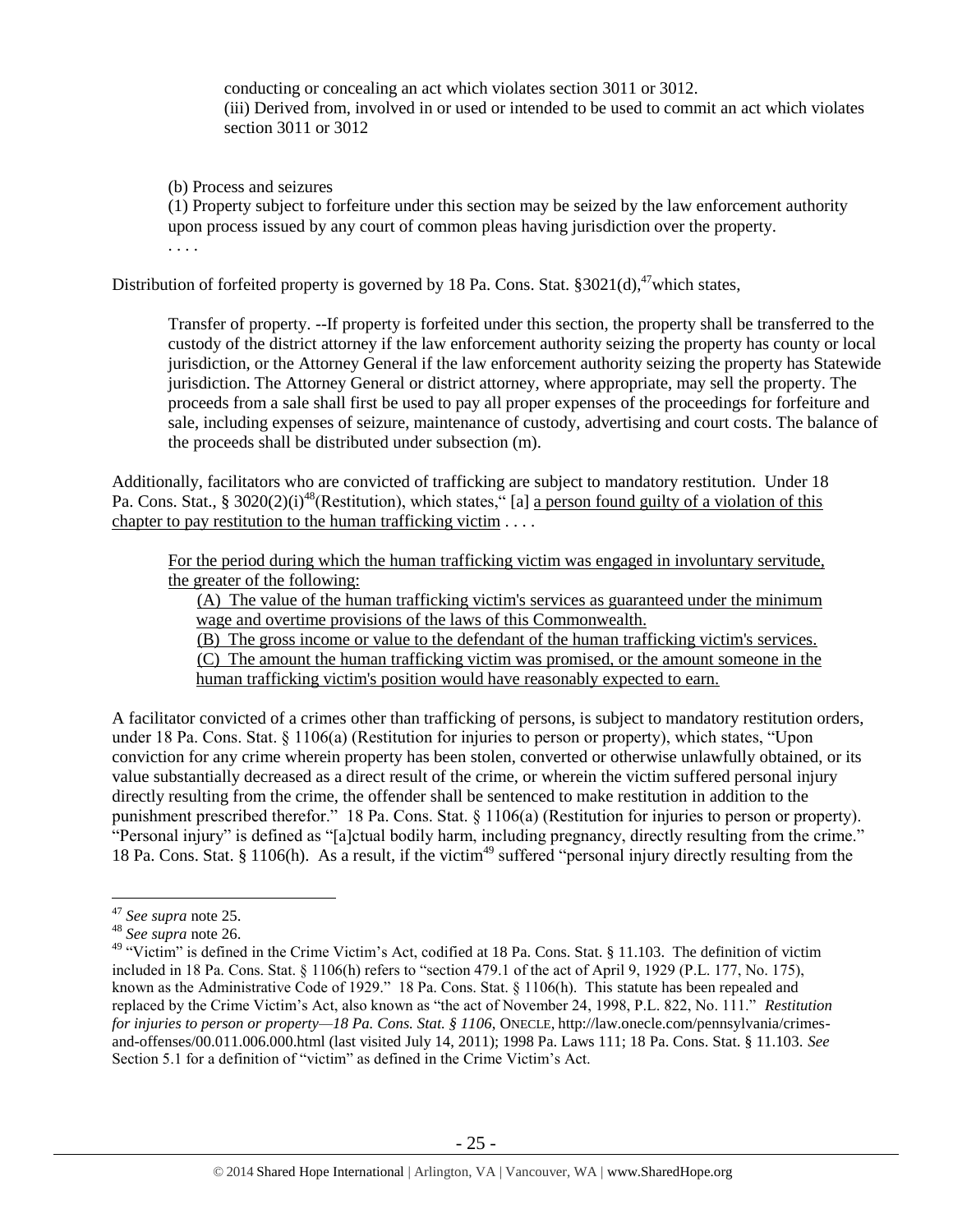crime," then the buyer could potentially be required to pay restitution for every crime related to trafficking. 18 Pa. Cons. Stat. § 1106(a).

# *4.3 Promoting and selling child sex tourism is illegal*.

Pennsylvania has no provision related to sex tourism.

4.3.1 Recommendation: Enact a law that prohibits selling or offering to sell travel services that include or facilitate travel for the purpose of engaging in commercial sexual exploitation of a minor, if occurring in Pennsylvania.

## *4.4 Promoting and selling child pornography is illegal*.

The facilitation of child pornography is illegal in Pennsylvania. 18 Pa. Cons. Stat. §  $6312(c)(1)^{50}$  states, "Any person who knowingly sells, distributes, delivers, disseminates, transfers, displays or exhibits to others, or who possesses for the purpose of sale, distribution, delivery, dissemination, transfer, display or exhibition to others, any book, magazine, pamphlet, slide, photograph, film, videotape, computer depiction or other material depicting a child under the age of 18 years engaging in a prohibited sexual act or in the simulation of such act commits an offense." A first time offender is guilty of a felony in the third degree punishable by a fine up to \$15,000 and a term of imprisonment up to 7 years. 18 Pa. Cons. Stat. §§ 5902(c)(2), 1101(3), 1103(3). A second time offender is guilty of a felony in the second degree punishable by a fine up to \$25,000 and possible imprisonment up to 10 years. 18 Pa. Cons. Stat. §§ 5902(c)(2), 1101(2), 1103(2).

Promoting child pornography is also criminalized under 18 Pa. Cons. Stat. §  $5903(a)(4)^{51}$  (Obscene and other sexual materials and performances) which states:

(a) Offenses defined.—No person, knowing the obscene character of the materials or performances involved, shall:

. . .  $(4)$  ...

. . . .

(ii) write, print, publish, utter or cause to be written, printed, published or uttered any advertisement or notice of any kind giving information, directly or indirectly, stating or purporting to state where, how, from whom or by what means any obscene materials can be purchased, obtained or had in which a minor is included

<sup>50</sup> *See supra* note [8.](#page-3-0)

<sup>51</sup> *See supra* note [36.](#page-17-0)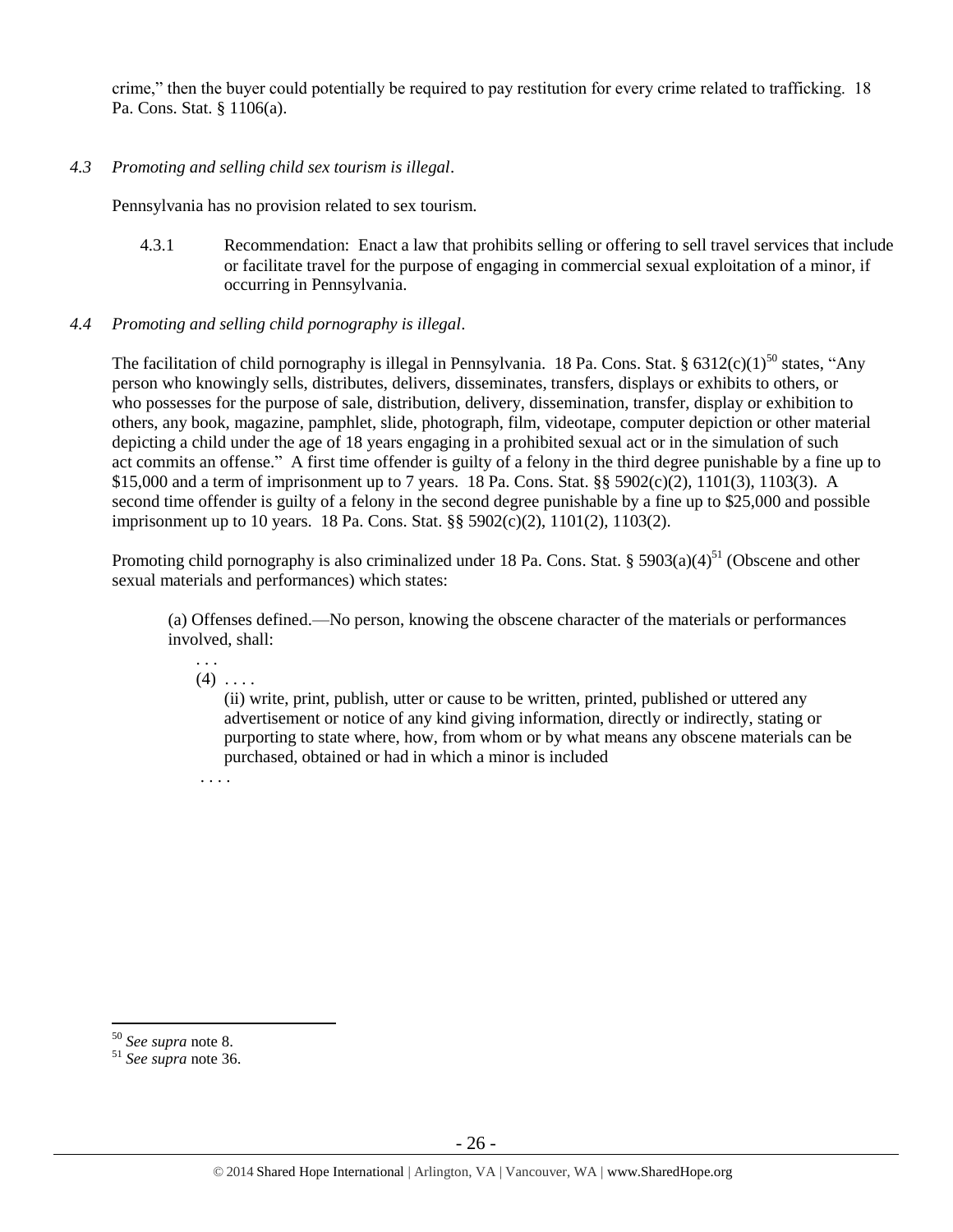#### **FRAMEWORK ISSUE 5: PROTECTIVE PROVISIONS FOR THE CHILD VICTIMS**

## *Legal Components:*

- *5.1 Statutorily-mandated victim services define "victim" to specifically include victims of domestic minor sex trafficking or commercial sexual exploitation of children (CSEC) to ensure prompt identification and access to victims' rights and services.*
- *5.2 The state sex trafficking statute expressly prohibits a defendant from raising consent of the minor to the commercial sex acts as a defense.*
- *5.3 Prostitution laws apply only to adults, making minors under 18 specifically immune from this offense.*
- *5.4 Child victims of sex trafficking or commercial sexual exploitation are provided with a child protection response, including specialized shelter and services, and are not detained in juvenile detention facilities.*
- *5.5 Commercial sexual exploitation or sex trafficking is identified as a type of abuse and neglect within child protection statutes.*
- *5.6 The definition of "caregiver" (or similar term) in the child welfare statutes is broad enough to include a trafficker who has custody or control of a child in order to bring a trafficked child into the protection of child protective services.*
- *5.7 Crime victims' compensation is specifically available to a child victim of sex trafficking or commercial sexual exploitation of children (CSEC) without regard to ineligibility factors.*
- *5.8 Victim-friendly procedures and protections are provided in the trial process for minors under 18.*
- *5.9 Expungement or sealing of juvenile delinquency records resulting from arrests or adjudications for prostitutionrelated offenses committed as a result of, or in the course of, the commercial sexual exploitation of a minor is available within a reasonable time after turning 18.*
- *5.10 Victim restitution and civil remedies for victims of domestic minor sex trafficking or commercial sexual exploitation of children (CSEC) are authorized by law.*
- *5.11 Statutes of limitations for civil and criminal actions for child sex trafficking or commercial sexual exploitation of children (CSEC) offenses are eliminated or lengthened sufficiently to allow prosecutors and victims a realistic opportunity to pursue criminal action and legal remedies.*

*\_\_\_\_\_\_\_\_\_\_\_\_\_\_\_\_\_\_\_\_\_\_\_\_\_\_\_\_\_\_\_\_\_\_\_\_\_\_\_\_\_\_\_\_\_\_\_\_\_\_\_\_\_\_\_\_\_\_\_\_\_\_\_\_\_\_\_\_\_\_\_\_\_\_\_\_\_\_\_\_\_\_\_\_\_\_\_\_\_\_\_\_\_\_*

# *Legal Analysis:*

*5.1 Statutorily-mandated victim services define "victim" to specifically include victims of domestic minor sex trafficking or commercial sexual exploitation of children (CSEC) to ensure prompt identification and access to victims' rights and services.*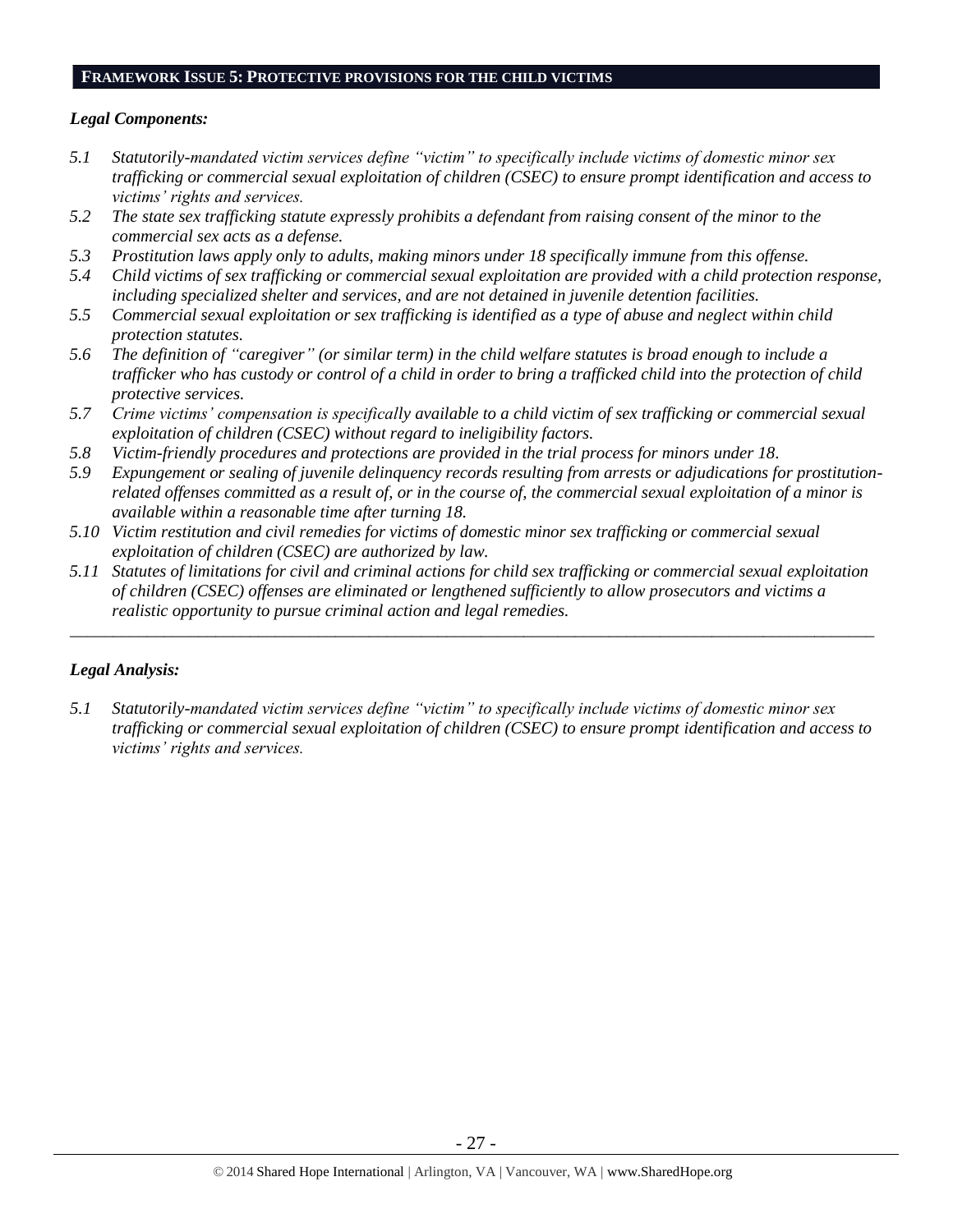Pennsylvania's Crime Victims Act under 18 Pennsylvania Statutes (Pa. Cons. Stat.) § 11.103 defines a "direct victim" in part as "[a]n individual against whom a crime has been committed or attempted and who as a direct result of the criminal act or attempt suffers physical or mental injury, death or the loss of earnings under this act." For purposes of this statute, a "crime" is "[a]n act which was committed: (1) In this Commonwealth by a person, including a juvenile, without regard to legal exemption or defense which would constitute a crime under the following: . . . . (ii) 18 Pa.C.S. (relating to crimes and offenses)." 18 Pa. Cons. Stat. § 11.103. Since the crimes of trafficking in individuals pursuant to 18 Pa. Cons. Stat. § 3011, promoting prostitution pursuant to 18 Pa. Cons. Stat. § 5902, and sexual exploitation of children pursuant to 18 Pa. Cons. Stat. § 6302 all fall within title 18 (Crimes and offenses), commercially sexually exploited minors are included as victims within the Crime Victims Act. Additionally, 18 Pa. Cons. Stat. §  $3055(c)(1)^{52}$  (Services) specifically states that, "[h]uman] trafficking victims shall be eligible for benefits and compensation under the act of November 24, 1998 (P.L.882, No.111), known as the Crime Victims Act."

- 5.1.1 Recommendation: Amend the Pennsylvania's Crime Victims Act to expressly specify that victims of human trafficking and CSEC offenses qualify as victims under the Act.
- *5.2 The state sex trafficking statute expressly prohibits a defendant from raising consent of the minor to the commercial sex acts as a defense.*

While 18 Pa. Cons. Stat, § 3018(b) (Evidence and defenses to human trafficking) prohibits a defense based on consent to an employment contract in labor servitude, defendants charged with subjecting a minor to sexual servitude under 18 Pa. Cons. Stat. § 3011 or patronizing a victim of sexual servitude under § 3013 are not prohibited from raising consent of the minor as a defense to prosecution.

- 5.2.1 Recommendation: Add a provision that specifically prohibits a consent defense in prosecutions under 18 Pa. Cons. Stat. § 5902, § 6318, § 6301, § 6320, § 6312, and § 5903(A)(6) where the sexual offense is commercial in nature and involves minors.
- *5.3 Prostitution laws apply only to adults, making minors under 18 specifically immune from this offense.*

Pennsylvania's prostitution statute under 18 Pa. Cons. Stat. § 5902(a) is age-neutral and so allows for the arrest and prosecution of a minor for the offense of prostitution. Specifically, "A person is guilty of prostitution if he or she: (1) is an inmate of a house of prostitution or otherwise engages in sexual activity as a business; or (2) loiters in or within view of any public place for the purpose of being hired to engage in sexual activity." 18 Pa. Cons. Stat.  $§$  5902(a).

- 5.3.1 Recommendation: Amend 18 Pa. Cons. Stat. § 5902(a) (Prostitution and related offenses) to make the law inapplicable to minors under 18.
- *5.4 Child victims of sex trafficking or commercial sexual exploitation are provided with a child protection response, including specialized shelter and services, and are not detained in juvenile detention facilities.*

# **Child Identified as Dependent (Abused/Neglected)**

 $52$  Here and elsewhere in this report that 18 Pa. Cons. Stat. Ann. § 3055 is quoted or cited, it has been updated to reflect the amendments added by the passage of Senate Bill 75, Act 2014-105, (Effective August 24, 2014).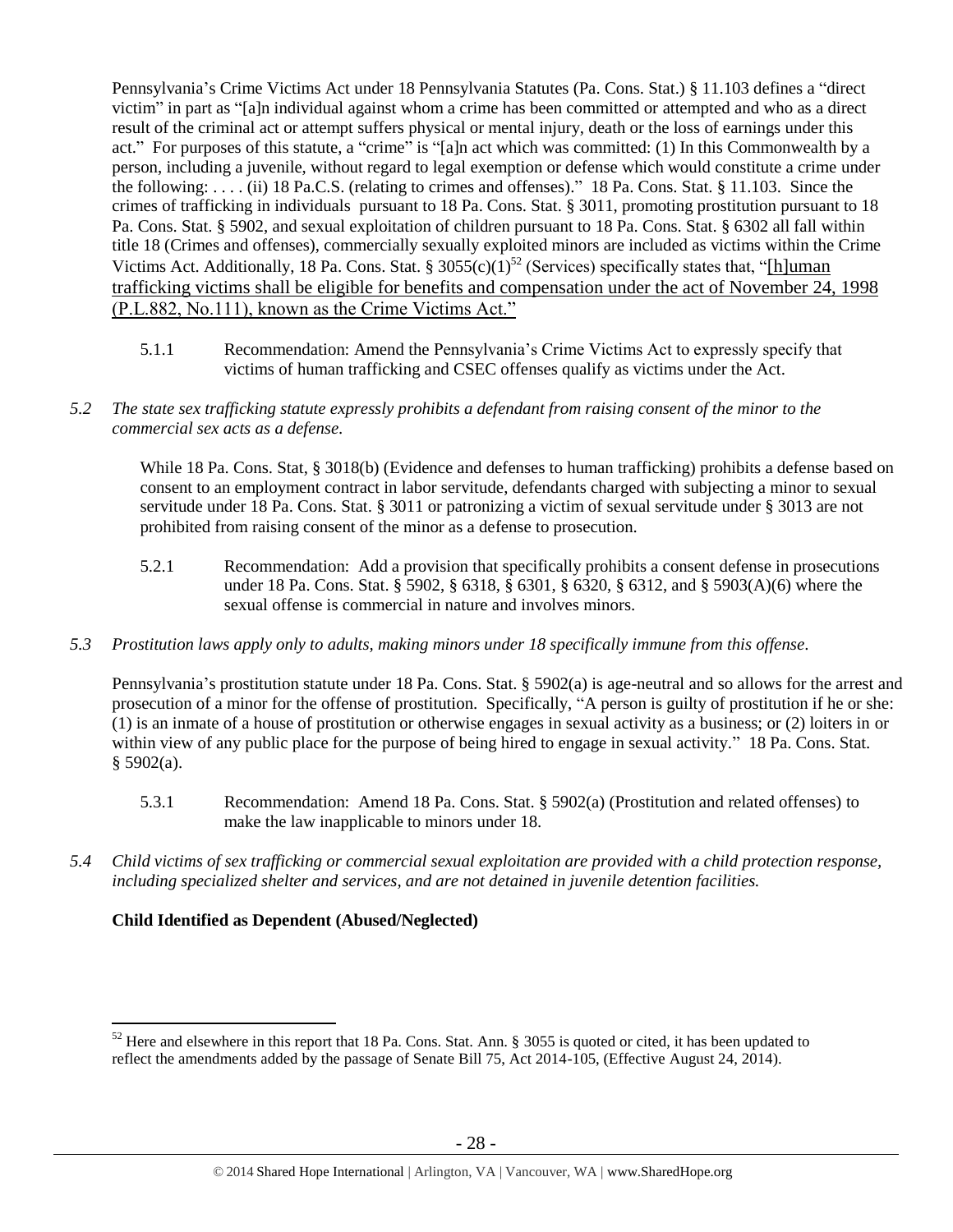Pursuant to 23 Pa. Cons. Stat. §  $6303(a)^{53}$ , a sexually exploited child is likely to be identified as abused or neglected. Pennsylvania uses the term "custodian" in its child welfare statutes, and if a child is identified as abused or neglected, the definition of "custodian" under 42 Pa. Cons. Stat.  $\S 6302^{54}$  is not sufficiently broad to involve Child Protective Services in investigations where the child is in the custody or control of a non-family trafficker.<sup>55</sup>

<span id="page-28-1"></span><span id="page-28-0"></span>A commercially sexually exploited child could be found to be a "dependent child" in 42 Pa. Cons. Stat. §  $6302^{56}$  if the child

(1) is without proper parental care or control, subsistence, education as required by law, or other care or control necessary for his physical, mental, or emotional health, or morals. A determination that there is a lack of proper parental care or control may be based upon evidence of conduct by the parent, guardian or other custodian that places the health, safety or welfare of the child at risk, including evidence of the parent's, guardian's or other custodian's use of alcohol or a controlled substance that places the health, safety or welfare of the child at risk; . . .

# *I. Initial Custody:*

 $\overline{a}$ 

#### a. Authority for initial custody

42 Pa. Cons. Stat. § 6324 states.<sup>57</sup>

A child may be taken into custody:

(1) Pursuant to an order of the court under this chapter. Prior to entering a protective custody order removing a child from the home of the parent, guardian or custodian, the court must determine that to allow the child to remain in the home is contrary to the welfare of the child. …

(3) By a law enforcement officer or duly authorized officer of the court if there are reasonable grounds to believe that the child is suffering from illness or injury or is in imminent danger from his surroundings, and that his removal is necessary.

(a) Best interest standard. The provision of services to a minor human trafficking victim by the Commonwealth or by any institution or person established or licensed by the Commonwealth shall be carried out in a manner that is in the best interest of the minor and appropriate to the particular situation.

Here and elsewhere in this report that 18 Pa. Cons. Stat. Ann. § 3054 is quoted or cited, it has been updated to reflect the amendments added by the passage of Senate Bill 75, Act 2014-105 (Effective August 24, 2014).

<sup>56</sup> Here and elsewhere in this report that 42 Pa. Cons. Stat. Ann. § 6302 is quoted or cited, it has been updated to reflect the amendments added by the passage of Senate Bill 681, Act 2014-25, P.L. 365 (Effective July 1, 2015).  $57$  According to a notation in LEXIS, "Pursuant to Pa.R.C.P. No. 1800(6), for purposes of delinquency proceedings, 42 Pa.C.S. § 6324 is suspended where inconsistent with Pa.R.C.P. No. 1202." Pursuant to Rule 1800(6) of the Pennsylvania Rules of Juvenile Court Procedure, "The Act of July 9, 1976, P.L. 586, No. 142, § 2, 42 Pa.C.S. § 6324, which authorizes law enforcement officers to take a child into custody, is suspended only insofar as the Act is inconsistent with Rule 1202, which provides for police officers taking a child into custody." Pa. R.J.C.P. 1800(6). At this time, Rule 1202 of the Pennsylvania Rules of Juvenile Court Procedure is not substantially inconsistent with 42 Pa. Cons. Stat. § 6324.

<sup>&</sup>lt;sup>53</sup> See *infra* section 5.5 for a full analysis of the definition of "abuse" as it relates to identification of sexually exploited children.

<sup>&</sup>lt;sup>54</sup> See *infra* section 5.6 for a full analysis of the definition of "caregiver."

<sup>&</sup>lt;sup>55</sup> Pursuant to 18 Pa. Cons. Stat. § 3054 (Appropriate implementation for minor human trafficking victims),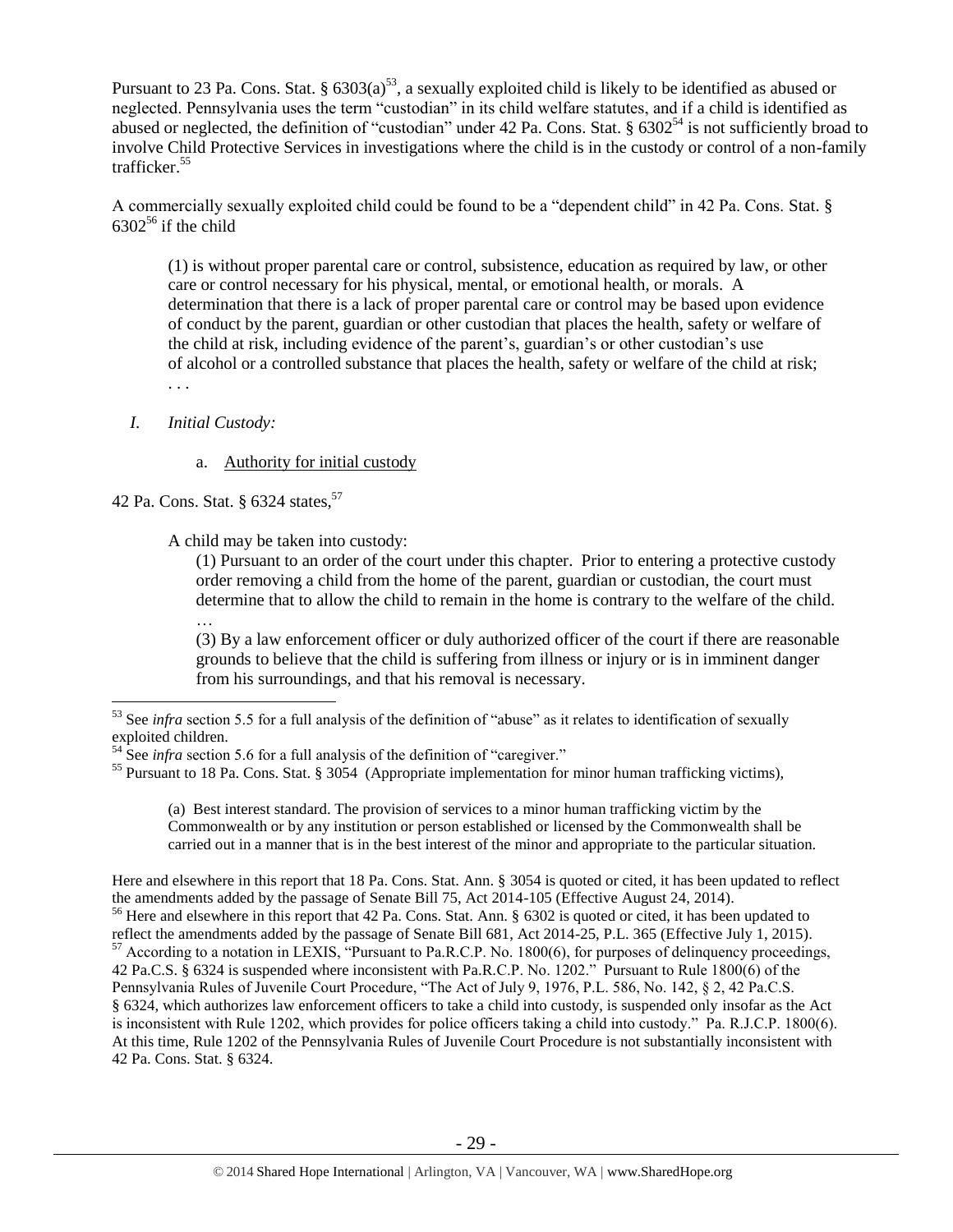# b. Placement:

…

If the child is "alleged to be dependent" the child "may be detained or placed only in a Department of Public Welfare approved shelter care facility as stated in subsection (a)(1), (2) and (4), and shall not be detained in a jail or other facility intended or used for the detention of adults charged with criminal offenses, but may be detained in the same shelter care facilities with alleged or adjudicated delinquent children." 42 Pa. Cons. Stat. § 6327(e).

## **Child Identified as Dependent (Runaway)**

A commercially sexually exploited child could also be found to be a "dependent child" in 42 Pa. Cons. Stat. § 6302 if the child

(1) is without proper parental care or control, subsistence, education as required by law, or other care or control necessary for his physical, mental, or emotional health, or morals. A determination that there is a lack of proper parental care or control may be based upon evidence of conduct by the parent, guardian or other custodian that places the health, safety or welfare of the child at risk, including evidence of the parent's, guardian's or other custodian's use of alcohol or a controlled substance that places the health, safety or welfare of the child at risk;

. . . (5) while subject to compulsory school attendance is habitually and without justification truant from school;

. . . .

 $\overline{a}$ 

- *I. Initial Custody:* 
	- a. Authority for initial custody

42 Pa. Cons. Stat. § 6324 states,<sup>58</sup>

A child may be taken into custody:

… (4) By a law enforcement officer or duly authorized officer of the court if there are reasonable grounds to believe that the child has run away from his parents, guardian, or other custodian. …

*b.* Placement:

If the child is "alleged to be dependent" the child "may be detained or placed only in a Department of Public Welfare approved shelter care facility as stated in subsection (a)(1), (2) and (4), and shall not be

<sup>58</sup> According to a notation in LEXIS, "Pursuant to Pa.R.C.P. No. 1800(6), for purposes of delinquency proceedings, 42 Pa.C.S. § 6324 is suspended where inconsistent with Pa.R.C.P. No. 1202." Pursuant to Rule 1800(6) of the Pennsylvania Rules of Juvenile Court Procedure, "The Act of July 9, 1976, P.L. 586, No. 142, § 2, 42 Pa.C.S. § 6324, which authorizes law enforcement officers to take a child into custody, is suspended only insofar as the Act is inconsistent with Rule 1202, which provides for police officers taking a child into custody." Pa. R.J.C.P. 1800(6). At this time, Rule 1202 of the Pennsylvania Rules of Juvenile Court Procedure is not substantially inconsistent with 42 Pa. Cons. Stat. § 6324.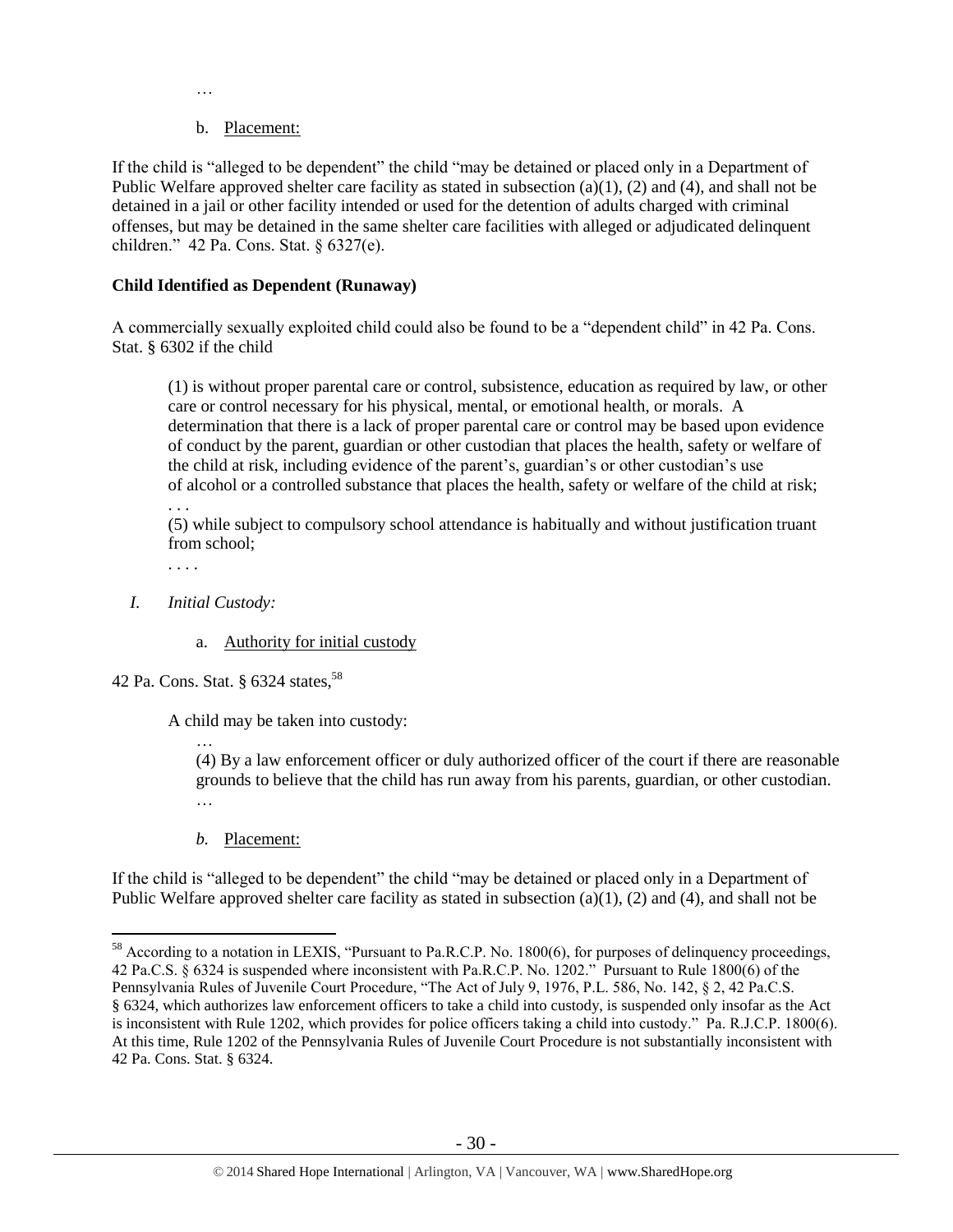detained in a jail or other facility intended or used for the detention of adults charged with criminal offenses, but may be detained in the same shelter care facilities with alleged or adjudicated delinquent children." 42 Pa. Cons. Stat. § 6327(e).

# **Child Identified as Delinquent**

A court could find a commercially sexually exploited child to be delinquent if the minor commits a delinquent act as defined by 42 Pa. Cons. Stat. § 6302 which states,

an act designated a crime under the law of this Commonwealth, or of another state if the act occurred in that state, or under Federal law, or under local ordinances or an act which constitutes indirect criminal contempt under Ch. 62A (Relating to protection of victims of sexual violence or intimidation) with respect to sexual violence or 23 Pa. C.S. Ch. 61 (relating to protection from abuse.)

Since a minor could be charged with prostitution, a court could find a commercially sexually exploited minor to be a delinquent. However, 42 Pa. Cons. Stat. § 6322(a) (Transfer from criminal proceedings) states in part that, apart from certain exceptions, "if it appears to the court in a criminal proceeding that the defendant is a child, this chapter shall immediately become applicable, and the court shall forthwith halt further criminal proceedings, and, where appropriate, transfer the case to the division or a judge of the court assigned to conduct juvenile hearings, together with a copy of the accusatory pleading and other papers, documents, and transcripts of testimony relating to the case."

# *I. Initial Custody:*

 $\overline{a}$ 

a. Authority for initial custody

Law enforcement officers may take a child into custody on various grounds. 42 Pa. Cons. Stat. § 6324 states.<sup>59</sup>

A child may be taken into custody:

… (2) Pursuant to the laws of arrest.

…. (5) By a law enforcement officer or duly authorized officer of the court if there are reasonable grounds to believe that the child has violated conditions of his probation.

If a commercially sexually exploited minor was placed on probation for a delinquent offense, a probation officer may take the minor back into custody "if the probation officer has reasonable cause to believe that the health or safety of the child is in imminent danger, or that he may abscond or be removed from the jurisdiction of the court, or when ordered by the court pursuant to this chapter or that he violated the conditions of his probation."  $42$  Pa. Cons. Stat. §  $6304(a)(5)$ .

<sup>&</sup>lt;sup>59</sup> According to a notation in LEXIS, "Pursuant to Pa.R.C.P. No. 1800(6), for purposes of delinquency proceedings, 42 Pa.C.S. § 6324 is suspended where inconsistent with Pa.R.C.P. No. 1202." Pursuant to Rule 1800(6) of the Pennsylvania Rules of Juvenile Court Procedure, "The Act of July 9, 1976, P.L. 586, No. 142, § 2, 42 Pa.C.S. § 6324, which authorizes law enforcement officers to take a child into custody, is suspended only insofar as the Act is inconsistent with Rule 1202, which provides for police officers taking a child into custody." Pa. R.J.C.P. 1800(6). At this time, Rule 1202 of the Pennsylvania Rules of Juvenile Court Procedure is not substantially inconsistent with 42 Pa. Cons. Stat. § 6324.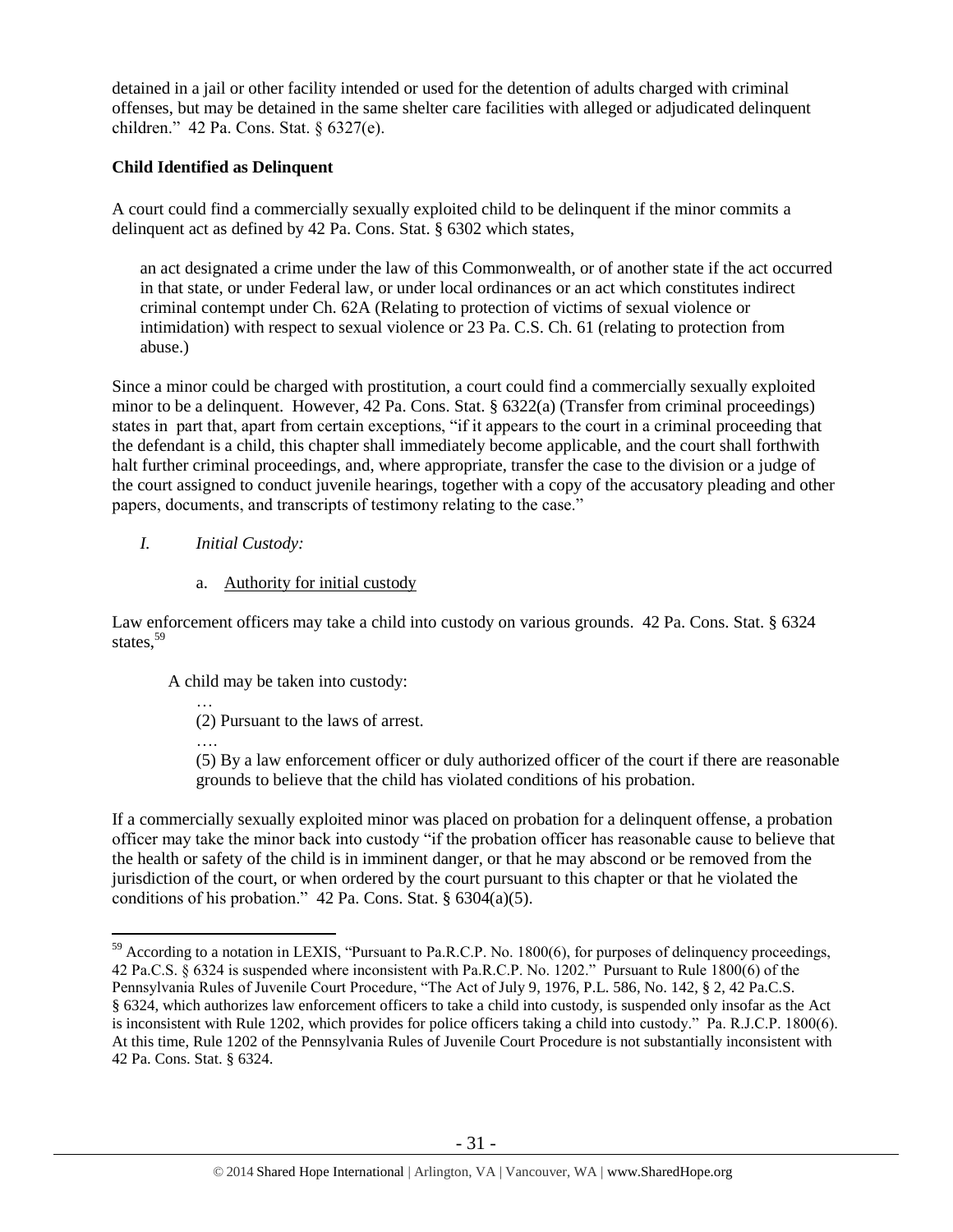# *b.* Placement:

 $\overline{a}$ 

Specific provisions govern the detention of a child taken into custody. Under 42 Pa. Cons. Stat. § 6325, "A child taken into custody shall not be detained or placed in shelter care prior to the hearing on the petition unless his detention or care is required to protect the person or property of others or of the child or because the child may abscond or be removed from the jurisdiction of the court or because he has no parent, guardian, or custodian or other person able to provide supervision and care for him and return him to the court when required, or an order for his detention or shelter care has been made by the court pursuant to this chapter."

# *II. Outcomes (Final permanent placement)*

If a court finds a minor to be a delinquent, pursuant to 42 Pa. Cons. Stat. § 6327(a) he or she may be detained in one of the following places:

(1) A licensed foster home or a home approved by the court.

(2) A facility operated by a licensed child welfare agency or one approved by the court. (3) A detention home, camp, center or other facility for delinquent children which is under the direction or supervision of the court or other public authority or private agency, and is approved by the Department of Public Welfare.

(4) Any other suitable place or facility, designated or operated by the court and approved by the Department of Public Welfare.

Under no circumstances shall a child be detained in any facility with adults, or where the child is apt to be abused by other children.

Notably, a commercially sexually exploited child may not be detained in jail, and "[i]t is unlawful for any person in charge of or employed by a jail knowingly to receive for detention or to detain in the jail any person whom he has or should have reason to believe is a child unless, in a criminal proceeding, the child has been charged with or has been found guilty of an act set forth in paragraph  $(2)(i)$ ,  $(ii)$ ,  $(iii)$  or  $(v)$  of the definition of 'delinquent act' in section 6302 (relating to definitions)." 42 Pa. Cons. Stat. § 6327(c). The provisions in § 6302 include murder, certain offenses committed with a deadly weapon, child with certain prior offenses, or certain children found guilty in criminal proceedings.

- 5.4.1 Recommendation: Establish a mandatory response law directing any commercially sexually exploited minor away from a criminal justice response and into a protective system with access to specialized services.
- *5.5 Commercial sexual exploitation or sex trafficking is identified as a type of abuse and neglect within child protection statutes.*

<span id="page-31-0"></span>Commercial sexual exploitation of a minor is included in the definition of "sexual abuse or exploitation" in 23 Pa. Cons. Stat. §  $6303(a)$ , <sup>60</sup> in the chapter on child protective services, which is defined as,

 $60$  Here and elsewhere in this report that 18 Pa. Cons. Stat. Ann. § 6303 is quoted or cited, it has been updated to reflect the amendments added by the passage of House Bill 726, Act 2013-108, P.L. 1170 (Effective December 31, 2014).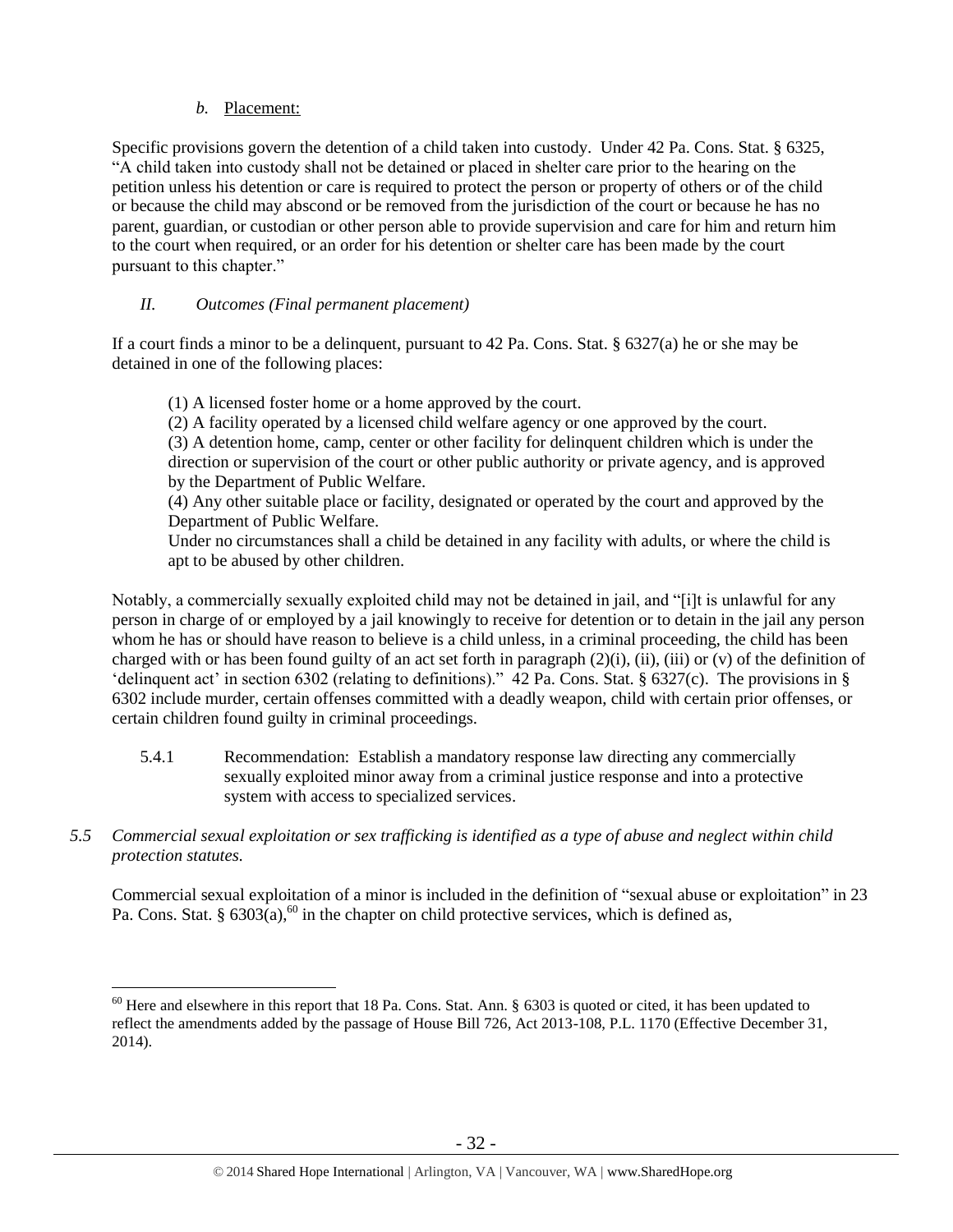(1) The employment, use, persuasion, inducement, enticement or coercion of a child to engage in or assist another individual to engage in sexually explicit conduct which includes, but is not limited to the following:

(iv) Actual or simulated sexual activity for the purpose of producing visual depiction, including photographing, videotaping, computer depicting or filming.<sup>61</sup>

(2) The employment, use, persuasion, inducement, enticement or coercion of a child to engage in or assist another individual to engage in simulation of sexually explicit conduct for the purpose of producing visual depiction, including photographing, videotaping, computer depicting and filming.

(3) Any of the following offenses committed against a child:

. . . .

(i) Rape, as defined in 18 Pa.C.S. § 3121 (relating to rape).

(ii) Sexual assault, as defined in 2118 Pa. C.S. § 3122.1 (relating to statutory sexual assault).

(iii) Involuntary deviate sexual intercourse, as defined in 18 Pa.C.S. § 3123 (relating to involuntary deviate sexual intercourse)

(iv) Sexual assault, as defined in 18 Pa.C.S. § 3124.1 (relating to sexual assault).

(v) Institutional sexual assault, as defined in 18 Pa.C.S. § 3124.2 (relating to institutional sexual assault).

(vi) Aggravated indecent assault, as defined in 218 Pa.C.S. § 3125 (relating to aggravated indecent assault

(vii) Indecent assault, as defined in 518 Pa.C.S. § 3126 (relating to indecent assault).

(viii) Indecent exposure, as defined in 18 Pa.C.S. § 3127 (relating to indecent exposure). (ix) Incest, as defined in 18 Pa. C.S. § 4302 (relating to incest).

(x) Prostitution, as defined in 18 Pa.C.S. § 5902 (relating to prostitution and related offenses) (xi) Sexual abuse, as defined in 18 Pa. C.S. 6312 (relating to sexual abuse of children). (xii) Unlawful contact with a minor, as defined in 18 Pa. C.S. § 6318 (relating to unlawful contact with minor).

(xiii) Sexual Exploitation, as defined in 18 Pa.C.S. § 6320 (relating to sexual exploitation of children)

Additionally, under 23 Pa. Cons. Stat. § 6303(b "child abuse" is defined as including "[a]n act or failure to act by a perpetrator which causes nonaccidental serious mental injury to or sexual abuse or sexual exploitation of a child under 18 years of age." 23 Pa. Cons. Stat. § 6303(b)(1)(ii).

*5.6 The definition of "caregiver" (or similar term) in the child welfare statutes is broad enough to include a trafficker who has custody or control of a child in order to bring a trafficked child into the protection of child protective services.*

Under 42 Pa. Cons. Stat. §  $6302^{62}$  (Definitions), "custodian" is defined as a "[a] person other than a parent or legal guardian, who stands in loco parentis<sup>63</sup> to the child, or a person to whom legal custody of the child has

<sup>&</sup>lt;sup>61</sup> Pursuant to Pa. Cons. Stat. §  $6303(a)(1)(iv)$ , §  $6302(a)(i)-(iv)$  "does not include consensual activities between a child who is 14 years of age or older and another person 14 who is 14 years of age or older and whose age is within four years of the child's age.

<sup>62</sup> *See supra* note [56.](#page-28-0)

<sup>63</sup> Case law defines the term "*in loco parentis*" in Chapter 63 as follows: "'The phrase "*in loco parentis*" refers to a person who puts oneself [sic] in the situation of a lawful parent by assuming the obligations incident to the parental relationship without going through the formality of a legal adoption. The status of *in loco parentis* embodies two ideas; first, the assumption of a parental status, and, second, the discharge of parental duties . . . . The rights and liabilities arising out of an *in loco parentis* relationship are, as the words imply, exactly the same as between parent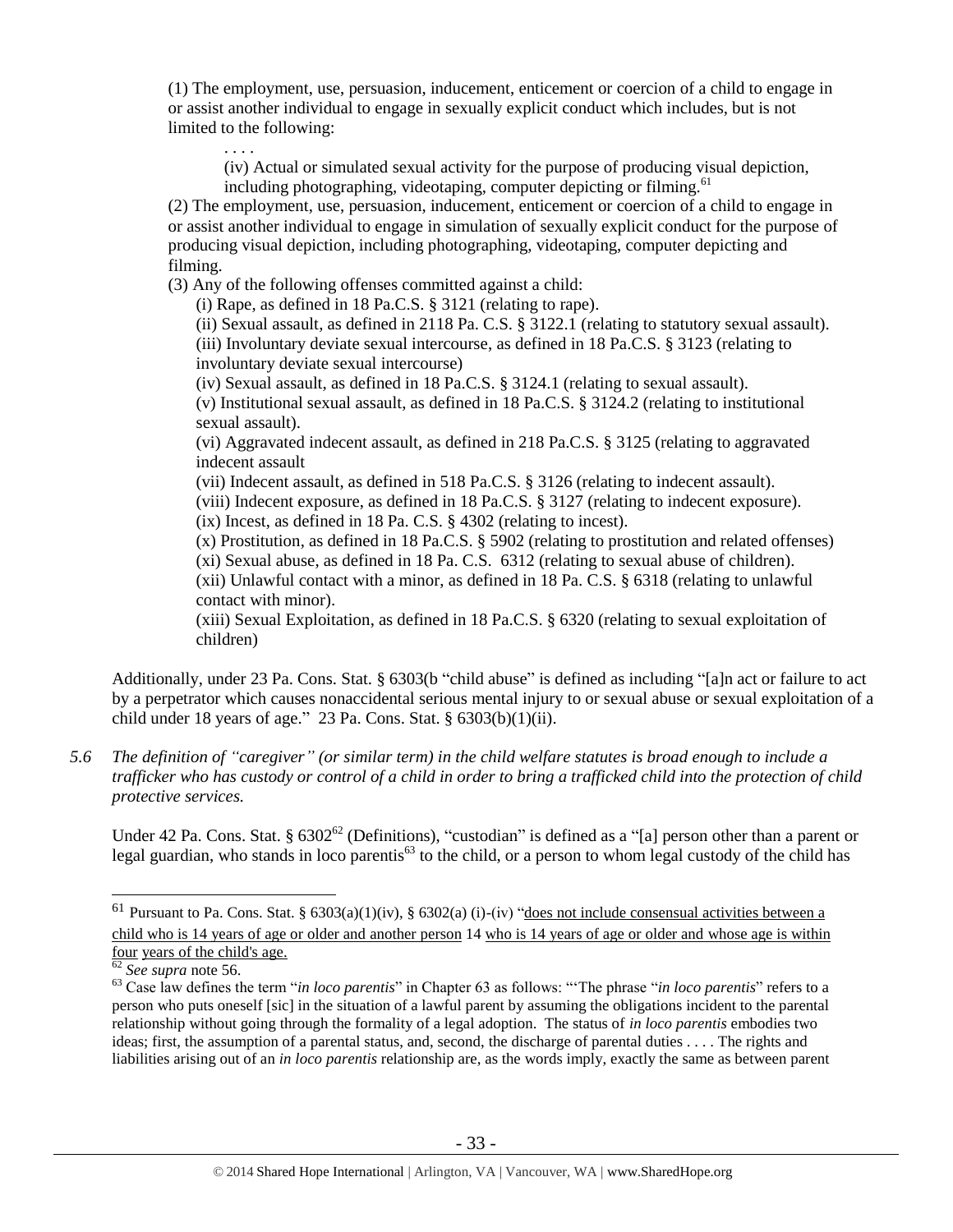been given by order of a court." 42 Pa. Cons. Stat. § 6302. There is a legitimate question as to whether this definition applies to traffickers.

Additionally, 23 Pa. Cons. Stat. § 6303<sup>64</sup> (Definitions), which provides definitions for the code chapter on "child protective services," includes in the definition of "perpetrator" "a person responsible for the welfare of a child." The term "person responsible for the child's welfare" is further defined to include "a person who provides permanent or temporary care, supervision, mental health diagnosis or treatment, training or control of a child in lieu of parental care, supervision and control." 23 Pa. Cons. Stat. § 6303. This definition is possibly broad enough to include a trafficker.

5.6.1 Recommendation: Amend the definition of "caregiver" under 42 Pa. Cons. Stat. § 6302 (Definitions) to include those who physically possess or control the child.

## *5.7 Crime victims' compensation is specifically available to a child victim of sex trafficking or commercial sexual exploitation of children (CSEC) without regard to ineligibility factors.*

A sexually exploited child will likely qualify as a victim for crime victims' compensation in Pennsylvania. Specifically, "persons eligible for compensation" include "a direct victim." 18 Pa. Cons. Stat. § 11.701(a)(1). For purposes of this statute, a "direct victim" is defined in part as "[a]n individual against whom a crime has been committed or attempted and who as a direct result of the criminal act or attempt suffers physical or mental injury, death or the loss of earnings under this act." 18 Pa. Cons. Stat. § 11.103. For purposes of this statute, a "crime" is "[a]n act which was committed: (1) In this Commonwealth by a person, including a juvenile, without regard to legal exemption or defense which would constitute a crime under the following: . . . . (ii) 18 Pa. Cons. Stat. (relating to crimes and offenses)." 18 Pa. Cons. Stat. § 11.103. Since the crimes of trafficking of persons under 18 Pa. Cons. Stat. § 3011, promoting prostitution under 18 Pa. Cons. Stat. § 5902(b), and sexual exploitation of children under 18 Pa. Cons. Stat. § 6320 all fall within Title 18 (Crimes and offenses), then commercially sexually exploited minors are covered under Pennsylvania's Crime Victims Act.

However, if the commercially sexually exploited child is regarded as "criminally responsible for the crime upon which a claim is based or an accomplice," the child may be ineligible for compensation. 18 Pa. Cons. Stat. § 11.701(b). Additionally, a victim may be ineligible for crime victims' compensation if the case was not immediately reported to the police under 18 Pa. Cons. Stat. § 11.707, which states,

(a) Requirements.—No award shall be made unless it is determined by a preponderance of the evidence that:

(3) The crime was promptly reported to the proper authorities. In no case may an award be made if the record shows that the report was made more than 72 hours after the occurrence of the crime unless:

(i) the victim is under 18 years of age at the time of the occurrence of the crime and the alleged offender is the victim's parent or a person responsible for the victim's welfare, an individual residing in the same home as the victim or a paramour of the victim's parent; or (ii) the Office of Victims' Services finds the delay to have been justified, consistent with bureau

regulations.

. . . .

and child.'" *In re* D.M.*,* 995 A.2d 371, 378 (2010) (alteration in the original) (citations omitted) (quoting Peters v. Costello*,* 891 A.2d 705, 710 (2005)).

<sup>64</sup> *See supra* note [60.](#page-31-0)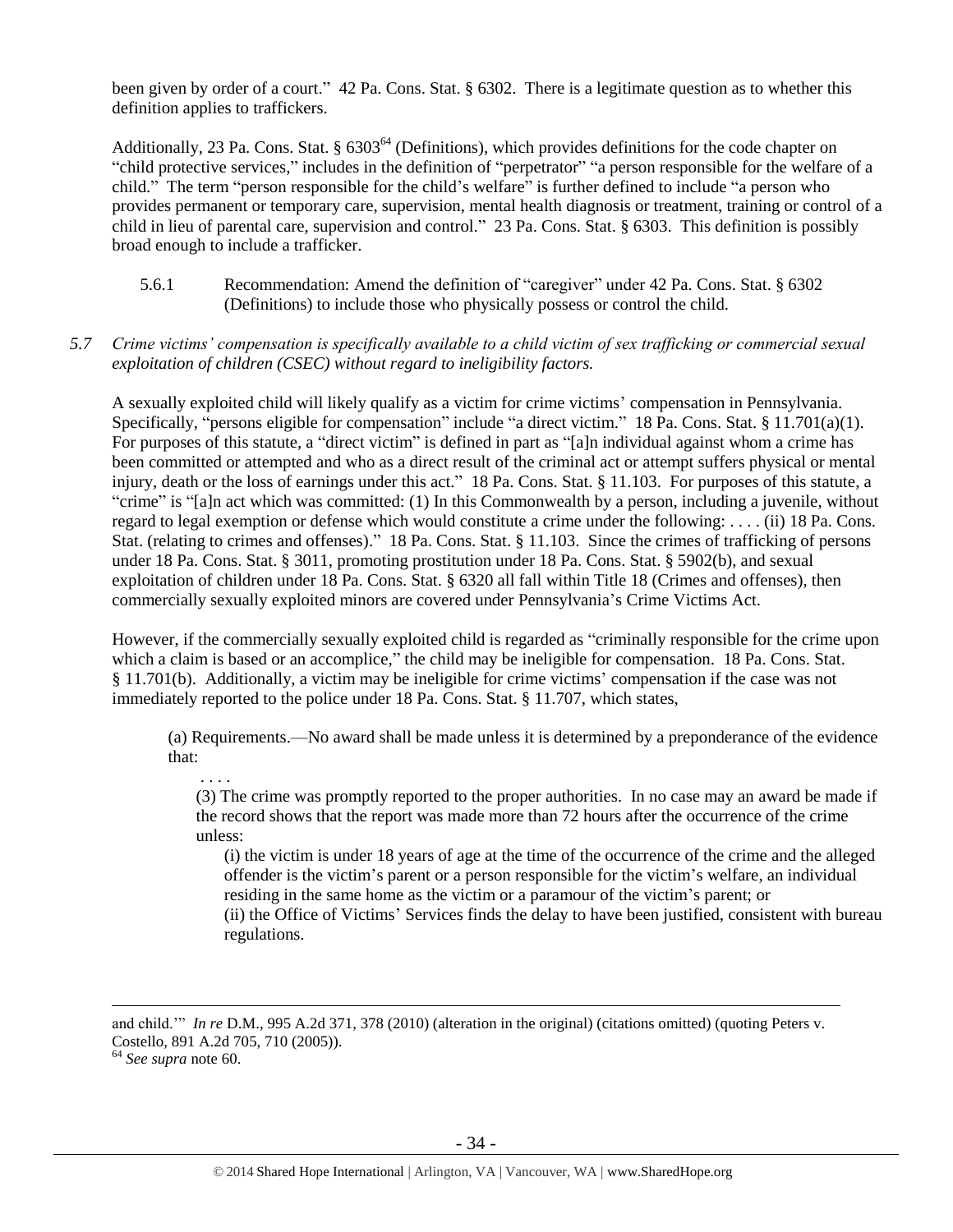Also, to receive an award, the Office of Victims' Services in the Pennsylvania Commission on Crime and Delinquency must determine that "[t]he direct victim, intervenor or claimant has fully cooperated with all law enforcement agencies and the Office of Victims' Services unless the Office of Victims' Services finds the noncompliance to have been justified consistent with Office of Victims' Services regulations." 18 Pa. Cons. Stat. § 11.707(a)(4). Due to the trauma victims of commercial sexual exploitation have undergone, they frequently do not immediately cooperate with the police, and thus victims could become ineligible for funds.

Even if the victim clears the hurdles to obtain victims' compensation, the commercially sexually exploited minor could have the amount of the award reduced if the Office of Victims' Services determines that "the direct victim or intervenor, because of conduct, contributed to the infliction of the injury." 18 Pa. Cons. Stat. § 11.707(f)(1). This provision, however, does include a provision stating that "[i]f the crime involved is rape or sexual assault, the conduct of the direct victim shall not be considered." 18 Pa. Cons. Stat. § 11.707(f)(2).

5.7.1 Recommendation: Amend the crime victims' compensation rules to stipulate an exception to the ineligibility factors contained in 18 Pa. Cons. Stat. § 11.701(b) and § 11.707 for minor victims of sexual offenses under 18 Pa. Cons. Stat. § 5902, § 6318, § 6301, § 6320, § 6312, and § 5903(A)(6) where the sexual offense is commercial in nature and for minor victims of trafficking in individuals under 18 Pa. Cons. Stat. § 3011 when the purpose is for sexual servitude.

## *5.8 Victim-friendly procedures and protections are provided in the trial process for minors under 18.*

Child victims under 16 are entitled to certain victim-friendly criminal justice procedures. 42 Pa. Cons. Stat. § 5982. 42 Pa. Cons. Stat. § 5985(a)<sup>65</sup> (Testimony by contemporaneous alternative method) states that the court may allow "the testimony of the child victim or child material witness be taken under oath or affirmation in a room other than the courtroom and transmitted by a contemporaneous alternative method" or "may order that the child victim's or child material witness's testimony be recorded for presentation in court by any method that accurately captures and preserves the visual images, oral communications and other information presented during such testimony" under 42 Pa. Cons. Stat. § 5984.1(a) (Recorded testimony).<sup>66</sup>

Additionally, "in a prosecution involving a child victim of sexual or physical abuse, unless the court otherwise orders, the name of the child victim shall not be disclosed by officers or employees of the court to the public,

<sup>&</sup>lt;sup>65</sup> In 1994, the Pennsylvania Supreme Court held 42 Pa. Cons. Stat. § 5985 violated the confrontation clause of Art. 1 § 9 of the Pennsylvania Constitution. Commonwealth v. Louden, 638 A.2d 953 (Pa. 1994). The statute was subsequently amended in 1996 and in 2004. It does not appear that a case has either upheld or overturned the statute since the amendments. In 1998, a proposed amendment to the Pennsylvania Constitution allowing the legislature to enact laws regarding the manner of children's testimony was held to violate the state constitution. Commonwealth v. Wilson, 707 A.2d 1114, 1121 n.2 (Pa. 1998) (Newman, J., dissenting) (citing Bergdoll v. Kane, 694 A.2d 1155 (Pa. 1997)); *See* Pa. Const., art. XI, § 1 (explaining that two amendments may not be proposed in one question on the ballot). It has not been re-proposed since. The Pennsylvania Supreme Court stated of 42 Pa. Cons. Stat. § 5985 in 1998, "[I]t is apparent that the use of videotaped depositions and closed-circuit television as testimony continues to be an unresolved issue." *Id.*

<sup>66</sup> 42 Pa. Cons. Stat. § 5984.1(b) states,

<sup>(</sup>b) Determination.—Before the court orders the child victim or the child material witness to testify by recorded testimony, the court must determine, based on evidence presented to it, that testifying either in an open forum in the presence and full view of the finder of fact or in the defendant's presence will result in the child victim or child material witness suffering serious emotional distress that would substantially impair the child victim's or child material witness's ability to reasonably communicate.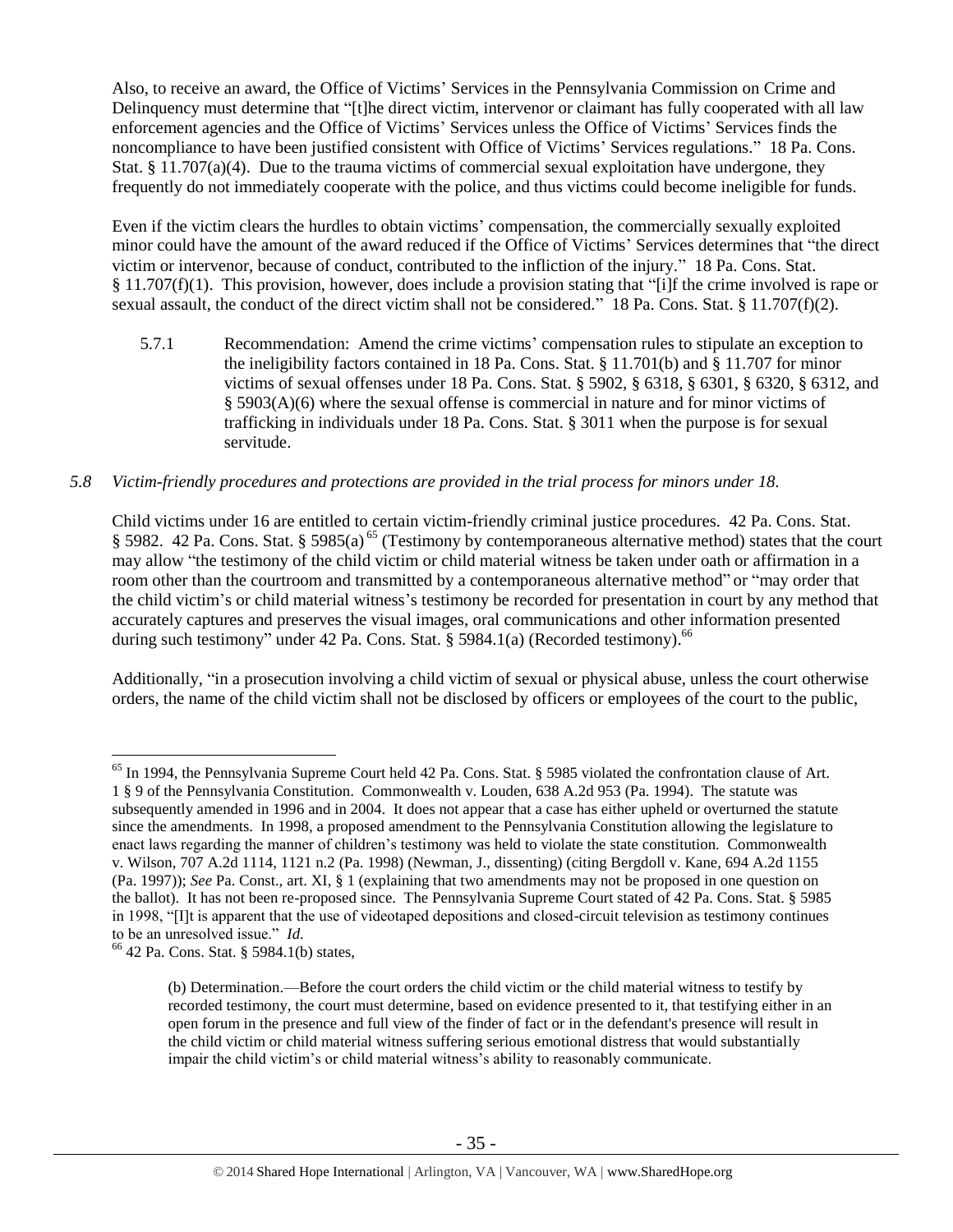and any records revealing the name of the child victim will not be open to public inspection." 42 Pa. Cons. Stat. § 5988(a).

Specific protections are specifically given to minor human trafficking victims under 18 Pa. Cons. Stat. §  $3054(b)^{67}$  (Appropriate implementation for minor human trafficking victims) which states,

(b) Special procedures. Special procedures shall be developed to accommodate minor witnesses during the investigation and prosecution of violations of this chapter, including:

(1) The presence of the parent, legal guardian, foster parent or attorney during all testimony and court proceedings, if it is in the best interest of the minor.

(2) Reuniting the minor with family members, whether within or without the United States,

whenever safe, possible and in the best interest of the minor.

(3) Formally investigate the home situation of a minor who became a human trafficking victim after running away or being cast out of the minor's home or foster care.

18 Pa. Cons. Stat. § 3019 (Victim protection during prosecution)<sup>68</sup> also provides specific confidentiality protections to human trafficking victims during the trial process. § 3019(a) states, "an officer or employee of the court may not disclose the identity of the human trafficking victim to the public. Any record revealing the name of the human trafficking victim shall not be open to public inspection. . . ."

Pursuant to 18 Pa. Cons. Stat. § 3018 (Evidence and defenses to human trafficking),

(a) General rule.--Evidence of the following facts or conditions shall not constitute a defense in a prosecution for a violation under this chapter, nor shall the evidence preclude a finding of a violation under this chapter:

(1) Specific instances of past sexual conduct of the victim of human trafficking, opinion evidence of the alleged victim's past sexual conduct and reputation evidence of the alleged victim's past sexual conduct shall not be admissible in a prosecution under this chapter, except evidence of the alleged victim's past sexual conduct with the defendant shall be admissible where consent of the alleged victim is at issue and the evidence is otherwise admissible under the rules of evidence. A defendant who proposes to offer evidence of the alleged victim's past sexual conduct under this paragraph shall file a written motion and offer of proof at the time of trial. If, at the time of trial, the court determines that the motion and offer of proof are sufficient on their faces, the court shall order an in camera hearing and shall make findings on the record as to the relevance and admissibility of the proposed evidence under the standards of this paragraph.

(2) The age of the victim of human trafficking with respect to the age of consent to sex or legal age of marriage.

*5.9 Expungement or sealing of juvenile delinquency records resulting from arrests or adjudications for prostitution-related offenses committed as a result of, or in the course of, the commercial sexual exploitation of a minor is available within a reasonable time after turning 18.*

Offenses a minor committed while a victim of commercial sexual exploitation can be expunged pursuant to 18 Pa. Cons. Stat. § 9123, which states in subsection (a),

 67 *See supra* note [55.](#page-28-1)

<sup>&</sup>lt;sup>68</sup> Here and elsewhere in this report that 18 Pa. Cons. Stat. Ann. § 3019 is quoted or cited, it has been updated to reflect the amendments added by the passage of Senate Bill 75, Act 2014-105 (Effective August 24, 2014).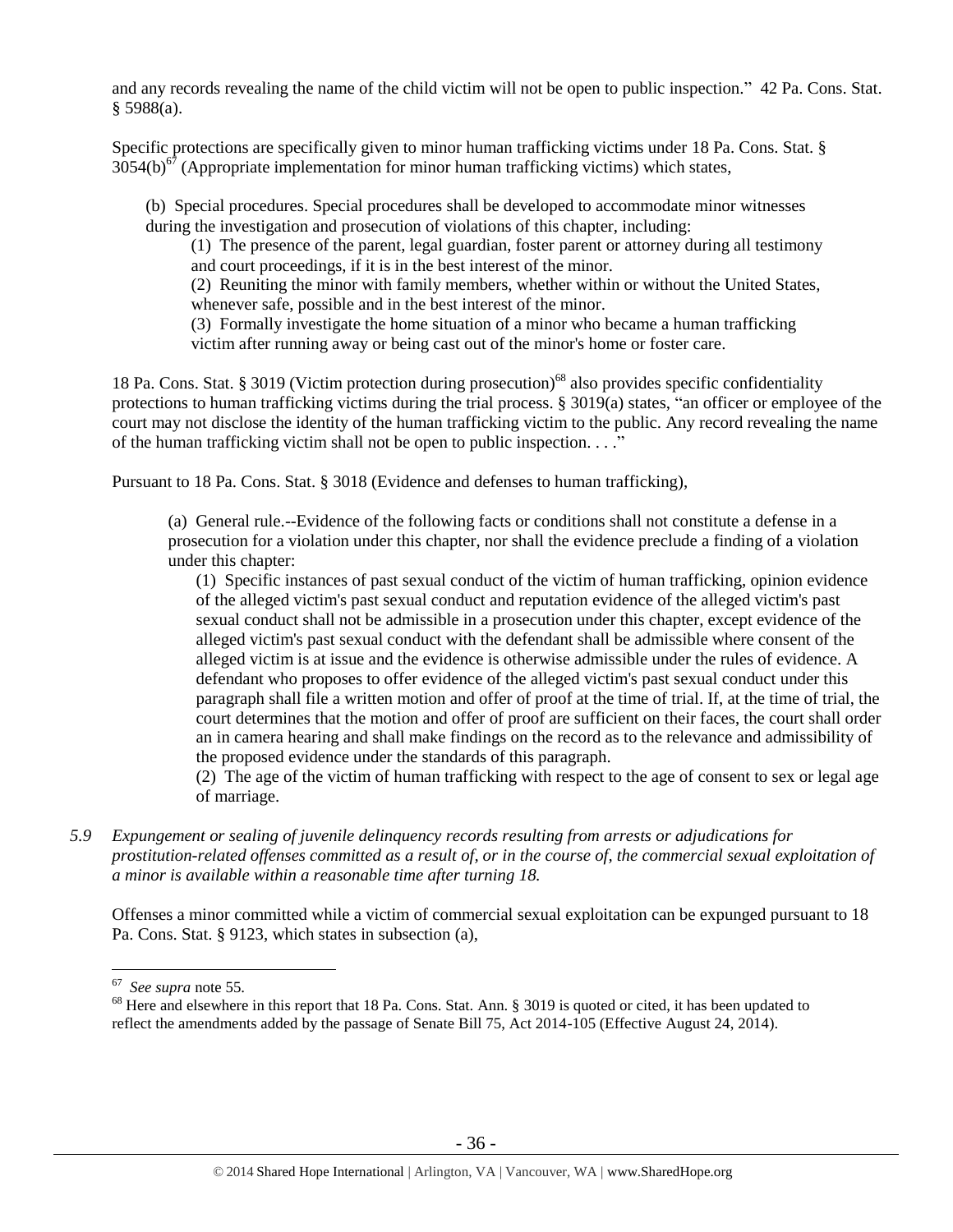(a) Expungement of juvenile records.—Notwithstanding the provisions of section 9105 (relating to other criminal justice information) and except upon cause shown, expungement of records of juvenile delinquency cases wherever kept or retained shall occur after 30 days' notice to the district attorney, whenever the court upon its motion or upon the motion of a child or the parents or guardian finds:

(1) a complaint is filed which is not substantiated or the petition which is filed as a result of a complaint is dismissed by the court;

(2) six months have elapsed since the final discharge of the person from supervision under a consent decree and no proceeding seeking adjudication or conviction is pending;

(3) five years have elapsed since the final discharge of the person from commitment, placement, probation or any other disposition and referral and since such final discharge, the person has not been convicted of a felony, misdemeanor or adjudicated delinquent and no proceeding is pending seeking such conviction or adjudication; or

(4) the individual is 18 years of age or older, the attorney for the Commonwealth consents to the expungement and a court orders the expungement after giving consideration to the following factors:

(i) the type of offense;

(ii) the individual's age, history of employment, criminal activity and drug or alcohol problems;

(iii) adverse consequences that the individual may suffer if the records are not expunged; and

(iv) whether retention of the record is required for purposes of protection of the public safety.

## *5.10 Victim restitution and civil remedies for victims of domestic minor sex trafficking or commercial sexual exploitation of children (CSEC) are authorized by law.*

If the perpetrator is prosecuted as a trafficker under 18 Pa. Cons. Stat. § 3011 (Trafficking in individuals), the commercially sexually exploited victim will be entitled to restitution. 18 Pa. Cons. Stat. §  $3020(2)(i)^{69}$  states,

For the period during which the human trafficking victim was engaged in involuntary servitude, the greater of the following:

(A) The value of the human trafficking victim's services as guaranteed under the minimum wage and overtime provisions of the laws of this Commonwealth.

(B) The gross income or value to the defendant of the human trafficking victim's services.

(C) The amount the human trafficking victim was promised, or the amount someone in the human trafficking victim's position would have reasonably expected to earn.

Additionally, a commercially sexually exploited child victim could receive restitution "for any crime wherein property has been stolen, converted or otherwise unlawfully obtained, or its value substantially decreased as a direct result of the crime, or wherein the victim<sup>70</sup> suffered personal injury directly resulting from the crime." 18

<sup>69</sup> *See supra* note [26.](#page-12-0) 

<sup>&</sup>lt;sup>70</sup> "Victim" is defined in the Crime Victim's Act, codified at 18 Pa. Cons. Stat. § 11.103. The definition of victim included in 18 Pa. Cons. Stat. § 1106(h) cites "section 479.1 of the act of April 9, 1929 (P.L. 177, No. 175), known as the Administrative Code of 1929." 18 Pa. Cons. Stat. § 1106(h). This statute has been repealed and replaced by the Crime Victim's Act, also known as "the act of November 24, 1998, P.L. 822, No. 111." *Restitution for injuries to person or property—18 Pa. Cons. Stat. § 1106*, ONECLE, http://law.onecle.com/pennsylvania/crimes-andoffenses/00.011.006.000.html (last visited July 14, 2011); 1998 Pa. Laws 111; 18 Pa. Cons. Stat. § 11.103. *See* Section 5.1 for a definition of "victim" as defined in the Crime Victim's Act.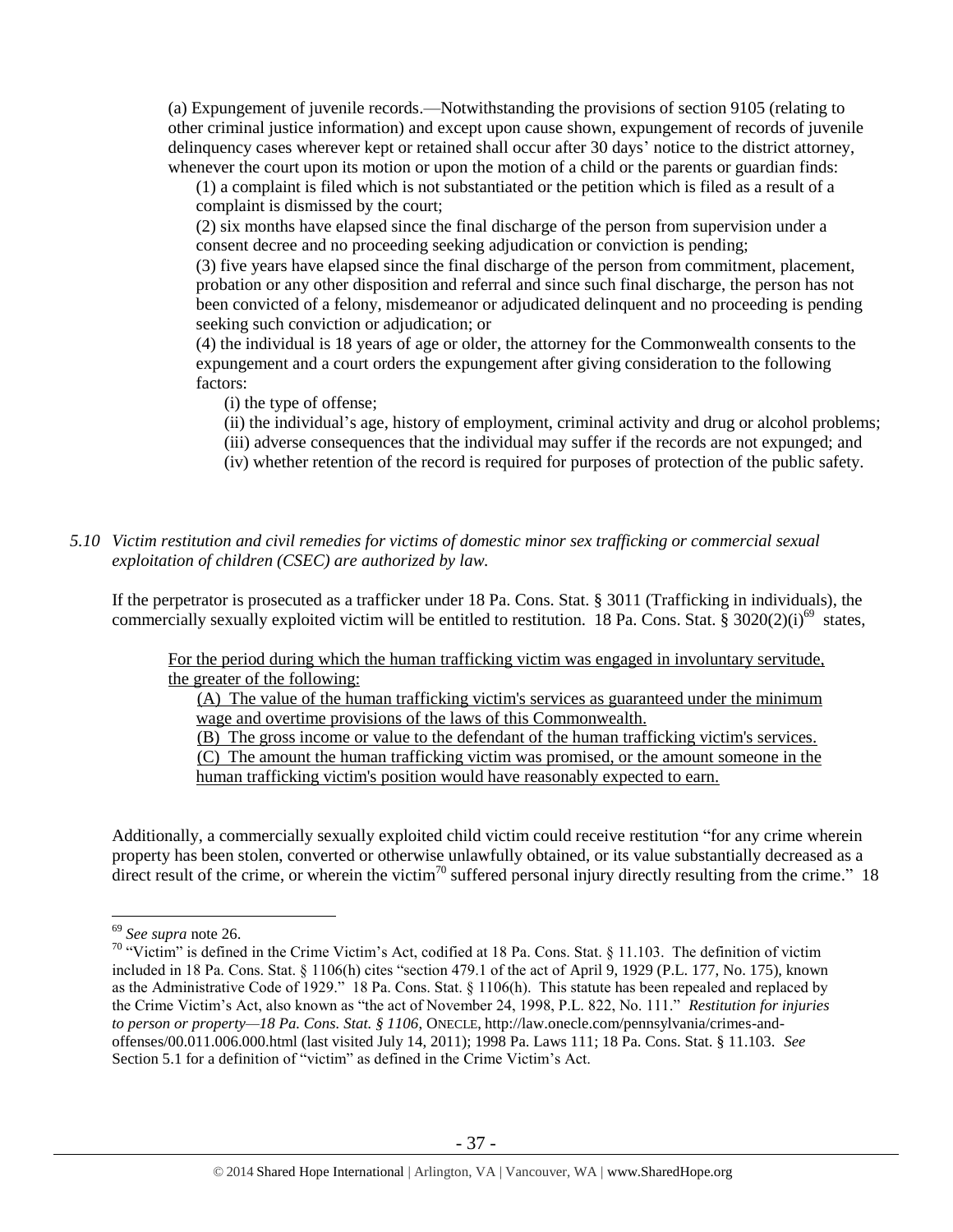Pa. Cons. Stat. § 1106(a). "Personal injury" is defined as "[a]ctual bodily harm, including pregnancy, directly resulting from the crime." 18 Pa. Cons. Stat. § 1106(h).

18 Pa. Cons. Stat. § 3023<sup>71</sup> (Cumulative remedies) states, "Any remedies under this chapter shall be in addition to any other criminal penalties or forfeitures authorized under the laws of this Commonwealth."

Domestic minor sex trafficking victims can also bring a claim for civil damages<sup>72</sup> under 18 Pa. Cons. Stat. § 3051 (Civil causes of action) which states,

#### (a) General rule.--

(1) An individual who is a victim of human trafficking may bring a civil action against any person that participated in the human trafficking of the individual in the court of common pleas of the county where the individual resides or where any of the alleged violations of this chapter occurred.

(2) An individual who is a victim of the sex trade may bring a civil action in the court of common pleas of the county where the individual resides against a person that:

- (i) recruits, profits from or maintains the victim in any sex trade act;
- (ii) abuses or causes bodily harm to the victim in any sex trade act; and

(iii) knowingly advertises or publishes advertisements for purposes of recruitment into sex trade activity.

. . . .

 $\overline{a}$ 

(c) Damages.--The court may award any of the following forms of relief:

- (1) Actual damages.
- (2) Compensatory damages.

Nondefenses. --It shall not be a defense to an action under this section that the following occurred:

(1) The victim of the sex trade and the defendant had a consensual sexual relationship.

(2) The defendant is related to the victim of the sex trade by blood or marriage.

(4) The victim of the sex trade was paid or otherwise compensated for sex trade activity.

(6) The victim of the sex trade continued to engage in sex trade activity following any involvement with the defendant.

(7) The victim of the sex trade made no attempt to escape, flee or otherwise terminate the contact with the defendant.

(8) The victim of the sex trade consented to engage in sex trade activity.

(9) The victim of the sex trade engaged in only a single incident of sex trade activity.

(10) There was no physical contact involved in the sex trade activity.

(11) As a condition of employment, the defendant required the victim of the sex trade to agree not to engage in prostitution.

(12) The defendant's place of business was posted with signs prohibiting prostitution or prostitutionrelated activities.

(13) The victim of the sex trade has been convicted or charged with prostitution or prostitution-related offenses.

(14) The victim of labor trafficking made no attempt to escape, flee or otherwise terminate the contact with the defendant.

<sup>&</sup>lt;sup>71</sup> Here and elsewhere in this report that 18 Pa. Cons. Stat. Ann. § 3023 is quoted or cited, it has been updated to reflect the amendments added by the passage of Senate Bill 75, Act 2014-105, P.L. (Effective August 24, 2014).  $^{72}$  Pursuant to 18 Pa. Cons. Stat. § 3051(j),

<sup>(3)</sup> The defendant has lived with the victim of the sex trade in any formal or informal household arrangement.

<sup>(5)</sup> The victim of the sex trade engaged in sex trade activity prior to any involvement with the defendant.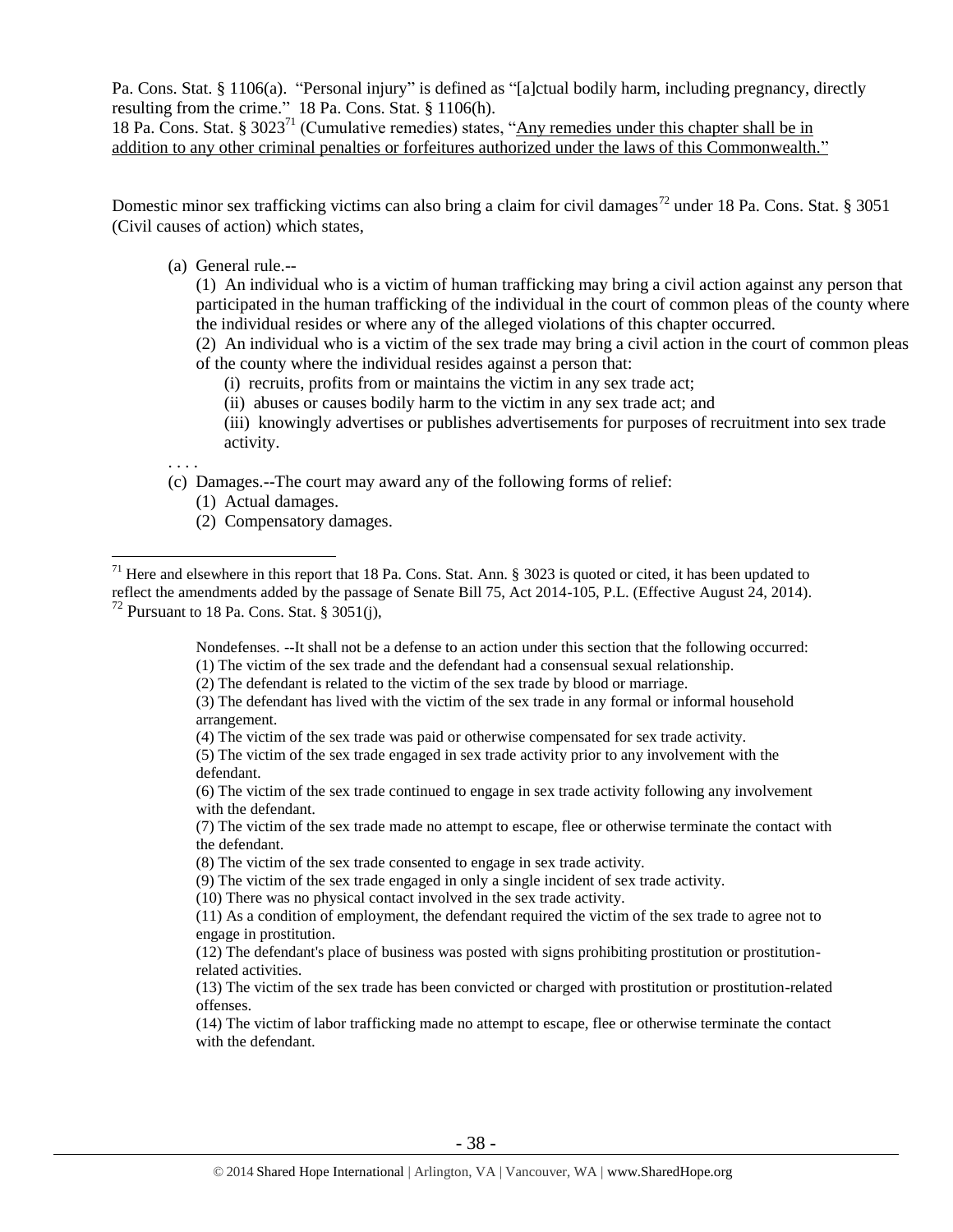- (3) Punitive damages.
- (4) Injunctive relief.

(5) Any other appropriate relief.

(d) Attorney fees and costs.--A prevailing plaintiff who is a victim of human trafficking shall be awarded reasonable attorney fees and costs.

(e) Treble damages.--Treble damages shall be awarded to a victim of human trafficking on proof of actual damages where the defendant's acts were willful and malicious.

## *5.11 Statutes of limitations for civil and criminal actions for child sex trafficking or commercial sexual exploitation of children (CSEC) offenses are eliminated or lengthened sufficiently to allow prosecutors and victims a realistic opportunity to pursue criminal action and legal remedies.*

18 Pa. Cons. Stat. § 3051(h)-(i)<sup>73</sup> (Civil causes of action) extends the time for human trafficking victims to bring a civil action against an offender. § 3051(h)-(i) states,

(h) Statute of limitations

(1) An action may be brought under this section by an individual who was the victim of human trafficking while an adult within five years of the last act against that individual that constitutes an offense under this chapter.

(2) An action may be brought under this section by an individual who was a victim of human trafficking while a minor for any offense committed against the victim while the victim was under 18 years of age until that victim reaches 30 years of age.

Estoppel. --A defendant is estopped from asserting a defense of the statute of limitations when the expiration of the statute is due to intentional conduct by the defendant knowingly inducing or coercing the plaintiff to delay the filing of the action.

For other civil actions, a commercially sexually exploited minor must bring the action against the offender in a definitive time, but that length of time could be extended under 42 Pa. Cons. Stat. § 5533(b) in cases where force is involved. Specifically, 42 Pa. Cons. Stat. § 5533(b) states in part,

(1)

(i) If an individual entitled to bring a civil action is an unemancipated minor at the time the cause of action accrues, the period of minority shall not be deemed a portion of the time period within which the action must be commenced. Such person shall have the same time for commencing an action after attaining majority as is allowed to others by the provisions of this subchapter.

(ii) As used in this paragraph, the term "minor" shall mean any individual who has not yet attained 18 years of age.

(2)

 $\overline{a}$ 

(i) If an individual entitled to bring a civil action arising from childhood sexual abuse is under 18 years of age at the time the cause of action accrues, the individual shall have a period of 12 years after attaining 18 years of age in which to commence an action for damages regardless of whether the individual files a criminal complaint regarding the childhood sexual abuse.

<sup>&</sup>lt;sup>73</sup> Here and elsewhere in this report that 18 Pa. Cons. Stat. Ann. § 3052 is quoted or cited, it has been updated to reflect the amendments added by the passage of Senate Bill 75, Act 2014-105, (Effective August 24, 2014).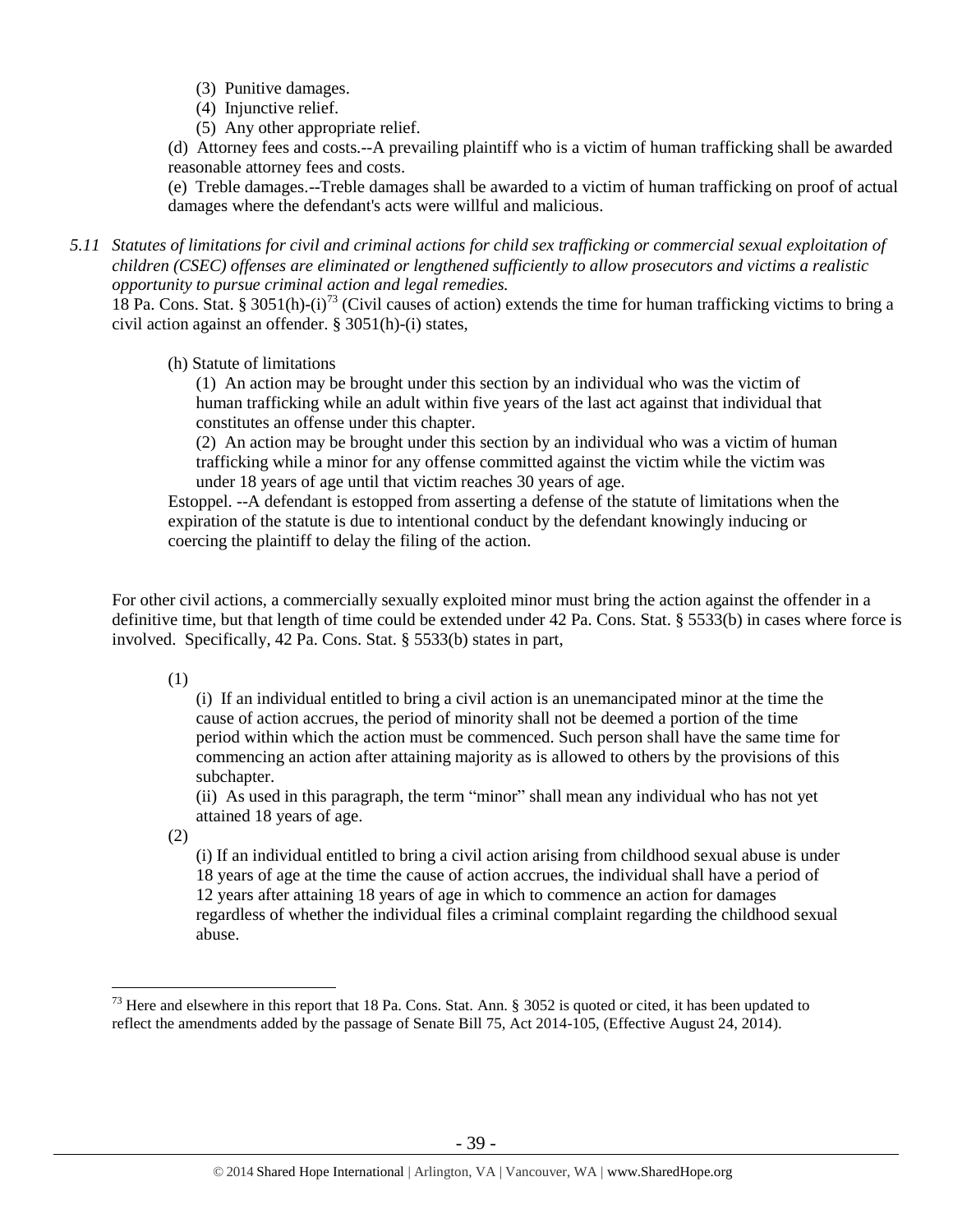(ii) For the purposes of this paragraph, the term "childhood sexual abuse" shall include, but not be limited to, the following sexual activities between a minor and an adult, provided that the individual bringing the civil action engaged in such activities as a result of forcible compulsion or by threat of forcible compulsion which would prevent resistance by a person of reasonable resolution:

(A) sexual intercourse, which includes penetration, however slight, of any body part or object into the sex organ of another;

(B) deviate sexual intercourse, which includes sexual intercourse per os or per anus; and (C) indecent contact, which includes any touching of the sexual or other intimate parts of the person for the purpose of arousing or gratifying sexual desire in either person.<sup>74</sup>

This cause of action requires "forcible compulsion;" however, that term is defined broadly.

With respect to criminal statutes of limitation, "major sexual offenses" have a statute of limitations of 12 years, and the list of offenses includes sexual abuse of children under 18 Pa. Cons. Stat. § 6312 but does not include other commercial sexual exploitation offenses. 42 Pa. Cons. Stat. § 5552(B.1). The general limit is two years. 42 Pa. Cons. Stat. § 5552(a). However, the time period for bringing criminal actions is extended for "[a]ny sexual offense committed against a minor who is less than 18 years of age any time up to the later of the period of limitation provided by law after the minor has reached 18 years of age or the date the minor reaches 50 years of age."  $42$  Pa. Cons. Stat. § 5552(c)(3). For purposes of this provision, "sexual offense" includes corruption of minors under 18 Pa. Cons. Stat. § 6301, sexual abuse of children under 18 Pa. Cons. Stat. § 6312(b), and sexual exploitation of children under 18 Pa. Cons. Stat. § 6320. Under subsection (b), the prosecution of "major offenses" "must be commenced within five years" from the time the crime was committed. For the purposes of this provision, "major offense" includes promoting prostitution under 18 Pa. Cons. Stat. § 5902(b), criminal attempt under 18 Pa. Cons. Stat. § 901, criminal solicitation under 18 Pa. Cons. Stat. § 902, and corrupt organizations under 18 Pa. Cons. Stat. § 911. While some commercial sexual exploitation offenses, such as sexual exploitation of a minor, are included in these lists, notably absent are the trafficking of persons statute codified at 18 Pa. Cons. Stat. § 3011 and the living off prostitutes and patronizing prostitution provisions codified at 18 Pa. Cons. Stat. § 5902(d), (e).

5.11.1 Recommendation: Amend 42 Pa. Cons. Stat. § 5552(B.1) to eliminate the statute of limitations for commencing prosecutions of trafficking in persons and CSEC offenses.

<sup>74</sup> 18 Pa. Con. Stat. § 3101 (Relating to definitions) defines "forcible compulsion" for 42 Pa. Cons. Stat. § 5533(b) as "[c]ompulsion by use of physical, intellectual, moral, emotional or psychological force, either express or implied. The term includes, but is not limited to, compulsion resulting in another person's death, whether the death occurred before, during or after sexual intercourse."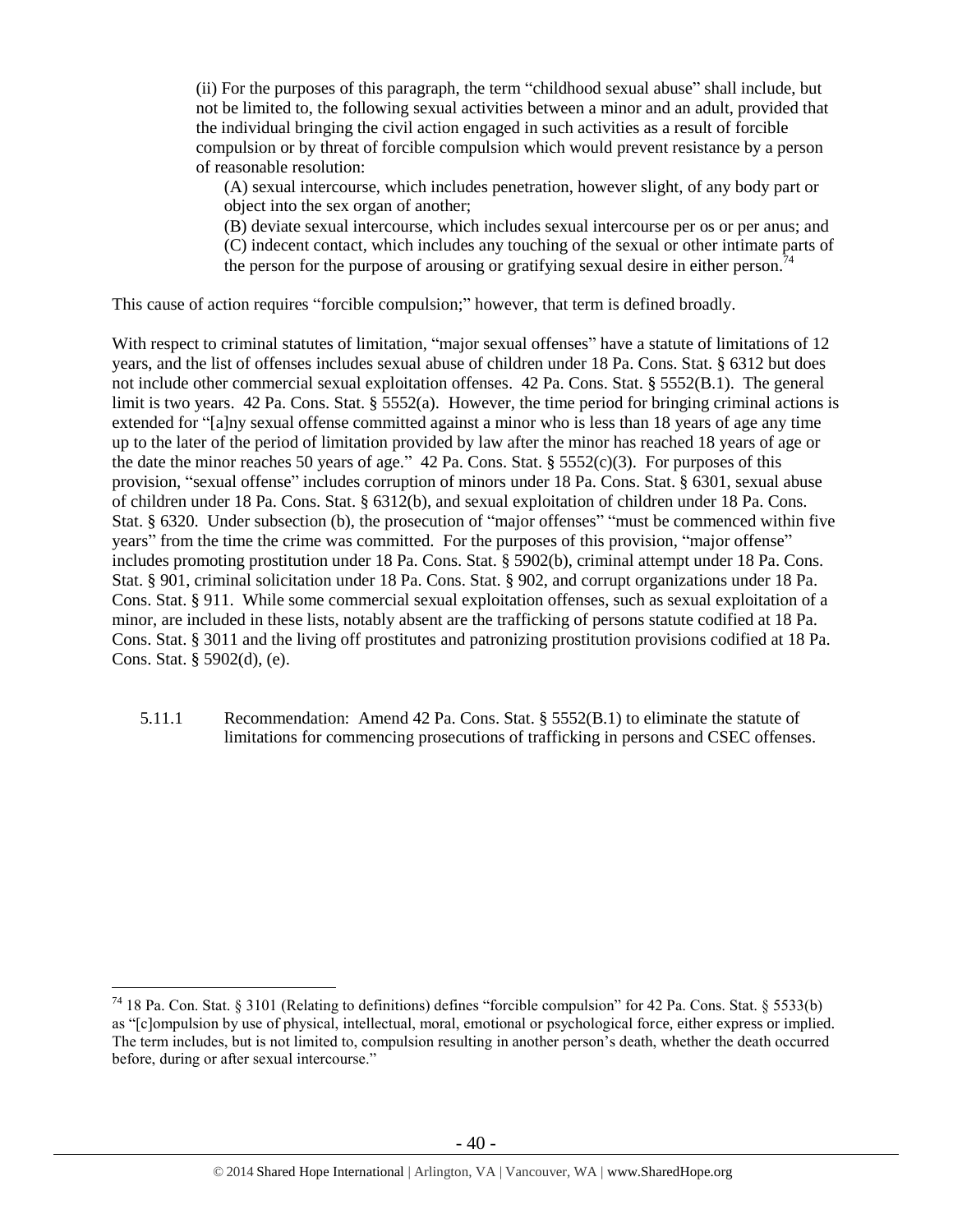#### **FRAMEWORK ISSUE 6: CRIMINAL JUSTICE TOOLS FOR INVESTIGATION AND PROSECUTION PROSE**

## *Legal Components:*

- *6.1 Training on human trafficking and domestic minor sex trafficking for law enforcement is statutorily mandated or authorized.*
- *6.2 Single party consent to audiotaping is permitted in law enforcement investigations.*
- *6.3 Wiretapping is an available tool to investigate domestic minor sex trafficking.*
- *6.4 Using a law enforcement decoy posing as a minor to investigate buying or selling of commercial sex acts is not a defense to soliciting, purchasing, or selling sex with a minor.*
- *6.5 Using the Internet to investigate buyers and traffickers is a permissible investigative technique.*
- *6.6 Law enforcement and child welfare agencies are mandated to promptly report missing and recovered children. \_\_\_\_\_\_\_\_\_\_\_\_\_\_\_\_\_\_\_\_\_\_\_\_\_\_\_\_\_\_\_\_\_\_\_\_\_\_\_\_\_\_\_\_\_\_\_\_\_\_\_\_\_\_\_\_\_\_\_\_\_\_\_\_\_\_\_\_\_\_\_\_\_\_\_\_\_\_\_\_\_\_\_\_\_\_\_\_\_\_\_\_\_\_*

# *Legal Analysis:*

 $\overline{a}$ 

*6.1 Training on human trafficking and domestic minor sex trafficking for law enforcement is statutorily mandated or authorized.*

18 Pa. Cons. Stat. § 3033(a)-(b)<sup>75</sup> (Training) mandates that Pennsylvania law enforcement be trained on human trafficking.  $\S 3033(a)$ -(b) states,

(a) Law enforcement personnel.--The commission shall develop a course of training in all aspects of human trafficking to be included as a component of in-service training for the following:

- (1) Members of the Pennsylvania State Police.
- (2) Municipal police officers, as defined in 53 Pa.C.S. Ch. 21 (relating to employees).
- (3) County sheriffs and deputy sheriffs.
- (4) Adult and juvenile parole and probation officers.

(b) Juvenile detention center staff.--The commission shall develop a course of training in all aspects of human trafficking to be presented as an annual workshop for all juvenile detention center staff.

Additionally, training on the sexual assault collection program pursuant to 35 Pa. Cons. Stat. § 10172.3, crime victims' compensation program pursuant to 18 Pa. Cons. Stat. § 11.212, and training on electronic surveillance techniques pursuant to 18 Pa. Cons. Stat. § 5724 are required and might include aspects related to domestic minor sex trafficking.

*6.2 Single party consent to audiotaping is permitted in law enforcement investigations.*

Pennsylvania law requires both parties to consent to audiotaping. Those who intentionally intercept wire, electronic, or oral communications are guilty of third degree felonies. 18 Pa. Cons. Stat. § 5703. An exception exists "where all parties to the communication have given prior consent to such interception." 18 Pa. Cons. Stat. § 5704(4).

<sup>&</sup>lt;sup>75</sup> Here and elsewhere in this report that 18 Pa. Cons. Stat. Ann. § 3033 is quoted or cited, it has been updated to reflect the amendments added by the passage of Senate Bill 75, Act 2014-105 (Effective August 24, 2014).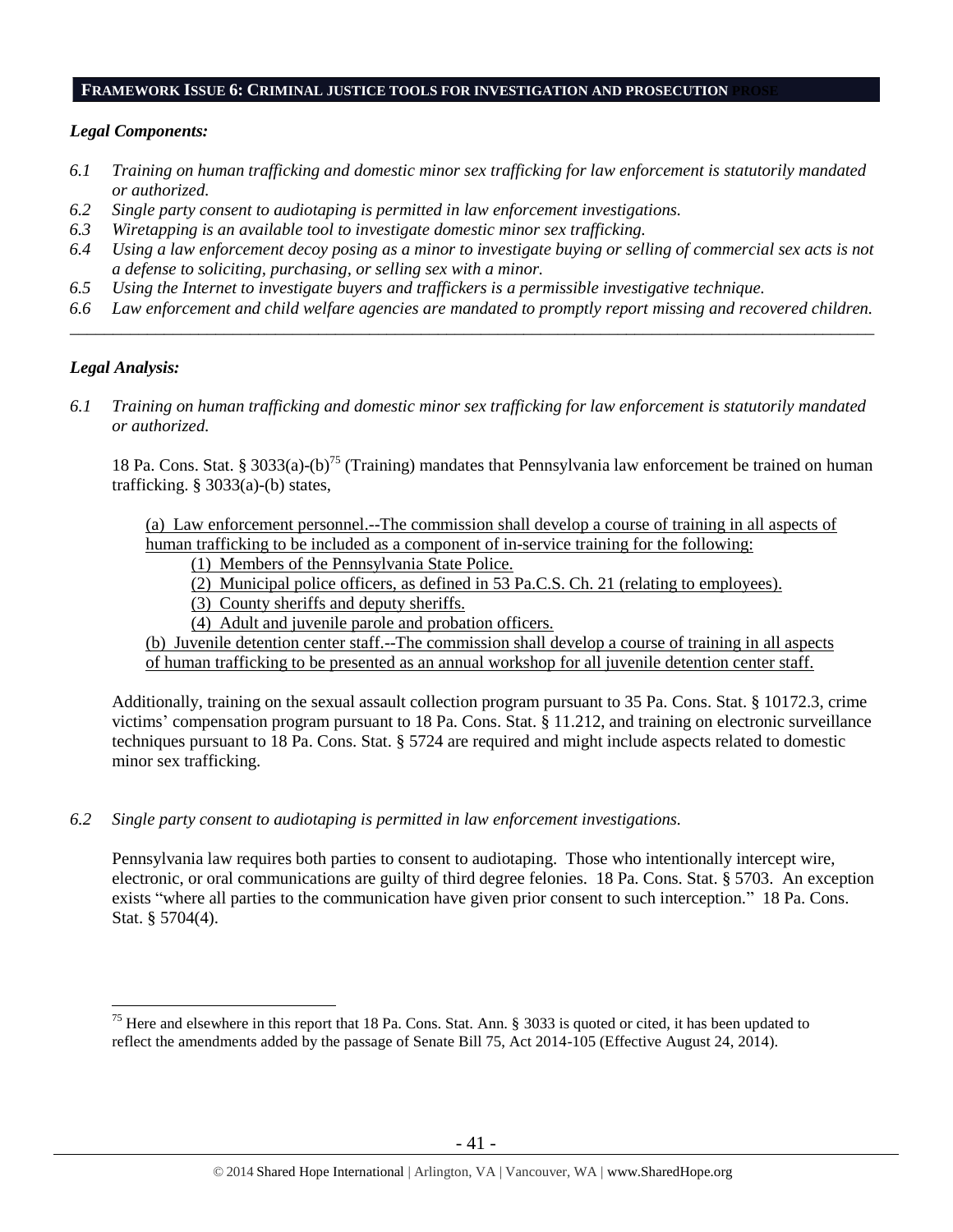Notably, 18 Pa. Cons. Stat. § 5704 also provides an exception for offenses related to corrupt organizations under 18 Pa. Cons. Stat. § 911, trafficking in individuals under 18 Pa. Cons. Stat. § 3011, and unlawful contact with a minor under 18 Pa. Cons. Stat. § 6318. 18 Pa. Cons. Stat. §§ 5704(2), 5708(1). 18 Pa. Cons. Stat. § 5704(2) states,

It shall not be unlawful and no prior court approval shall be required under this chapter for:

(2) Any investigative or law enforcement officer or any person acting at the direction or request of an investigative or law enforcement officer to intercept a wire, electronic or oral communication involving suspected criminal activities, including, but not limited to, the crimes enumerated in section  $5708^{76}$  (relating to order authorizing interception of wire, electronic or oral communications), where:

(i) (Deleted by amendment).

. . . .

 $\overline{a}$ 

(ii) one of the parties to the communication has given prior consent to such interception. However, no interception under this paragraph shall be made unless the Attorney General or a deputy attorney general designated in writing by the Attorney General, or the district attorney, or an assistant district attorney designated in writing by the district attorney, of the county wherein the interception is to be made, has reviewed the facts and is satisfied that the consent is voluntary and has given prior approval for the interception . . . ;

(iii) the investigative or law enforcement officer meets in person with a suspected felon and wears a concealed electronic or mechanical device capable of intercepting or recording oral communications. However, no interception under this subparagraph may be used in any criminal prosecution except for a prosecution involving harm done to the investigative or law enforcement officer. This subparagraph shall not be construed to limit the interception and disclosure authority provided for in this subchapter; or

(iv) the requirements of this subparagraph are met. If an oral interception otherwise authorized under this paragraph will take place in the home of a nonconsenting party, then, in addition to the requirements of subparagraph (ii), the interception shall not be conducted until an order is first obtained from the president judge, or his designee who shall also be a judge, of a court of common pleas, authorizing such in-home interception, based upon an affidavit by an investigative or law enforcement officer that establishes probable cause for the issuance of such an order. No such order or affidavit shall be required where probable cause and exigent circumstances exist. For the purposes of this paragraph, an oral interception shall be deemed to take place in the home of nonconsenting party only if both the consenting and nonconsenting parties are physically present in the home at the time of the interception.

# *6.3 Wiretapping is an available tool to investigate domestic minor sex trafficking.*

Certain specified law enforcement officers may make a written application for "an order authorizing the interception of a wire, electronic or oral communication by the investigative or law enforcement officers or agency having responsibility for an investigation involving suspected criminal activities when such interception may provide evidence of the commission of any of the following offenses, or may provide evidence aiding in the apprehension of the perpetrator or perpetrators of any of the following offenses," which includes 18 Pa. Cons. Stat. § 911 (Corrupt

<sup>76</sup> Crimes falling under 18 Pa. Cons. Stat. § 5708 include 18 Pa. Cons. Stat. § 911 (Corrupt organizations), § 3011 (Trafficking in individuals), § 5902 (Prostitution and related offenses) ("where such offense is dangerous to life, limb or property and punishable by imprisonment for more than one year"), and  $\S 6318$  (Unlawful contact with minor). 18 Pa. Cons. Stat. § 5708(1), (2). Here and elsewhere in this report that 18 Pa. Cons. Stat. Ann. § 5708 is quoted or cited, it has been updated to reflect the amendments added by the passage of Senate Bill 75, Act 2014-105 (Effective August 24, 2014).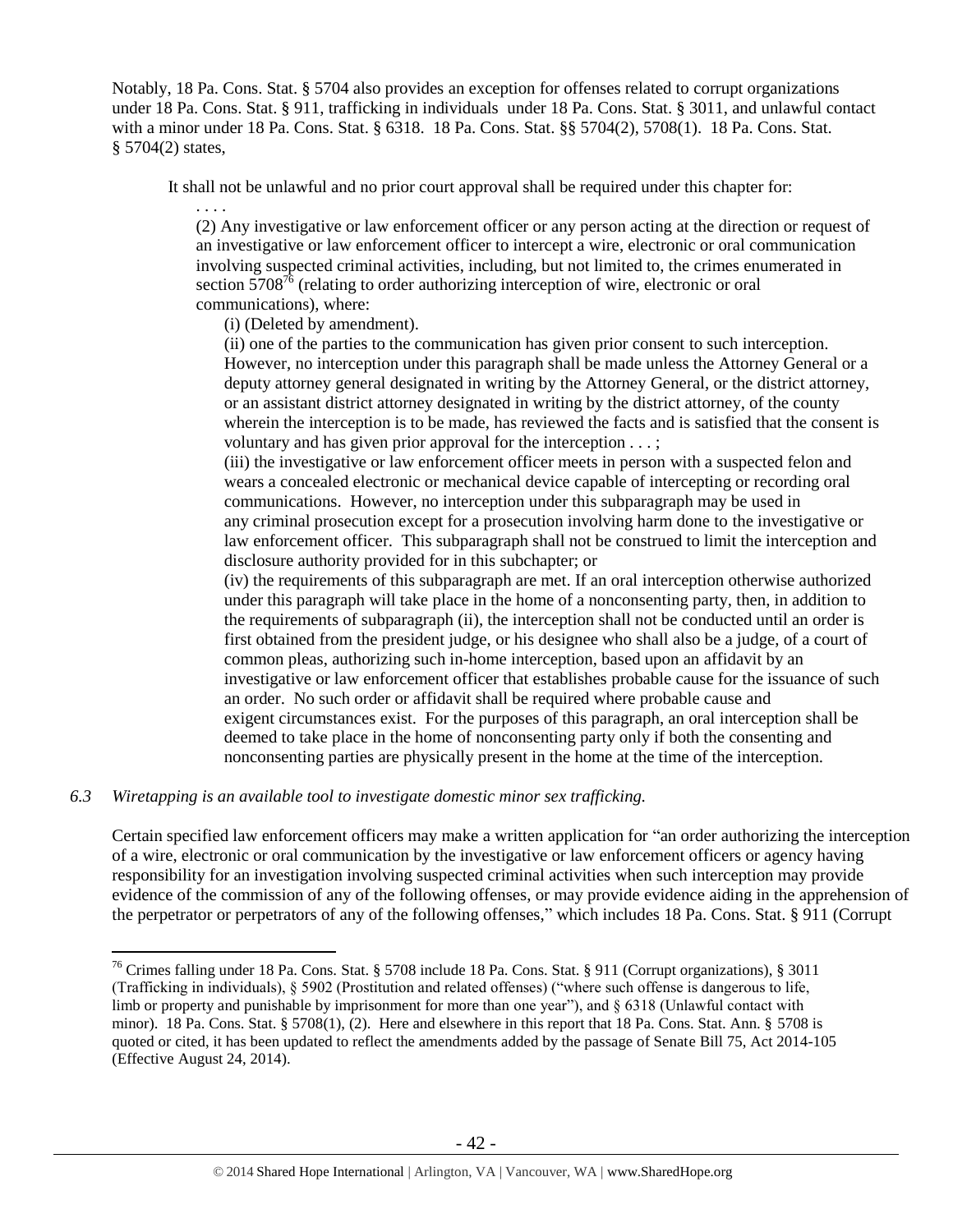organizations), 18 Pa. Cons. Stat. § 3011 (Trafficking in individuals)§Cons. Stat. § 5902 (Prostitution and related offenses) ("where such offense is dangerous to life, limb or property and punishable by imprisonment for more than one year"), and 18 Pa. Cons. Stat. § 6318 (Unlawful contact with minor). 18 Pa. Cons. Stat. § 5708(1), (2).

In emergency situations for the same offenses, 18 Pa. Cons. Stat. § 5713(a) would apply. 18 Pa. Cons. Stat. § 5713(a) states,

Whenever, upon informal application by the Attorney General or a designated deputy attorney general authorized in writing by the Attorney General or a district attorney or an assistant district attorney authorized in writing by the district attorney of a county wherein the suspected criminal activity has been, is or is about to occur, a judge determines there are grounds upon which an order could be issued pursuant to this chapter, and that an emergency situation exists with respect to the investigation of an offense designated in section 5708 (relating to order authorizing interception of wire, electronic or oral communications), and involving conspiratorial activities characteristic of organized crime or a substantial danger to life or limb, dictating authorization for immediate interception of wire, electronic or oral communications before an application for an order could with due diligence be submitted to him and acted upon, the judge may grant oral approval for such interception without an order, conditioned upon the filing with him, within 48 hours thereafter, of an application for an order which, if granted, shall recite the oral approval and be retroactive to the time of such oral approval. Such interception shall immediately terminate when the communication sought is obtained or when the application for an order is denied, whichever is earlier. In the event no application for an order is made, the content of any wire, electronic or oral communication intercepted shall be treated as having been obtained in violation of this subchapter.

*6.4 Using a law enforcement decoy posing as a minor to investigate buying or selling of commercial sex acts is not a defense to soliciting, purchasing, or selling sex with a minor.*

18 Pa. Cons. Stat. § 6318 (Unlawful contact with minor) permits a law enforcement decoy to investigate situations of commercial sexual exploitation of children. 18 Pa. Cons. Stat. § 6318(a) states,

A person commits an offense if he is intentionally in contact with a minor, or a law enforcement officer acting in the performance of his duties who has assumed the identity of a minor, for the purpose of engaging in an activity prohibited under any of the following, and either the person initiating the contact or the person being contacted is within this Commonwealth:

. . . . (3) Prostitution as defined in section 5902 (relating to prostitution and related offenses). (4) Obscene and other sexual materials and performances as defined in section 5903 (relating to obscene and other sexual materials and performances)

. . . . (6) Sexual exploitation of children as defined in section 6320 (relating to sexual exploitation of children).

Other CSEC offenses are silent on this investigative technique.

- 6.4.1 Recommendation: Amend Pennsylvania's CSEC crimes to specifically allow law enforcement to investigate these offenses through the use of decoys.
- *6.5 Using the Internet to investigate buyers and traffickers is a permissible investigative technique.*

Pennsylvania's statutes allow using the Internet for investigations in certain offenses related to human trafficking under 18 Pa. Cons. Stat. § 6318 (Unlawful contact with a minor). This statute gives concurrent jurisdiction to the attorney general and district attorney to prosecute when "any crime arising out of the activity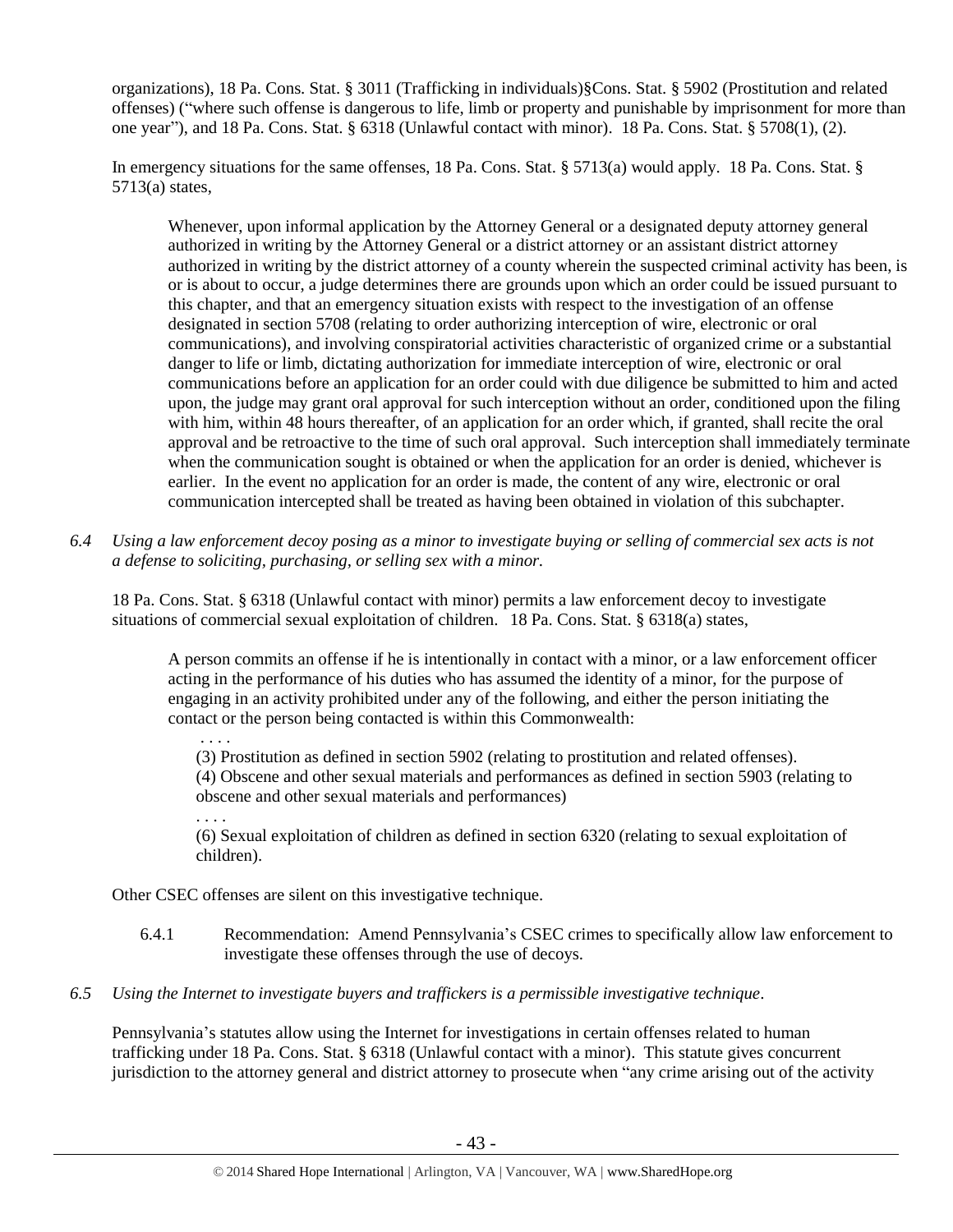prohibited by this section when the person charged with a violation of this section contacts a minor through the use of a computer, computer system or computer network." 18 Pa. Cons. Stat. § 6318(B.1). Under 18 Pa. Cons. Stat. § 6318(a),

A person commits an offense if he is intentionally in contact with a minor, or a law enforcement officer acting in the performance of his duties who has assumed the identity of a minor, for the purpose of engaging in an activity prohibited under any of the following, and either the person initiating the contact or the person being contacted is within this Commonwealth:

. . . . (3) Prostitution as defined in section 5902 (relating to prostitution and related offenses). (4) Obscene and other sexual materials and performances as defined in section 5903 (relating to obscene and other sexual materials and performances)

. . . . (6) Sexual exploitation of children as defined in section 6320 (relating to sexual exploitation of children).

Therefore, because 18 Pa. Cons. Stat. § 6318(B.1) allows prosecution by various levels of state government, this section allows undercover officers to use computers for investigations. Subsection (c) defines "contacts" as "[d]irect or indirect contact or communication by any means, method or device, including contact or communication in person or through an agent or agency, through any print medium, the mails, a common carrier or communication common carrier, any electronic communication system and any telecommunications, wire, computer or radio communications device or system." 18 Pa. Cons. Stat. § 313 allows for an entrapment defense by stating,

(a) General rule.—A public law enforcement official or a person acting in cooperation with such an official perpetrates an entrapment if for the purpose of obtaining evidence of the commission of an offense, he induces or encourages another person to engage in conduct constituting such offense by either:

(1) making knowingly false representations designed to induce the belief that such conduct is not prohibited; or (2) employing methods of persuasion or inducement which create a substantial risk that such an offense will be committed by persons other than those who are ready to commit it.

## *6.6 Law enforcement and child welfare agencies are mandated to promptly report missing and recovered children.*

Law enforcement officers are required "[t]o make an entry into the Missing Persons File through the Commonwealth Law Enforcement Assistance Network (CLEAN) in accord with Pennsylvania State Police policy and procedures immediately upon receipt of sufficient identification information on the missing child." 18 Pa. Cons. Stat. § 2908(a)(3). Subsection (a)(1) also requires that law enforcement agencies "investigate a report of a missing child immediately upon receipt of the report regardless of the age of the missing child or the circumstances surrounding the disappearance of the child. In no case shall law enforcement agencies impose a mandatory waiting period prior to commencing the investigation of a missing child." Under subsection (a)(4), law enforcement shall, "insure timely cancellation of any entry made pursuant to this section where the missing child has returned or is located."